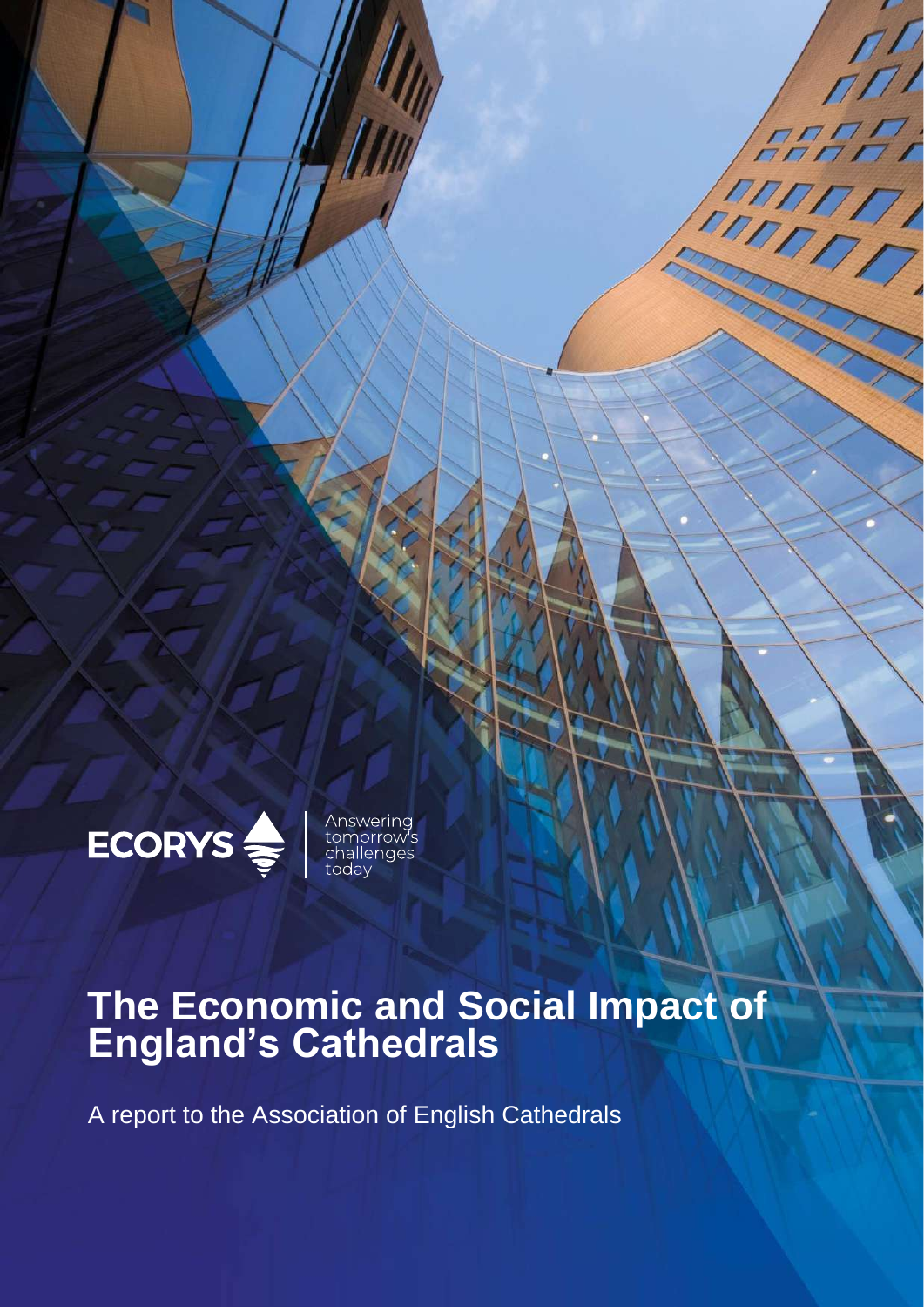# **Contents**

| 1.0 |  |
|-----|--|
|     |  |
|     |  |
|     |  |
| 2.0 |  |
|     |  |
|     |  |
|     |  |
| 3.0 |  |
|     |  |
|     |  |
|     |  |
|     |  |
|     |  |
| 4.0 |  |
|     |  |
|     |  |
|     |  |
|     |  |
|     |  |
|     |  |
|     |  |
|     |  |
|     |  |
|     |  |
| 5.0 |  |
|     |  |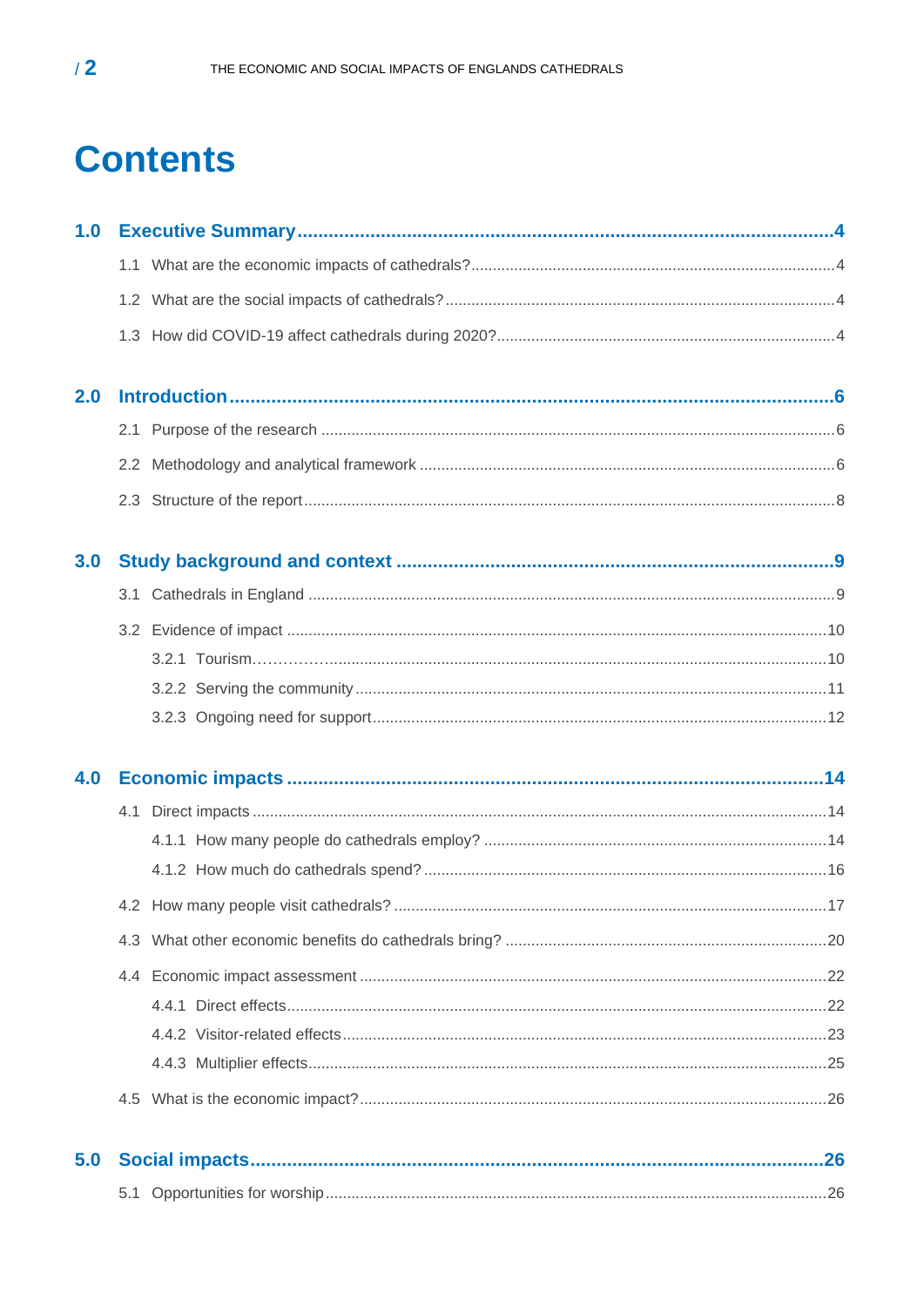|--|--|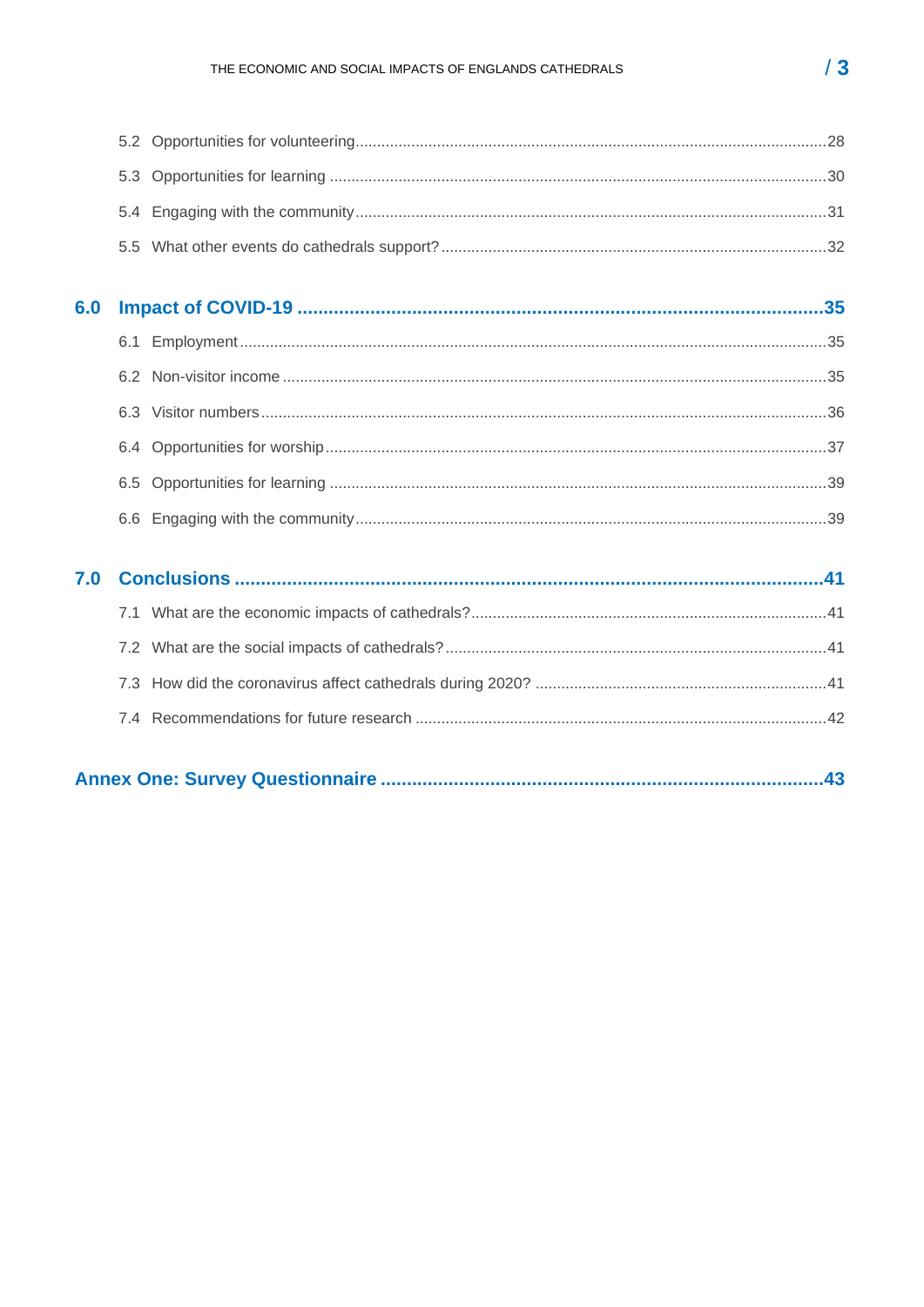# <span id="page-3-0"></span>**1.0 Executive Summary**

The purpose of this research is to update the assessment of the economic and social impact of England's cathedrals provided in previous studies in 2014 and 2004. Economic impacts are estimated using the flows of expenditure associated with the day-to-day operation of cathedrals and the local spending of cathedral visitors. The assessment of social impacts was based on evidence related to worship, volunteering, learning and community engagement. Evidence was collected using a survey of all 42 English cathedrals and a series of six case studies. Figures given are for 2019, with the impact of COVID-19 in 2020 explored in section 6.

### <span id="page-3-1"></span>**1.1 What are the economic impacts of cathedrals?**

**Attracting visitors** – it is estimated that cathedrals attracted over 9.5 million tourist or leisure visitors in 2019, an increase of 15% on the 2014 total of 8.2 million. For the purposes of the economic impact assessment, this figure excludes worshippers and those taking part in formal educational activity. The additional expenditure generated by these visitors is estimated to be in the order of £128 million in the local economies concerned.

**Supporting local businesses and economies** – in addition, cathedrals are estimated to generate a net contribution of around £107 million in local spending per year (comprising direct, visitor-related and multiplier effects).

**Creating local jobs** – expressing this impact in terms of employment suggests that cathedrals support 5,535 jobs in their local economies.

**This results in a combined total of approximately £235 million in local spending per year**, a slight increase on the £220 million estimated in the 2014 study.

# <span id="page-3-2"></span>**1.2 What are the social impacts of cathedrals?**

**Engaging with the community** – in addition to a programme of regular and special services, cathedrals provide a wide range of pastoral care and outreach activity as part of their role in supporting the local community. Cathedrals are also used as a venue for numerous events, concerts, ceremonies and other activities.

**Opportunities for volunteers** – cathedrals benefit from the time and skills of over 15,000 volunteers, who fulfil a range of roles including welcoming visitors and assisting at services. The total number of volunteers has increased slightly since the 2014 report (14,760). Volunteers provide an estimated total of 906,000 hours of input per year, equivalent to approximately 500 full-time employees.

**Opportunities for learning** – cathedrals also provide numerous opportunities for both formal and informal learning and it is estimated that over 308,000 learners participated in organised educational activities in 2019. Visits are most commonly made by primary school groups and material covers a range of curriculum subjects.

# <span id="page-3-3"></span>**1.3 How did COVID-19 affect cathedrals during 2020?**

COVID-19 has brought a number of challenges for cathedrals. Almost all their income sources were adversely affected by lockdowns and continuing restrictions. This has had a direct impact on cathedrals' ability to be selfsustaining in 2020, and cathedrals estimate their finances will be constrained for some time to come. In 2020, emergency grants provided cathedrals with much needed finances.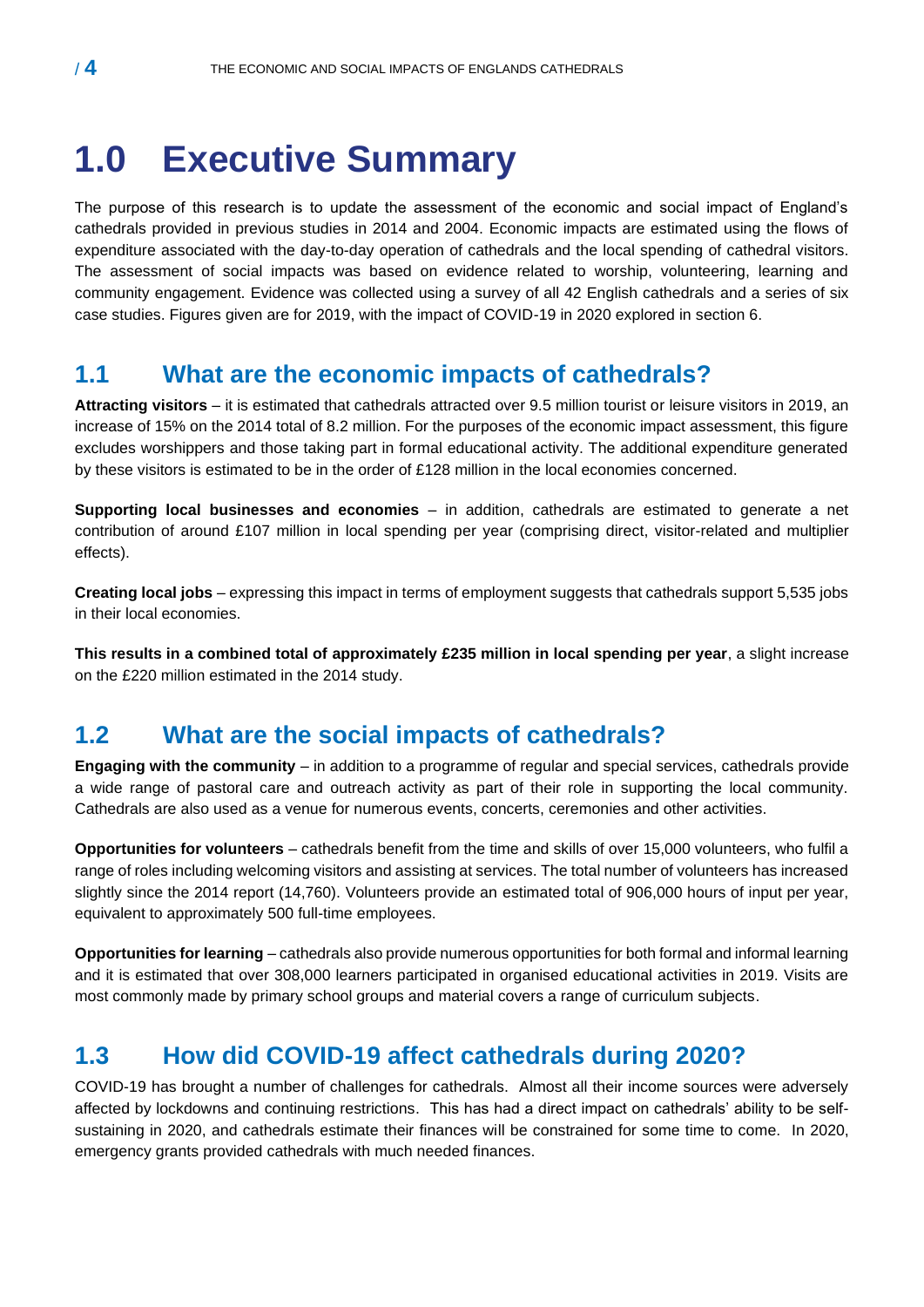Reduced non-visitor income<sup>1</sup>: The government mandated closure of cathedrals and restrictions on gatherings resulted in a significant fall in cathedrals average non-visitor income in 2020. This was driven by a reduction of almost 80% in income generated from the use of cathedral facilities. Closure and restrictions on congregation size also meant fewer people attending services in the cathedral, down from a midweek average of 362 adults and 108 children in 2019, to 84 and 25 respectively in 2020. As such, donations from the congregation fell on average.

**Reduced visitor numbers and income**: Visitor numbers in 2020 (excluding those attending services and educational events) have fallen by approximately 70% compared to 2019. Visitors provide a significant source of income for cathedrals through entry fees, donations, and on-site spending in catering and retail outlets (see Section 4). As such, this fall in visitor numbers has had a significant effect on cathedrals' income levels, particularly for cathedrals dependent on the visitor economy.

**Reaching people in new ways** - COVID-19 has also given rise to new opportunities, in particular by encouraging cathedrals to live stream their services and to use Zoom to provide interactive, face-to-face pastoral support. In many cases, such technologies have enabled cathedrals to reach more individuals, including individuals not physically able to attend services in the cathedral. In addition, in recognition of schools increased reluctance to travel, by the end of 2020 around a third of cathedrals had already began offering or developing online resources specifically for schools, including online tours, talks and activity packs.

<sup>&</sup>lt;sup>1</sup> Non-visitor income includes donations from the congregation, grants, income from facilities and income from educational events.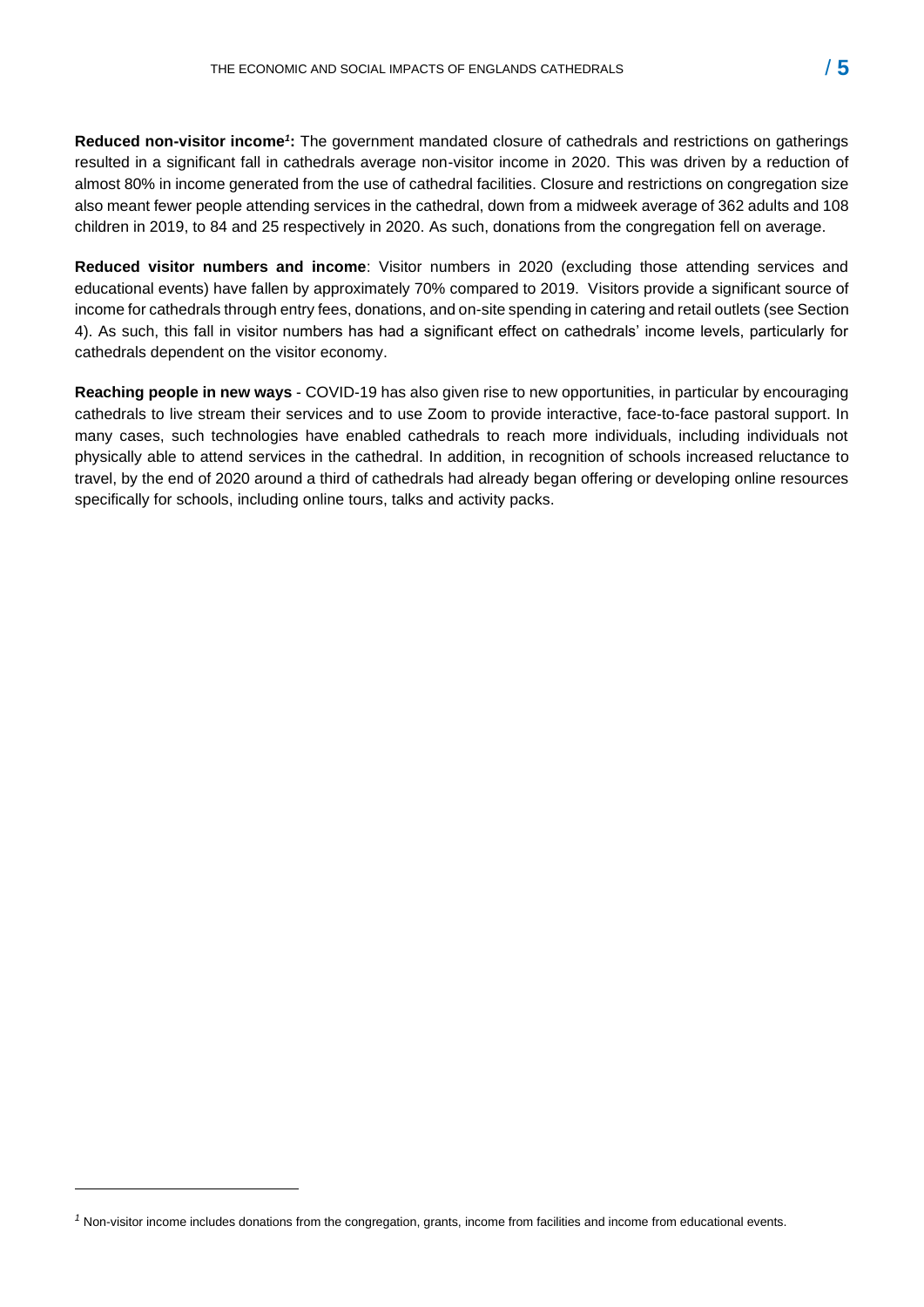# <span id="page-5-0"></span>**2.0 Introduction**

Ecorys is pleased to present this report to the Association of English Cathedrals (AEC). This work was originally commissioned in 2019 but due to cathedral employees being furloughed in March 2020, roll out of the survey was delayed until October 2020, with completion of the survey by cathedrals delayed until March 2021. The research was published in August 2021. It involved a survey of the 42 English cathedrals and six case studies.

### <span id="page-5-1"></span>**2.1 Purpose of the research**

The purpose of this study is to update the assessments provided in the 2004 and 2014 ECOTEC/Ecorys*<sup>2</sup>* studies*<sup>3</sup>* . It was noted that cathedrals had made extensive use of the findings of the earlier studies as a way to demonstrate their value in economic and social terms. Therefore, it was considered that there would be value in repeating the exercise to provide a more up-to-date assessment.

## <span id="page-5-2"></span>**2.2 Methodology and analytical framework**

As before, the study has made use of a standard analytical framework which is focused on the flows of expenditure associated with the cathedrals - primarily their day-to-day operations and visitor-related activity - and how this works through the local economies concerned, generating economic activity and employment in the process. The model considers the extent to which this impact is additional (i.e. would not have taken place in the absence of the cathedrals), taking an approach which is consistent with the principles of current guidance in this field.

Figure 2.1 Framework for estimating economic impacts



*<sup>2</sup>* In October 2010, ECOTEC Research and Consulting changed its name to Ecorys UK.

<sup>&</sup>lt;sup>3</sup> The Economic and Social Impacts of Cathedrals in England (ECOTEC Research and Consulting, June 2004), available at

<https://historicengland.org.uk/content/heritage-counts/pub/the-economic-and-social-impacts-of-cathedrals-in-england/> and The economic and social impacts of England's cathedrals (Ecorys, 2014), available at [https://www.englishcathedrals.co.uk/wp](https://www.englishcathedrals.co.uk/wp-content/uploads/2021/05/economic-social-impacts-englands-cathedrals-2.pdf)[content/uploads/2021/05/economic-social-impacts-englands-cathedrals-2.pdf](https://www.englishcathedrals.co.uk/wp-content/uploads/2021/05/economic-social-impacts-englands-cathedrals-2.pdf)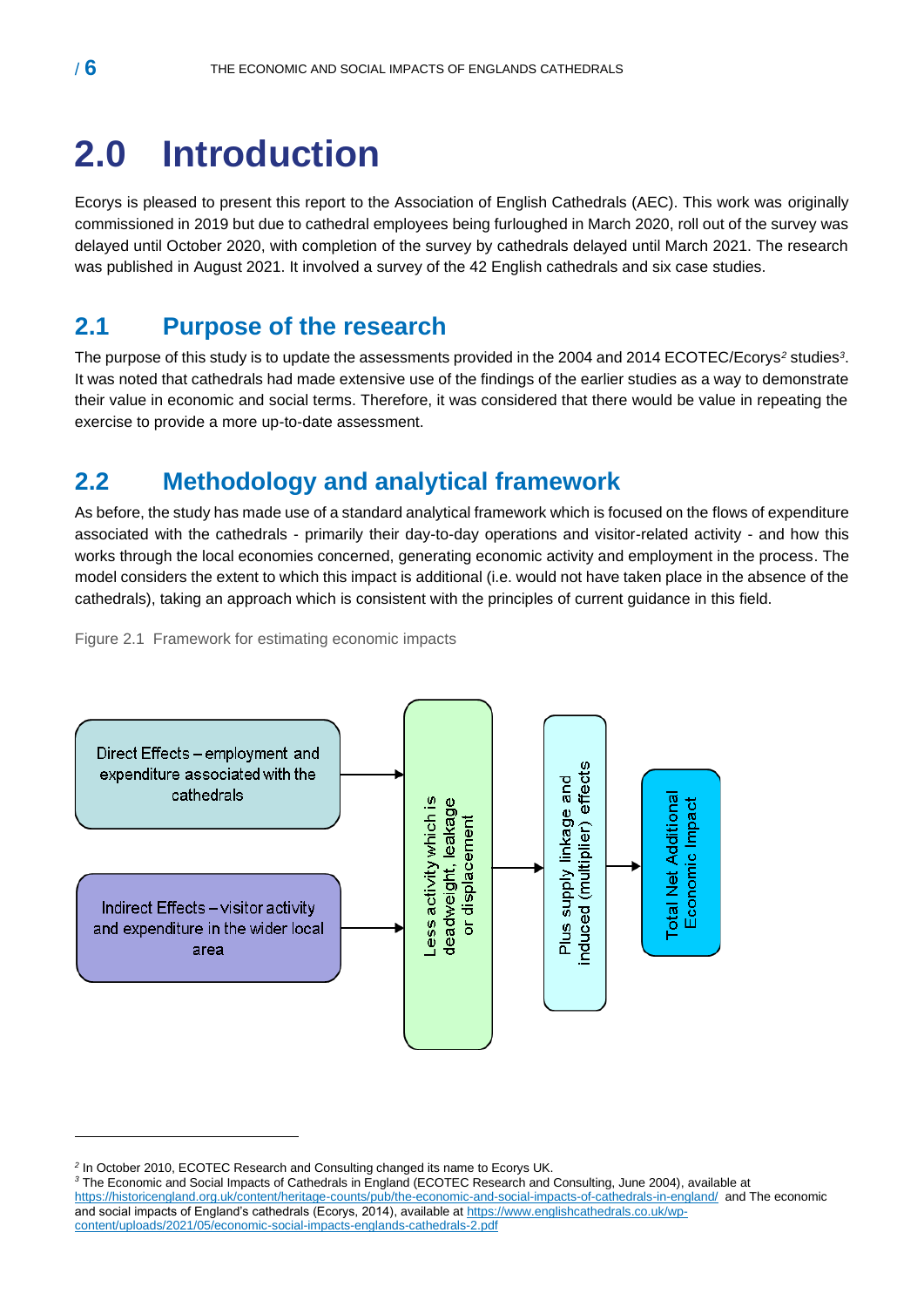Estimating the economic benefits of cathedrals requires consideration of a number of issues, in particular the extent to which the presence of a cathedral is able to generate additional benefits within the surrounding area, taking account of:

- ► Deadweight the benefits which would be expected to occur anyway, regardless of the presence of a cathedral (for example, as a result of visitors who would have come to the area anyway).
- $\triangleright$  Displacement the extent to which the cathedral generates economic benefits at the expense of other areas or attractions (for example, people who, as a result of the cathedrals, decide to spend time in the city centre rather than visiting an attraction in a neighbouring area).
- Multiplier effects spill-over effects to the wider local economy as a result of the cathedral's purchases of inputs from local businesses, and the local expenditure of those who derive incomes as a result of the cathedral and its activities (for example, those employed by the cathedral will typically spend a proportion of their wages locally).

Accounting for the factors presented above results in an estimate of net additional effects which is represented by the following equation:

*Net additional effects = gross (observed) effects \* (1 – deadweight) \* (1 – leakage) \* (1 – displacement) \* multiplier effects* 

It should be noted that economic impacts represent only part of the total 'package' of economic benefits associated with cathedrals. These also include the value of the benefits derived by users and visitors themselves, plus benefits to non-users (including passers-by), those who derive benefits from the existence of cathedrals and those who value the option to make a future visit.

Cathedrals also generate a range of social impacts to which it is impracticable to attach monetary values. For this study we have chosen to focus on presenting the evidence relating to the following aspects:

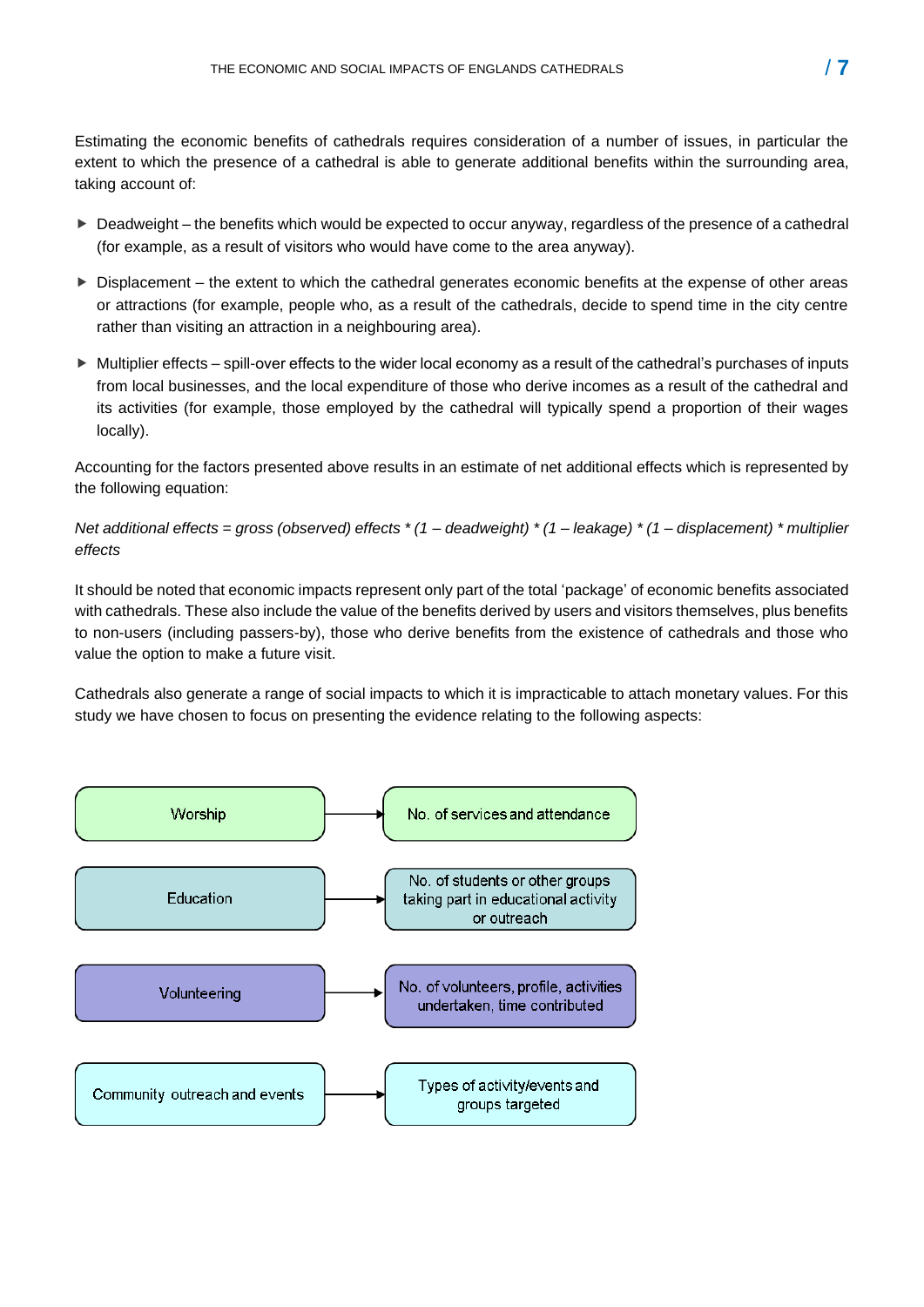Evidence to inform the impact assessment was collected using a survey of all 42 English cathedrals and a series of six case studies. The survey questionnaire was based on the survey used for the 2014 study, which was updated to improve its clarity and relevance. Questions on the perceived effect of the coronavirus pandemic on cathedrals were also added, and where relevant the questionnaire asked for 2019 figures (to estimate the 'normal' levels of impact) and 2020 to account for the effects of the pandemic. A review of the questions revealed some duplication between this study and the information which is collected by the Church of England Research and Statistics Department through an annual statistical return. As a result, these areas of the questionnaire were pre-populated before distribution using data from the 2019 annual returns for confirmation, avoiding staff having to provide this information twice. The questionnaire was distributed by email to a representative from each cathedral in late October 2020 and a 100% response rate was achieved.

Information on visitor characteristics and motivations to visit individual cathedrals was limited in the 2014 study. While a few cathedrals have since explored this issue themselves, detailed information for each of the 42 cathedral remains limited in this area. As such, some assumptions are made based on available information, enabling us to provide economic impact estimates (see Section 4).

Information was also collected through a series of six case studies chosen purposely to provide evidence from different types of cathedral (see Section 3.1). The case studies have allowed a more in-depth exploration of the key areas of interest to the study to build up a more qualitative picture of activities and their associated impacts.

### <span id="page-7-0"></span>**2.3 Structure of the report**

The remainder of this report is structured as follows:

- $\triangleright$  Section 3 sets out the background and context for this study.
- ▶ Section 4 provides an assessment of economic impacts.
- ▶ Section 5 presents evidence regarding social impacts.
- ▶ Section 6 outlines the key impacts COVID-19 had on cathedrals in 2020.
- Section 7 summarises the key findings from the research.
- Short case study reports are provided in Annex One, with a copy of the survey used to collect information from cathedrals provided in Annex Two.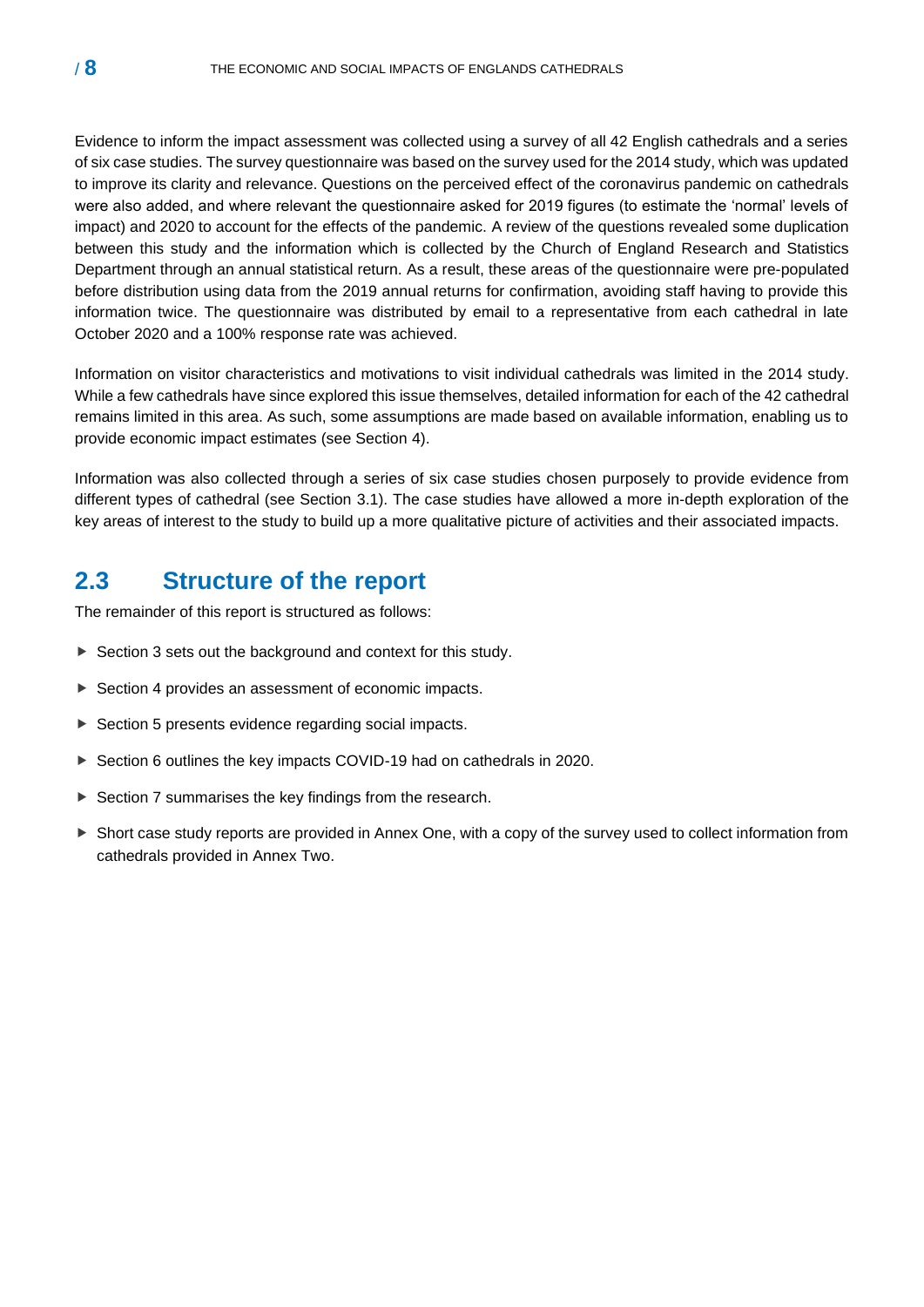# <span id="page-8-1"></span><span id="page-8-0"></span>**3.1 Cathedrals in England**

The population of interest was the 42 Anglican cathedrals in England, which also formed the subject of the previous two studies. A cathedral is the mother church of a diocese and the location of the bishop's seat or cathedra.

Cathedrals have a diverse history, and their number increased with the dissolution of monasteries in the 16<sup>th</sup> century and as the population of England grew. To the nine medieval cathedrals, Henry VIII added a further 13. All were governed by a Dean and Chapter formed of clergy (residentiary canons). In the 19th and early 20th century, 20 new cathedrals were created. With two exceptions where new cathedrals were built, what were parish churches were consecrated as cathedrals, governed by a Cathedral Council, and retaining their parishes. Since the passing of new legislation in 1999, all cathedrals have had the same governance structure, but they continue to be influenced by their histories.

Recognising that the impacts generated by cathedrals would be expected to vary according to a range of factors including location, size and profile, the typology set out in the 2004 study was formed of five categories designed to facilitate the analysis of information. However, it was acknowledged that some cathedrals do not necessarily fit neatly into this framework, including those which could have been classified into more than one of the categories chosen.

This current study provided an opportunity to review the typology from the earlier work (see Table 3.1). However, after some discussion it was decided that the typology (and associated classification) would remain the same as in the 2004 and 2014 studies, to allow some comparability of the findings.

As in the previous study, the typology was also used to inform case study selection. In order to achieve representation of the different categories, the following case studies were selected:

- Gloucester (medium-sized, historic)
- ► Leicester (parish church)
- **Liverpool (urban)**
- ▶ Rochester (medium-sized, historic)
- ▶ St Edmundsbury (parish church)
- ▶ Winchester (large, international importance).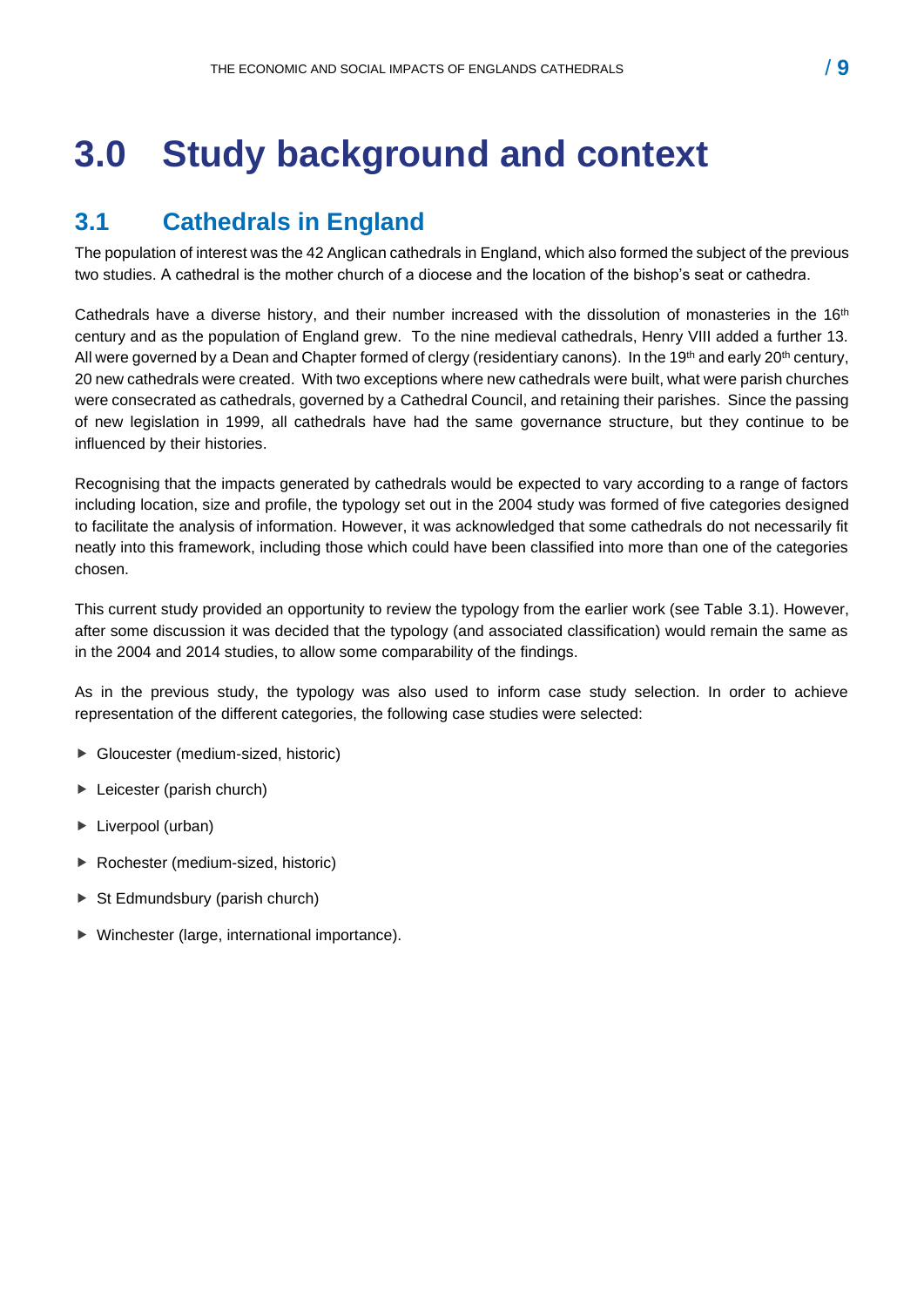#### Table 3.1 Cathedral typology

|                                       | <b>Category</b>                                                                                                                                                                                                 | <b>Category</b>      |                                                                                                                                                            |
|---------------------------------------|-----------------------------------------------------------------------------------------------------------------------------------------------------------------------------------------------------------------|----------------------|------------------------------------------------------------------------------------------------------------------------------------------------------------|
| international<br>Large,<br>importance | Canterbury<br>Durham<br>St Paul's<br>Salisbury<br>Winchester                                                                                                                                                    | Urban                | Birmingham<br><b>Bristol</b><br>Liverpool<br>Manchester<br>Southwark                                                                                       |
|                                       | York                                                                                                                                                                                                            | Medium-sized, modern | Guildford<br>Truro                                                                                                                                         |
| Medium-sized, historic                | Carlisle<br>Chester<br>Chichester<br>Ely<br>Exeter<br>Gloucester<br>Hereford<br>Lichfield<br>Lincoln<br>Norwich<br>Oxford<br>Peterborough<br>Ripon<br>Rochester<br>St Albans<br>Southwell<br>Wells<br>Worcester | Parish church        | <b>Blackburn</b><br><b>Bradford</b><br>Chelmsford<br>Coventry<br>Derby<br>Leicester<br>Newcastle<br>Portsmouth<br>St Edmundsbury<br>Sheffield<br>Wakefield |

# <span id="page-9-0"></span>**3.2 Evidence of impact**

### <span id="page-9-1"></span>**3.2.1 Tourism**

**Cathedrals play an important role in tourism and are a key feature of the nation's cultural heritage**. According to a Research and Statistics report published by the Church of England, in 2018 there were 9.8 million visitors reported by cathedrals, representing a small overall increase of 2% (200,000 people) since 2008. Following a dip in visitors in 2016 and 2017, these 2018 figures represented a record high*<sup>4</sup>* . Despite only a few cathedrals charging for entry, paying visitors accounted for 33% of all visitors (3.2 million people) to cathedrals in 2018*<sup>5</sup>* .

A report compiled on behalf of English Heritage in 2018 presents evidence from a survey of visitor attractions. According to this data, there were on average 167,000 visits to each of the places of worship (which includes cathedrals, churches, chapels and other attractions that are still in use as places of worship) in the sample in 2018: a 3% increase from 2017. Of these visitors, it was estimated that 43% were overseas visitors (an increase of 9% since 2017), 32% were local (day trip visitors) and 25% were visitors from the rest of the UK<sup>6</sup>.

*<sup>4</sup>* https://www.churchofengland.org/more/media-centre/news/record-numbers-visitors-and-worshippers-flock-englands-cathedrals

<sup>5</sup> <https://www.churchofengland.org/sites/default/files/2019-11/Cathedral%20Statistics%202018.pdf>

<sup>6</sup> <https://historicengland.org.uk/content/heritage-counts/pub/2019/visitor-attractions-trends-england-2018/>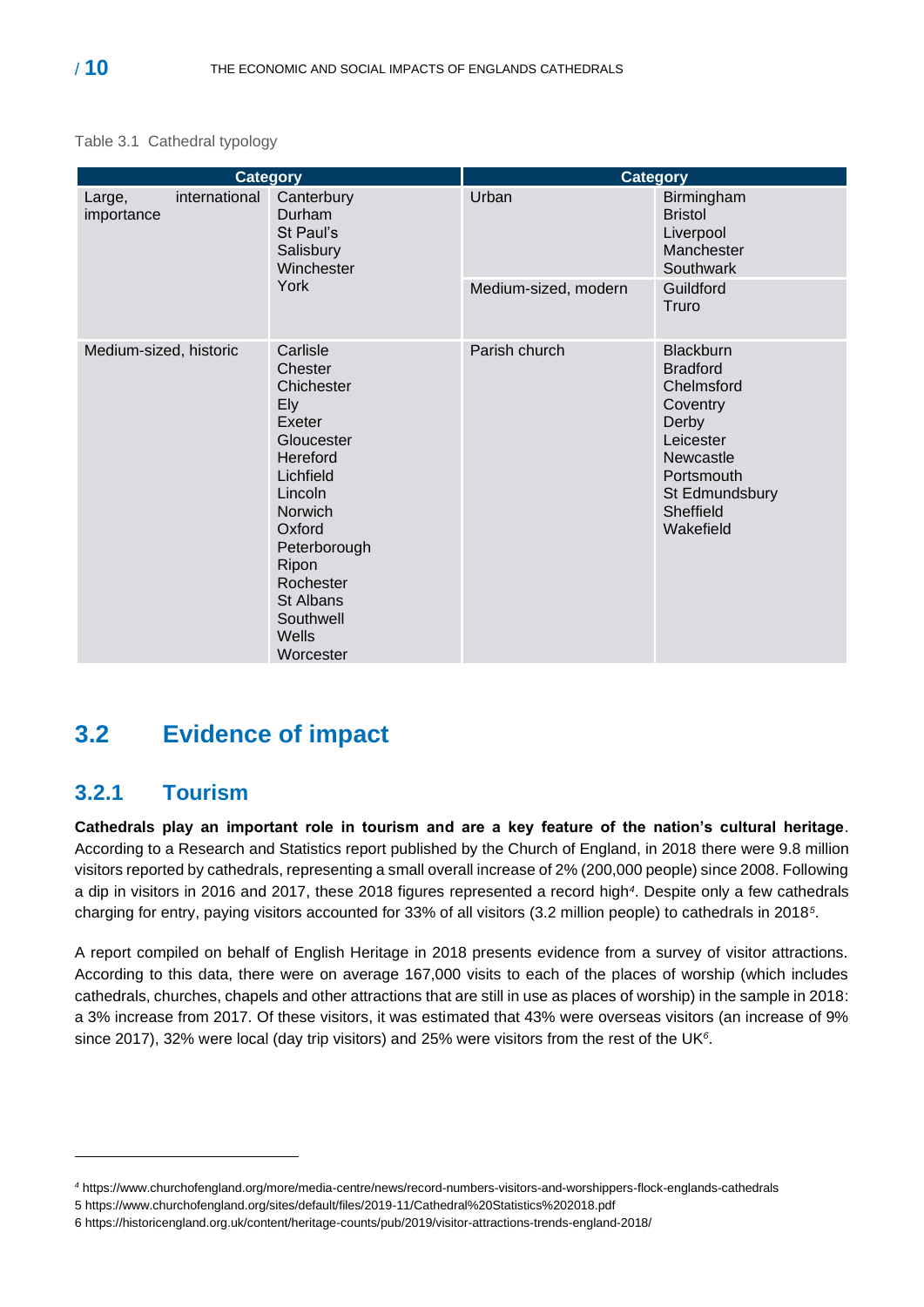According to the Association of Leading Visitor Attractions (ALVA), St Paul's Cathedral was the 18th most visited attraction in the UK in 2019, receiving more than 1.7 million visitors.*<sup>7</sup>* The cathedrals of Canterbury, Durham and York also featured within the ALVA's top 53 attractions in 2019.

Cathedrals themselves report growing visitor numbers over recent years helped by innovative exhibitions such as the Weeping Window of poppies temporarily installed at Hereford Cathedral (bringing in 196,000 visitors) *<sup>8</sup>* and a helter-skelter positioned within Norwich Cathedral that gave visitors close-up views of its ornate roof.*<sup>9</sup>* Rochester Cathedral also reported record visitor numbers, helped by a number of high-profile projects, including an adventure golf course and a sculpture against knife crime*<sup>10</sup>* .

In 2009, the AEC commissioned a survey which interviewed a total of 5,842 people, 50% of whom were visiting a cathedral that day and 50% who were not. Quotas were set to ensure the visitor/non-visitor split, and for age and gender. The survey found that 55% of all respondents had visited a cathedral within the last 2 years. Of those visiting a cathedral that day the highest proportion (43%) lived within 25 miles of the cathedral, whilst the second highest proportion (32%) lived over 50 miles away. Approximately one in ten of those who were not visiting a cathedral that day claimed that they had 'never set foot' in a cathedral, nor were they likely to do so.

The AEC survey also found that the main reasons for visiting a cathedral were its historic attraction (53%), for the architecture/works of art (39%) and for a moment of reflection (21%). 18% of visitors predominantly decided to visit the city in which the cathedral was located, and then chose to visit the cathedral once there.

### <span id="page-10-0"></span>**3.2.2 Serving the community**

**In addition to their role as a place of worship, the 2004 and 2014 studies found that cathedrals also make a substantial contribution to society through the provision of opportunities for education and volunteering, as well as in supporting the wider community**. This support includes setting up initiatives designed to address the needs of the most vulnerable members of a community, such as the Archer Project run by Sheffield Cathedral that aims to help lift people out of homelessness*<sup>11</sup>* .

Cathedrals also host events which are open to all, such as the annual Lichfield Festival which brings a range of music, comedy, and literature events to the city<sup>12</sup>. Cathedrals such as Salisbury Cathedral have also tried to inspire their community to be more environmentally friendly<sup>13</sup>, and been recognised for their efforts via the A Rocha UK "Eco Church" award, which recognises the church's ecological impact and its work in promoting sustainability throughout its community*<sup>14</sup>* .

In addition, cathedrals are valued for their architecture, their place in history and their aesthetic appeal*<sup>15</sup>* . Teaching is also a big part of a cathedral's impact, with guided tours providing opportunities for learning as well as openings for volunteers to gain experience. Most cathedrals also employ education officers who work to provide tours and workshops to young learners, covering not just religion but also history and wide a range of other subjects*<sup>16</sup>* . In 2018, a Historic England survey found that a record number of visits were made by school children on school visits

<sup>7</sup> Association of Leading Visitor Attractions (ALVA), 2019 member visitor figures: https://www.alva.org.uk/details.cfm?p=609. ALVA attractions include gardens, heritage sites, museums, galleries, and leisure sites (e.g. zoos) within the UK.

<sup>8</sup> https://www.herefordcathedral.org/news/poppies-weeping-window-experienced-by-thousands

<sup>9</sup> https://www.itv.com/news/anglia/2019-08-08/norwich-cathedral-installs-50ft-helter-skelter-to-give-visitors-a-better-view/

<sup>10</sup> https://www.rochestercathedral.org/articles/2020/1/9/i3dzhk8xw5l8f7al6g1l3fdsnommyc

<sup>11</sup> https://www.archerproject.org.uk/about

<sup>12</sup> https://lichfieldfestival.org/about/

<sup>13</sup> https://www.salisburycathedral.org.uk/news/cathedral-earns-silver-eco-award

<sup>14</sup> https://ecochurch.arocha.org.uk/

<sup>15</sup> http://www.theosthinktank.co.uk/publications/2012/10/12/spiritual-capital-the-present-and-future-of-english-cathedrals

<sup>16</sup> Ecorys surveys (2014, 2020).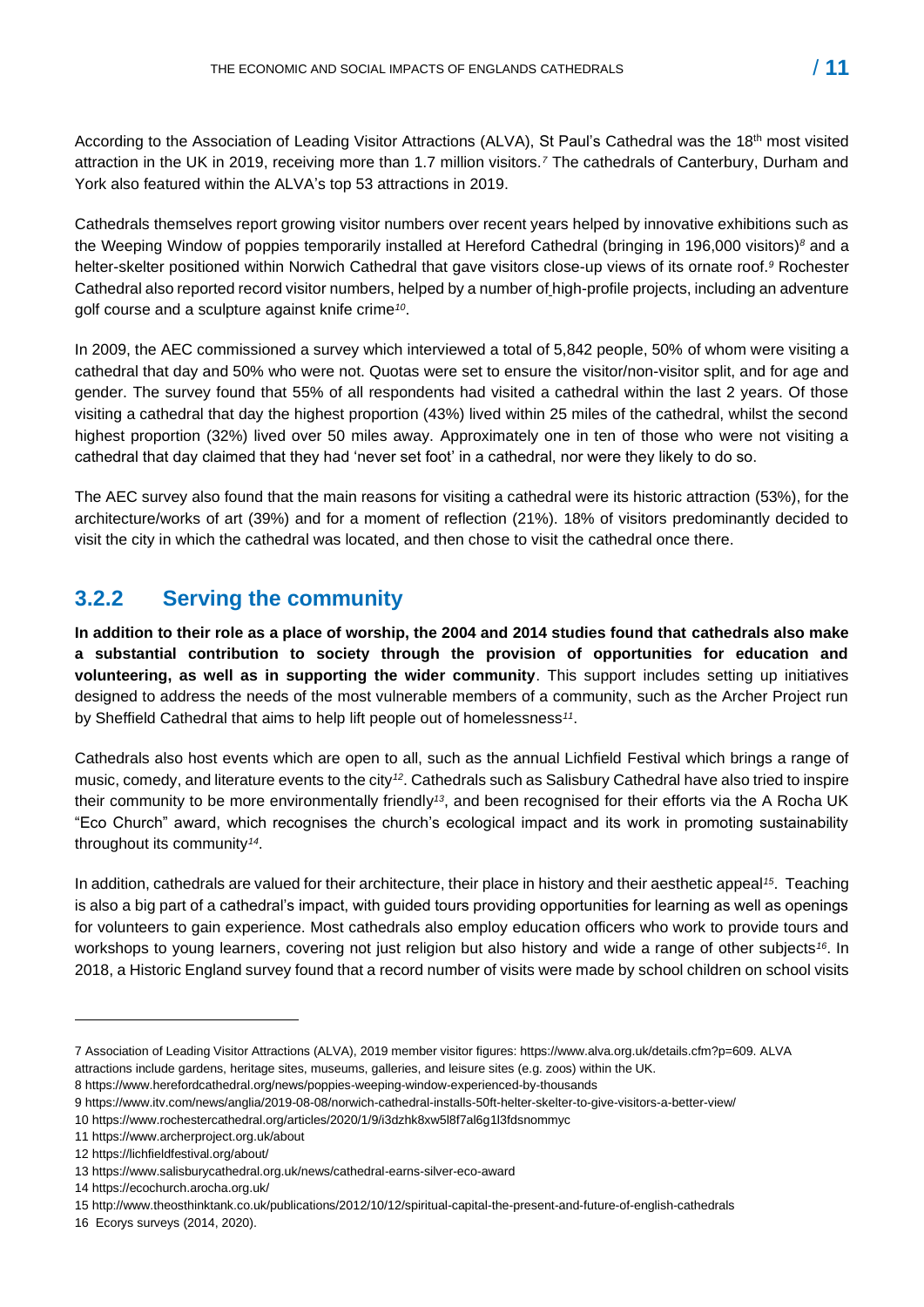to the places of worship included in the survey sample, showing that cathedrals and churches continue to have a place in modern education*<sup>17</sup>* .

### <span id="page-11-0"></span>**3.2.3 Ongoing need for support**

Like all historic buildings, cathedrals are costly to maintain and often require extensive work to restore or repair their fabric.

In 1991, English Heritage (now Historic England) set up a dedicated grant scheme to support repairs to cathedrals listed Grade I or II\* or located in a conservation area, and targeted at those judged to be in most need of public funds. This dedicated scheme came to an end in 2010 having provided grants for repairs totalling just over £52 million in its 19-year history*<sup>18</sup>* .

However, cathedrals are still eligible to apply for general grants from Historic England which can be used to fund repair work, although up to 2019 the amount of funding available had been decreasing year on year for some time and is restricted to buildings at risk. Cathedrals can also apply to the National Lottery Heritage Fund's general development funds, and many successful projects have been funded that way. In May 2019, the National Lottery Heritage Fund awarded over £8m to four cathedrals (Leicester, Lichfield, Newcastle and Worcester) to help them engage their communities through arts, heritage and learning projects*19*. As well as a funding a number of repairs and restoration projects, in Leicester the grant will help build a new Heritage Learning Centre*20*, including a permanent interactive exhibition and a learning space, which it is hoped will build on the large increase in visitor numbers seen since Richard III was interred in the Cathedral in 2015. Following the project's completion in 2022, it is estimated that there will be an overall economic impact of £15.0 million per year, £10.6 million of which will be directly related to the work of Leicester Cathedral, with the rest attributable to indirect effects*<sup>21</sup>* . Meanwhile, Newcastle Cathedral's modernisation work is planned to be completed in 2021 and will turn the cathedral into a community hub, able to host large-scale events*<sup>22</sup>* .

In addition, the Church of England's Cathedrals and Church Buildings Division continues its partnership with The Goldsmith's Company, The Pilgrim Trust, The Radcliffe Trust and the Wolfson Foundation to provide financial support to the Church of England's buildings, historic artefacts and artistic collections.

English Heritage (now Historic England) has undertaken multiple surveys to assess the fabric of England's cathedrals. The first survey in 1991 informed the decision to offer a dedicated programme of grant aid and the second survey in 2001 informed its development. The most recent fabric condition survey was completed in 2009<sup>i</sup>*<sup>23</sup>* and found that cathedrals had spent in excess of £250 million on repairs between 1991 and 2009, which equates to almost £230,000 per cathedral per year.

The First World War Centenary Cathedral Repair Fund, launched by the government in its March 2014 budget, invited applications from both Church of England and Roman Catholic cathedrals to address urgent repairs. The fund prioritised making buildings weatherproof, safe and open to the public so they would be in a safe condition to host acts of remembrance for the centenary of the First World War armistice in 2018. Grants were awarded over two phases, each totalling £20 million. A total of 146 awards were made to 57 cathedrals, with some cathedrals receiving more than one grant. Decisions on funding allocations were taken by an expert panel which included

<sup>17</sup> https://historicengland.org.uk/content/heritage-counts/pub/2019/visitor-attractions-trends-england-2018/

<sup>18</sup> http://www.english-heritage.org.uk/about/news/eh-support-cathedrals/

<sup>19</sup> <https://www.churchofengland.org/more/media-centre/news/english-cathedrals-celebrate-ps8m-national-lottery-funding-boost>

<sup>20</sup> https://leicestercathedral.org/leicester-cathedral-revealed/project/

<sup>21</sup> Leicester Cathedral: Economic Impact Assessment, (University of Wolverhampton, 2017)

<sup>22</sup> https://www.livingnorth.com/northeast/people-places/discovering-newcastle-cathedral

<sup>23</sup> http://www.english-heritage.org.uk/about/news/englands-cathedrals-success-story/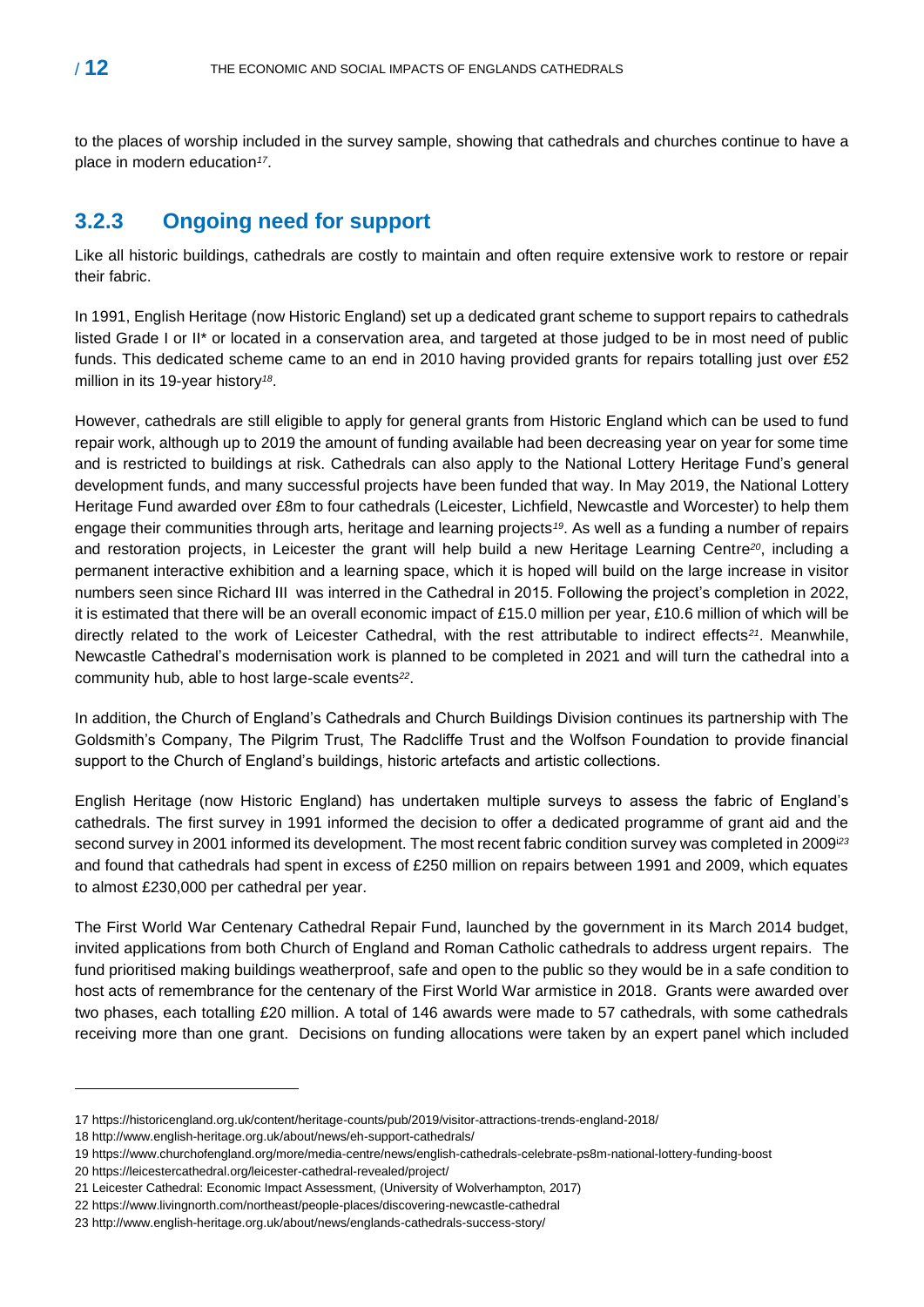Historic England, the National Lottery Heritage Fund, the Church of England and the Catholic Church. A total of 12 cathedrals were awarded more than £1 million; the average award was £274,000.*<sup>24</sup>*

In 2017, the government's Taylor Review of the Sustainability of English Churches and Cathedrals*<sup>25</sup>* recommended that churches and cathedrals should prepare for reduced reliance on government funding, instead calling for a cultural shift towards communities contributing to their upkeep. Pilot studies of a new approach, funded by the Government, were conducted to test three of the review's recommendations:

 Building a national network of "Community Support Advisers" (CSAs) to advise congregations on building relationships and using their buildings to meet local needs

- A network of Fabric Support Officers (FSOs) to work closely with them to plan and execute works
- **IMPLEMENTIFY A META** implementing a mechanism for assessing priorities for repair.

The review envisaged that funding CSAs and FSOs would cost the Government £15 million a year, and also recommended a £36-million major repairs fund and a £15-million minor repairs fund.

In response to the Taylor Review, the Department for Culture, Media and Sport announced a £1.8 million pilot of a scheme to create a sustainable future for places of worship*26*. The scheme was piloted in Manchester and Suffolk from autumn 2018 until March 2020. It included a £500,000 minor repairs fund, which eligible listed places of worship in the two areas were able to access. The rest of the money funded CSAs and FSOs, who worked with those taking care of the buildings and with local communities. The funding was available to any denomination or religion, provided that the building is listed, and it was hoped that access to funds would help places of worship address repairs sooner, preventing repair costs from escalating. The pilot focused on parish churches as opposed to cathedral, but the pilot evaluation*<sup>27</sup>* did find that for the churches who received funding, repair work was carried out between two to five years earlier than it otherwise would have been. The evaluation noted that this earlier timing of maintenance and repairs was likely to have prevented 'irretrievable loss of historic fabric and to have saved notable costs', illustrating the importance of timely repairs.

In 2020, lockdowns and restrictions on travelling due to the coronavirus pandemic severely limited cathedrals' ability to generate their own income, especially during periods when cathedrals were instructed by the government to close to reduce the spread of the virus. These closures and subsequent restrictions on visitor numbers raised cathedrals' need for grant funding, and a number of emergency grants from government and the Church Commissioners were introduced for which cathedrals were eligible to apply. The initial effect of the coronavirus on cathedrals, including the early impact on their finances, is discussed further in Section 6.

*<sup>24</sup>* https://www.englishcathedrals.co.uk/latest-news/repair-fund-40m-prepares-cathedrals-first-world-war-commemorations/ 25 https://www.churchtimes.co.uk/articles/2017/22-december/news/uk/review-calls-for-change-of-attitude-to-church-buildings

<sup>26</sup> https://historicengland.org.uk/advice/caring-for-heritage/places-of-worship/churches-sustainability-review/

<sup>27</sup> https://www.gov.uk/government/publications/the-taylor-review-pilot-final-evaluation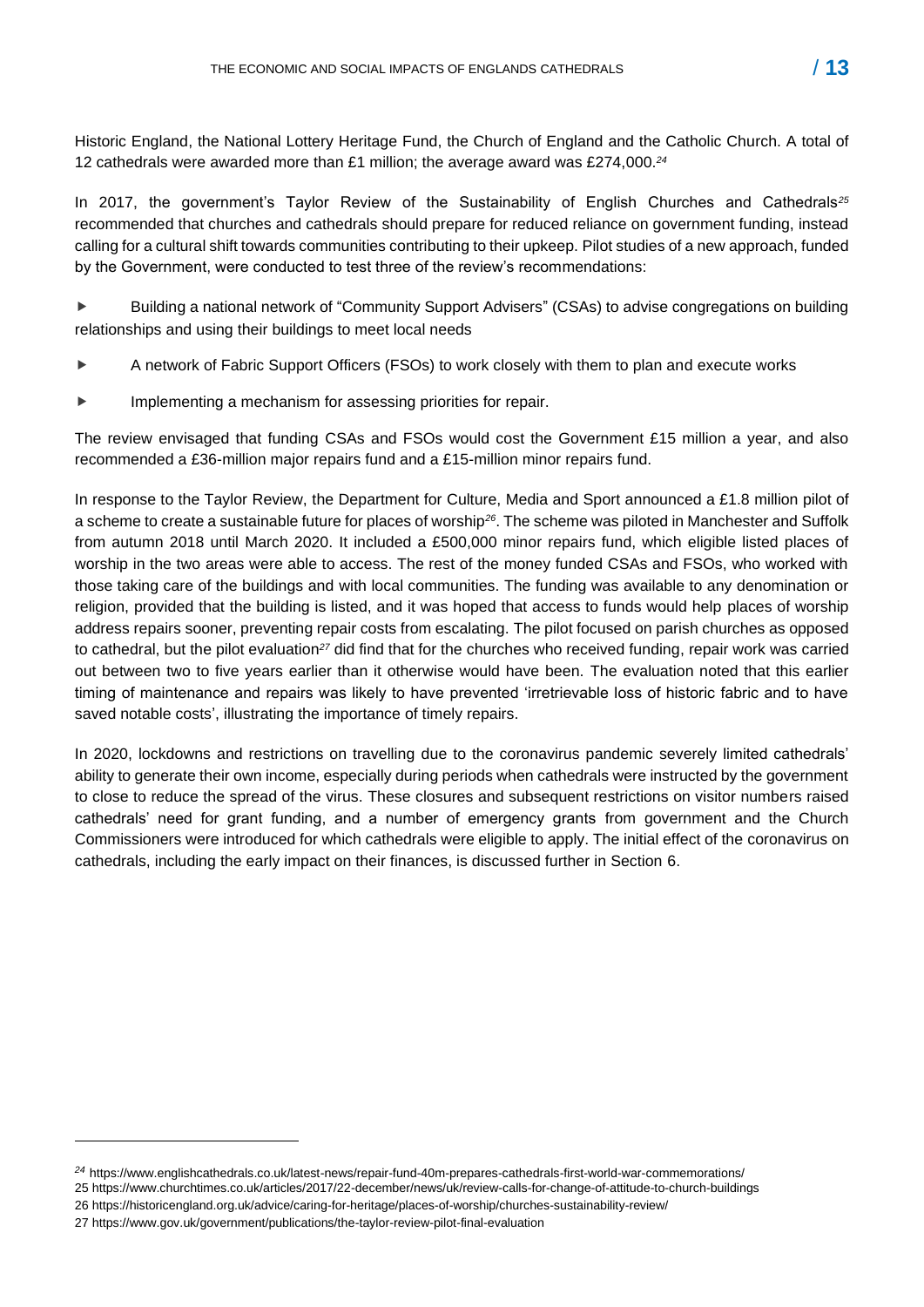# <span id="page-13-0"></span>**4.0 Economic impacts**

This section presents evidence from the survey and case study research regarding economic effects, before presenting the results of the application of the economic impact model set out in Section 2.2.

### <span id="page-13-1"></span>**4.1 Direct impacts**

Direct effects are generated through:

- Employment by cathedrals, including jobs associated with ancillary functions such as catering and bookshops
- $\triangleright$  Procurement spend by cathedrals within the local economy a key component of this is expenditure on repairs and refurbishment.

### <span id="page-13-2"></span>**4.1.1 How many people do cathedrals employ?**

Table 4.1 sets out average employment numbers for clergy, lay staff and contractors indirectly employed, expressed in terms of full-time equivalent (FTE) staff. This is followed by Table 4.2, which sets out total figures for each of the five cathedral groups and an overall value*<sup>28</sup>*. As might be expected, large internationally important cathedrals employ, on average, the greatest numbers of people, the majority of whom are lay staff; while parish church cathedrals employ, on average, only around 12% as many staff. **The overall total employment figure of 2,347 FTE staff represents an increase of just over a quarter on the 2014 figure of 1,870.** 

|                     | <b>Clergy</b> | Lay staff | <b>Indirect</b> | <b>Total</b> |
|---------------------|---------------|-----------|-----------------|--------------|
| Large international | 5             | 129       | 20              | 154          |
| Medium historic     | 3             | 42        | 8               | 53           |
| Medium modern       | 3             | 16        | 8               | 26           |
| Urban               | 4             | 30        | 2               | 41           |
| Parish church       | 3             | 15        |                 | 19           |
| All                 | 3             | 44        | 8               | 56           |

Table 4.2 Average employment per cathedral, respondents only (FTE)

*Source: Ecorys analysis*

Table 4.3 Total employment, all cathedrals (FTE)

|                     | <b>Clergy</b> | Lay staff | <b>Indirect</b> | <b>Total</b> |
|---------------------|---------------|-----------|-----------------|--------------|
| Large international | 29            | 773       | 122             | 923          |
| Medium historic     | 58            | 750       | 151             | 959          |
| Medium modern       | 5             | 31        | 16              | 52           |
| Urban               | 19            | 150       | 34              | 203          |
| Parish church       | 30            | 163       | 18              | 210          |
| All                 | 140           | 1,867     | 341             | 2,347        |

*Source: Ecorys analysis*

<sup>&</sup>lt;sup>28</sup> Please note that this table provides a total of clergy and lay staff for all 42 cathedrals based on the averages presented in Tables 4.1. Only 36 cathedrals provided data on indirect employment; however, it has been assumed that this figure was zero for the remaining 6 locations and a total has been derived on this basis. As a result of this assumption, the total employment figure may be slightly under-stated.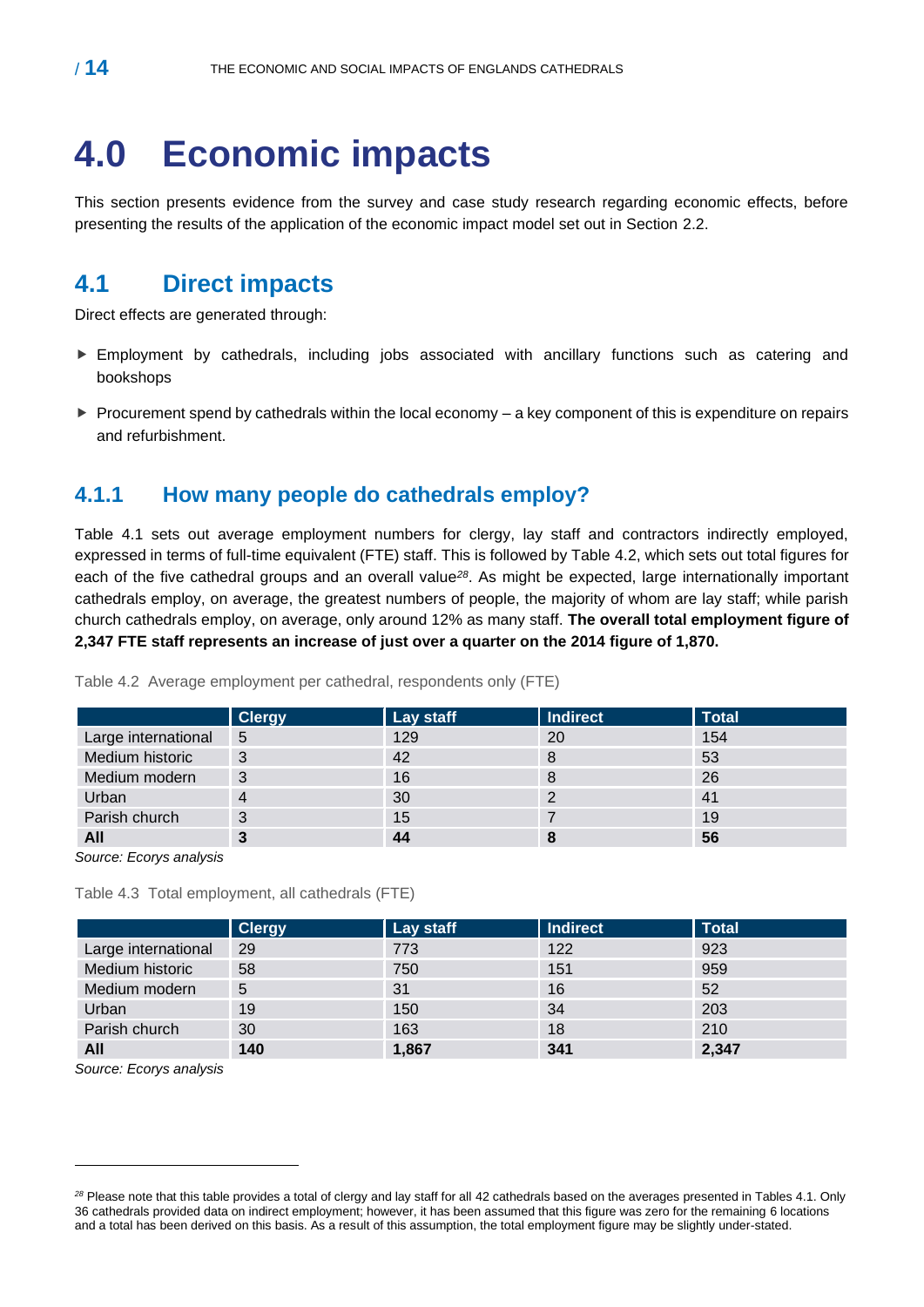Cathedrals were also asked to report the place of residence of staff. Overall, it was estimated that, on average, over half of staff (59%) lived in the immediate local area, with most of the remainder living elsewhere in the county (31%) and only a minority living further afield (11%). However, there was some variation by type of cathedrals with large, internationally important sites most likely to source their staff from a wider catchment area, with just under half coming from beyond the immediate local area. Those in the urban grouping were most likely to source their staff from the local area (67%), perhaps as a result of the higher density of population and available labour force in major urban areas. The place of residence of staff by type of cathedral is illustrated in Figure 4.1.





#### *Source: Ecorys analysis*

#### **Case study example**

Over 90% of the 127 people employed by Liverpool Cathedral in 2019 lived within the city. Interviewees noted that the cathedral operates a policy of trying to fill all roles locally where possible, as one of its key aims is to make a positive impact on employment in the local economy. For example, the cathedral recently renegotiated its catering contract, with the successful caterers being a locally based company. This catering company provides all the food in the cathedral restaurant, as well as all the catering for the public and corporate dinners that the cathedral hosts throughout the year. In addition, the cathedral shop supports local artists through selling merchandise, such as coasters, cards, prints and baubles, that feature designs by local artists.

Cathedrals were also asked to report spending on wages and salaries in 2019 for their own staff (i.e. excluding indirect employees) as reported in Table 4.3. As would be expected given the preceding data on employment, the large international grouping spends on average three times more on wages and salaries than the next highest spenders (the medium historic grouping).

**Overall, cathedrals spend around £51 million per year on wages and salaries**, suggesting a total wage bill of around 20% higher than that estimated in 2014 (£42 million).

<sup>&</sup>lt;sup>29</sup> This is based on the data provided by the cathedrals that responded to this question.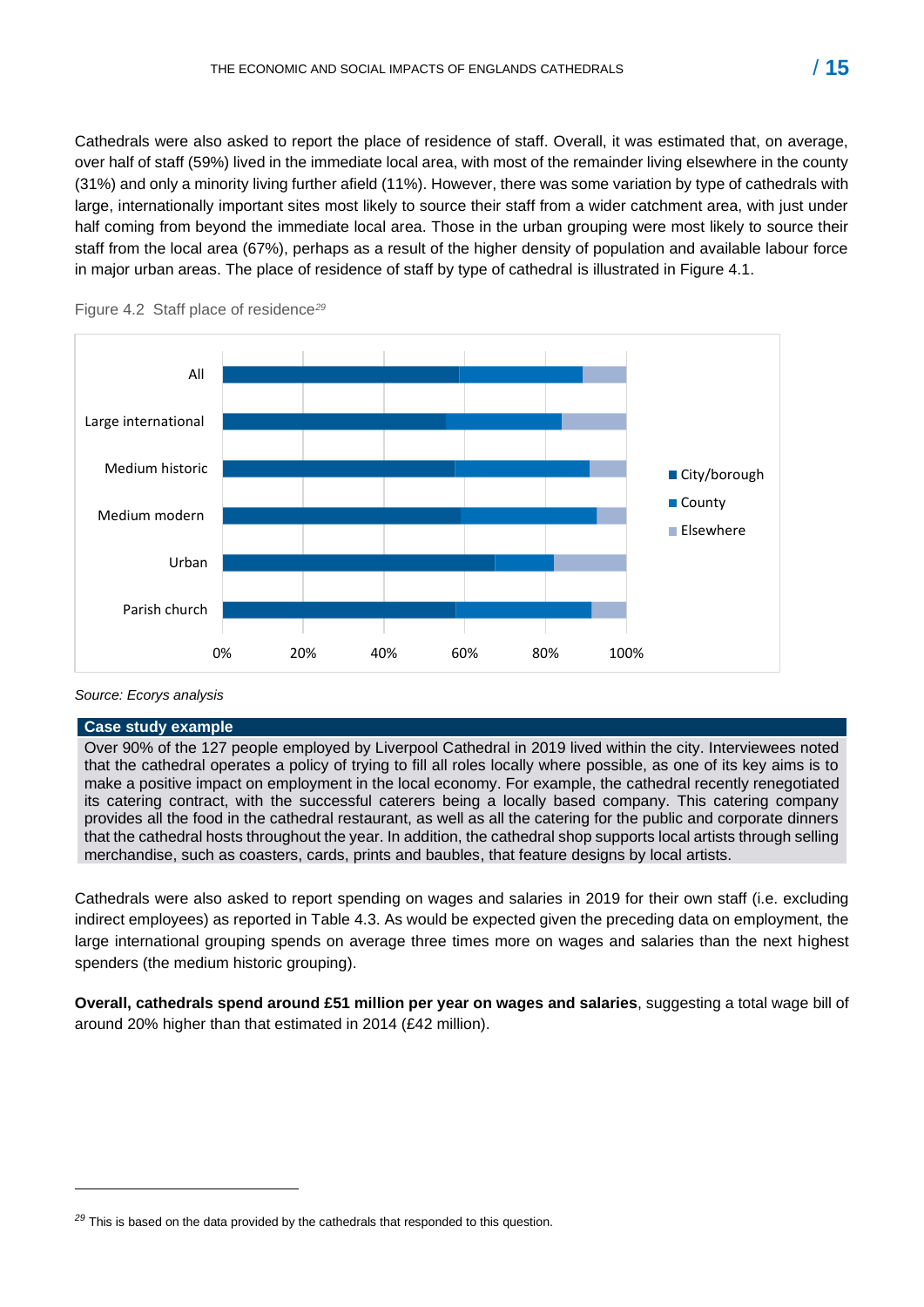|                     | Average            | <b>Total</b> |
|---------------------|--------------------|--------------|
| Large international | £3.9m              | £23.5m       |
| Medium historic     | £1.0m              | £18.5m       |
| Medium modern       | £0.50m             | £1.0m        |
| Urban               | £0.72m             | £3.6m        |
| Parish church       | £0.41 <sub>m</sub> | £4.5 $m$     |
| All                 | £1.2m              | £51.1m       |

Table 4.4 Spending on wages and salaries, average and total (2019)

<span id="page-15-0"></span>*Source: Ecorys analysis*

### **4.1.2 How much do cathedrals spend?**

The survey also collected information on expenditure on procurement of goods and services, including routine maintenance and upkeep, restoration work, utility services, insurance and cathedral operations in 2019 (Table 4.4)*30*. As might be expected given their size, large cathedrals reported the highest levels of spend, with their average spend around three times that of medium sized cathedrals. Expenditure on routine maintenance and repairs and restoration are included in the totals provided above; however, this is a significant area of spending which is also shown separately in Table 4.5.

Table 4.5 Spending on goods and services, average and total (2019)

|                     | Average $31$ | Total <sup>32</sup> |
|---------------------|--------------|---------------------|
| Large international | £3.8m        | £22.9m              |
| Medium historic     | £1.2m        | £20.7m              |
| Medium modern       | £0.52m       | £1.0m               |
| Urban               | £0.54m       | £2.7m               |
| Parish church       | £0.24m       | £2.7m               |
| All                 | £1.2m        | £50.0m              |

*Source: Ecorys analysis*

Table 4.6 Spending on maintenance and restoration, average and total (2019)

|                     | Maintenance <sup>33</sup> |              |         | Restoration <sup>34</sup> |
|---------------------|---------------------------|--------------|---------|---------------------------|
|                     | Average                   | <b>Total</b> | Average | <b>Total</b>              |
| Large international | £1.0m                     | £6.3m        | £0.72m  | £4.3m                     |
| Medium historic     | £0.16m                    | £2.9m        | £0.64m  | £11.5m                    |
| Medium modern       | £0.06m                    | £0.13m       | £0.02m  | £0.05m                    |
| Urban               | £0.19m                    | £0.93m       | £0.07m  | £0.37m                    |
| Parish church       | £0.06m                    | £0.70m       | £0.07m  | £0.80m                    |
| All                 | £0.25m                    | £11.0m       | £0.38m  | £17.0m                    |

*Source: Ecorys analysis*

Approximately a third of cathedrals highlighted items of expenditure which were atypical, including items such as urgent repairs, projects to improve accessibility, and major restoration projects. However, total spending on maintenance and repairs and restoration, along with total procurement expenditure, is in line with that recorded in

*<sup>30</sup>* For the majority of cathedrals values are given for the whole of 2019. Three cathedrals noted that they had provided data for their 2019/2020 financial year.

*<sup>31</sup>* This is based on the data provided by the cathedrals that responded to this question.

*<sup>32</sup>* This is based on the use of the group level averages to provide a total for all 42 cathedrals.

*<sup>33</sup>* This is based on the data provided by the cathedrals that responded to this question.

<sup>&</sup>lt;sup>34</sup> This is based on the use of the group level averages to provide a total for all 42 cathedrals.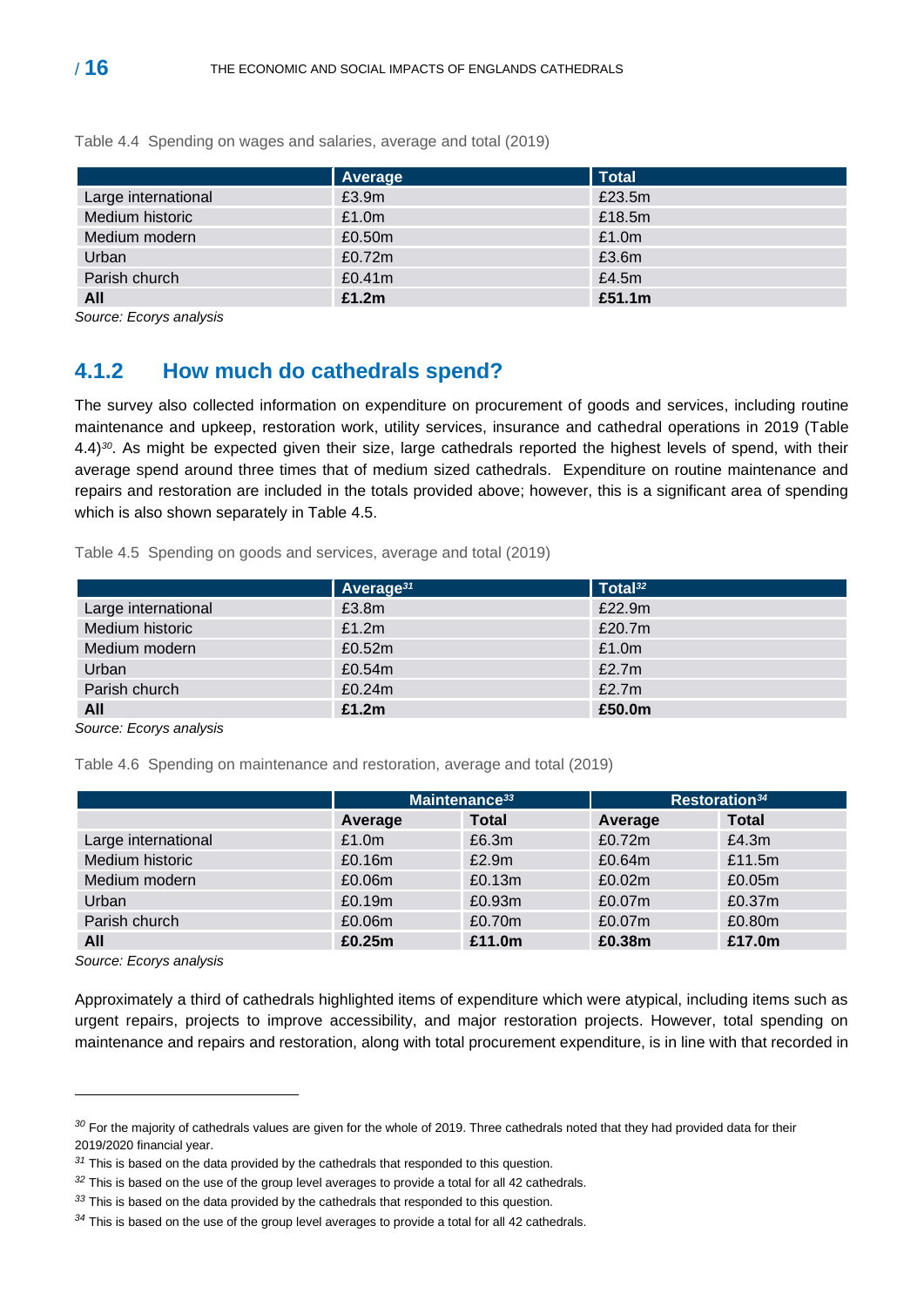the 2014 study. In reality, given the nature of the cathedral fabric and operating context, it is likely that atypical items of expenditure are incurred in any given year to some degree.

#### **Case study example**

Winchester Cathedral has its own Works Department, including stonemasons, which enables the cathedral to carry out many essential repairs in-house. In addition, the Works Department takes on local apprentices in traditional crafts. The majority of other suppliers that the cathedral uses are local, including its electrical coordinators, fire risk services, and IT company.

**As shown in Figure 4.2, average non-visitor related income was £2.4 million**, ranging from £5.4 million for large, international important cathedrals to £0.8 million for parish church cathedrals. Grants and giving are important sources of income, although this total can fluctuate widely year-by-year and 11 cathedrals reporting having received either a significant grant (for example from the National Lottery Heritage Fund) and/or atypical legacies during 2019. Other sources of income include property, investments and events.



Figure 4.3 Average income (excluding visitors) (£m, 2019)

*Source: Ecorys analysis*

# <span id="page-16-0"></span>**4.2 How many people visit cathedrals?**

Visitor figures for 2019 (excluding those attending services and educational events) are presented in Table 4.6. **This shows that cathedrals attracted over 9.5 million (tourist or leisure) visitors***<sup>35</sup>* **in 2019**; a 15% increase on the 8.2 million estimated in the 2014 study. This increase may represent improved precision in recording visitors at some sites, which means that cathedrals are better able to isolate tourist and leisure visitor numbers from worshippers and education groups. A few cathedrals have also reduced or eliminated entry fees, which is thought to have increased visitor numbers, or actively sought to increase visitor numbers by holding more events and exhibits. For example, Leicester Cathedral has seen a significant increase in tourist numbers since King

*<sup>35</sup>* The reason for attempting to separate tourist and leisure visitors is to better isolate the additional spend in the local area associated with cathedral visitors. This is based on the assumption that while worshippers may well spend money locally when they visit the cathedral, little of this spend is likely to be additional to what they would spend locally in any event. However, it is recognised that a proportion of worshippers could well be tourists and for this reason the figures presented are likely to be an underestimate of the overall total.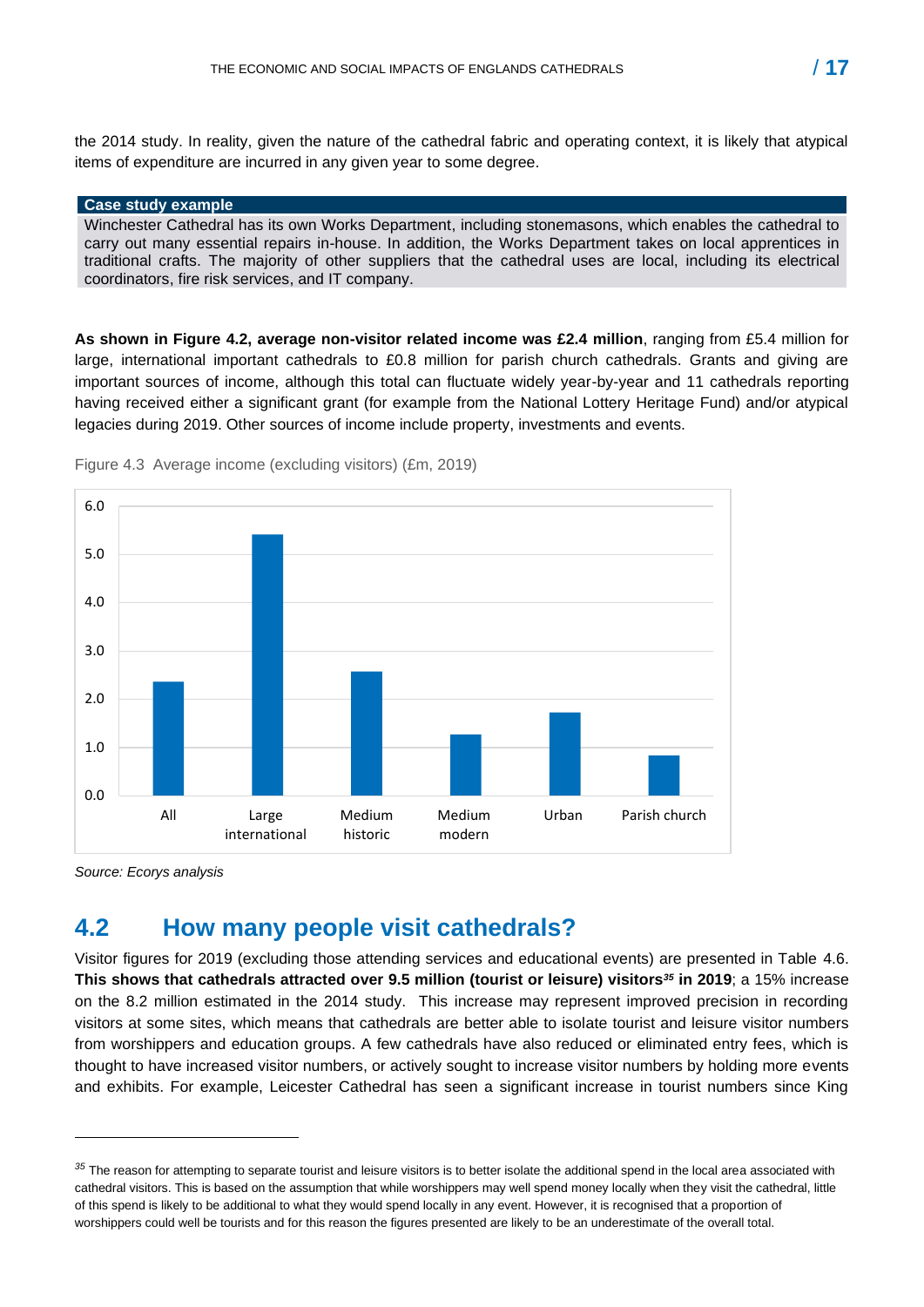Richard III was buried in the cathedral, while York Minster saw a record number of visitors in 2019 partly thanks to its Northern Lights sound and light projection events, which were seen by 22,500 people*<sup>36</sup>* .

Table 4.7 Visitor numbers, average and total (2019, rounded to nearest '000)

|                     | Average | <b>Total</b> |
|---------------------|---------|--------------|
| Large international | 540,000 | 3,238,000    |
| Medium historic     | 199,000 | 3,582,000    |
| Medium modern       | 48,000  | 95,000       |
| Urban               | 339,000 | 1,694,000    |
| Parish church       | 83,000  | 908,000      |
| All                 | 227,000 | 9,518,000    |

*Source: Ecorys analysis*

#### **Case study example**

In recent years, Rochester Cathedral has made a renewed effort to increase its attractiveness to visitors through hosting a series of exhibitions, and interviewees spoke of a desire to turn Rochester into a destination cathedral. In 2019, the cathedral made international news when it hosted a mini golf course in its nave – the first of several unorthodox exhibitions. The cathedral's events programme has resulted in an increase in visitor numbers over recent years, with a corresponding change in the demographics of visitors, including more families visiting. Numbers attending special services have also increased, which cathedral staff attribute to the calendar of events. For instance, in the year following several high-profile exhibitions, there was a 16% increase in attendance at Christmas and advent services.

A variety of different methods are used to record visitor numbers, with the majority of cathedrals using handheld or automatic counters. Where an entry fee is in place, this provides a record of admissions. Other methods used to estimate visitor numbers include sampling, observations, records of donations, and entries in a visitors book. The use of visitor books, handheld counters and observation in particular are felt to result in underestimates, due to not all visitors signing books and issues of covering multiple entry points and all opening times.

Overall, there appears to have been a slight uplift in visitor numbers in 2019 compared to 2018. However, it is considered that, in general, trend data should be treated with caution, particularly due to changes in the methods used for recording visitor numbers and their limitations. Our estimate of 9.5 million visitors in 2019 is also slightly lower than the 9.8 million visitors estimated in 2018 by the Church of England in their Research and Statistics report*37*. This difference likely reflects the fact that figures are estimates, so are subject to a margin of error.

<sup>37</sup> https://www.churchofengland.org/more/media-centre/news/record-numbers-visitors-and-worshippers-flock-englands-cathedrals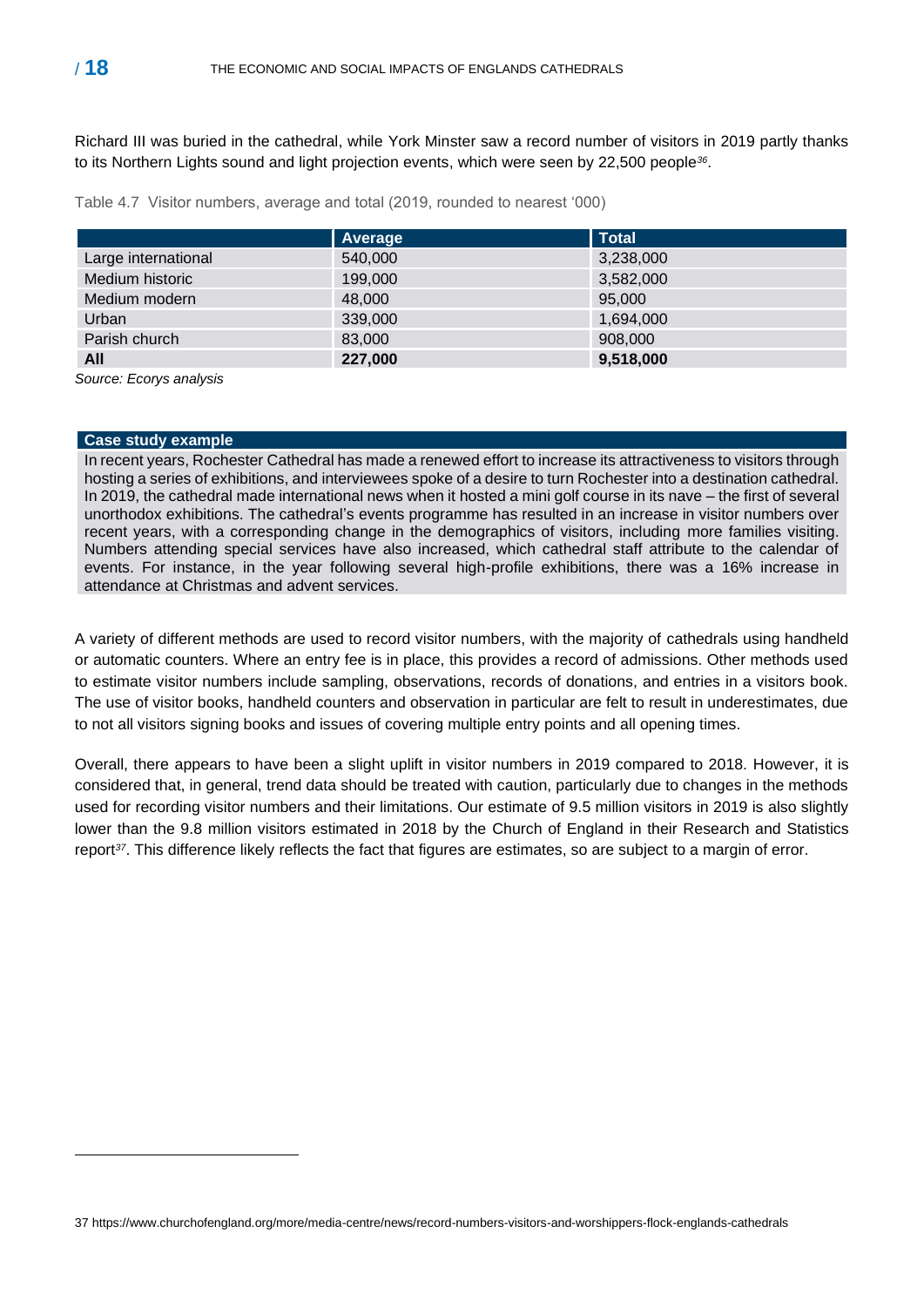

Figure 4.4 Average visitor numbers (2015-2019)<sup>38</sup>

*Source: Ecorys analysis*

Around two-thirds of cathedrals reported having a designated visitor officer, including all cathedrals in the large, international grouping.

Visitors provide a significant source of income for cathedrals, primarily as a result of entry fees (including to specific areas of the cathedral or exhibitions) and donations, but also as a result of their on-site spending in catering and retail outlets. As would be expected given the findings on visitor numbers, large international cathedrals generate the most turnover from visitor activity, at approximately six times as much on average as the next largest beneficiaries of visitor activity (urban).

Table 4.8 Turnover from visitor activity, average and total (most recent)

|                     | Average <sup>39</sup> | Total <sup>40</sup> |
|---------------------|-----------------------|---------------------|
| Large international | £5.0 <sub>m</sub>     | £30.2m              |
| Medium historic     | £0.74m                | £14.4m              |
| Medium modern       | £0.40m                | £0.82m              |
| Urban               | £0.80m                | £4.0m               |
| Parish church       | £0.22m                | £2.3m               |
| All                 | £1.5m                 | £51.7m              |

*Source: Ecorys analysis*

All survey respondents reported that they have a website and social media accounts which they used to promote the cathedral to visitors during 2019. This is reflected in an online survey carried out by Durham Cathedral in 2020*<sup>41</sup>* , in which the majority (75%) of visitors reported getting their information via the cathedral's website, followed by the cathedral's Facebook page (56%). Just over nine-tenths (93%) of cathedrals also worked in partnership

*<sup>38</sup>* This is based on the data provided by the cathedrals that responded to this question.

*<sup>39</sup>* This is based on the data provided by the cathedrals that responded to this question.

*<sup>40</sup>* This is based on the use of the group level averages to provide a total for all 42 cathedrals.

*<sup>41</sup>* Visitor Survey 2020 (Durham Cathedral, not yet published).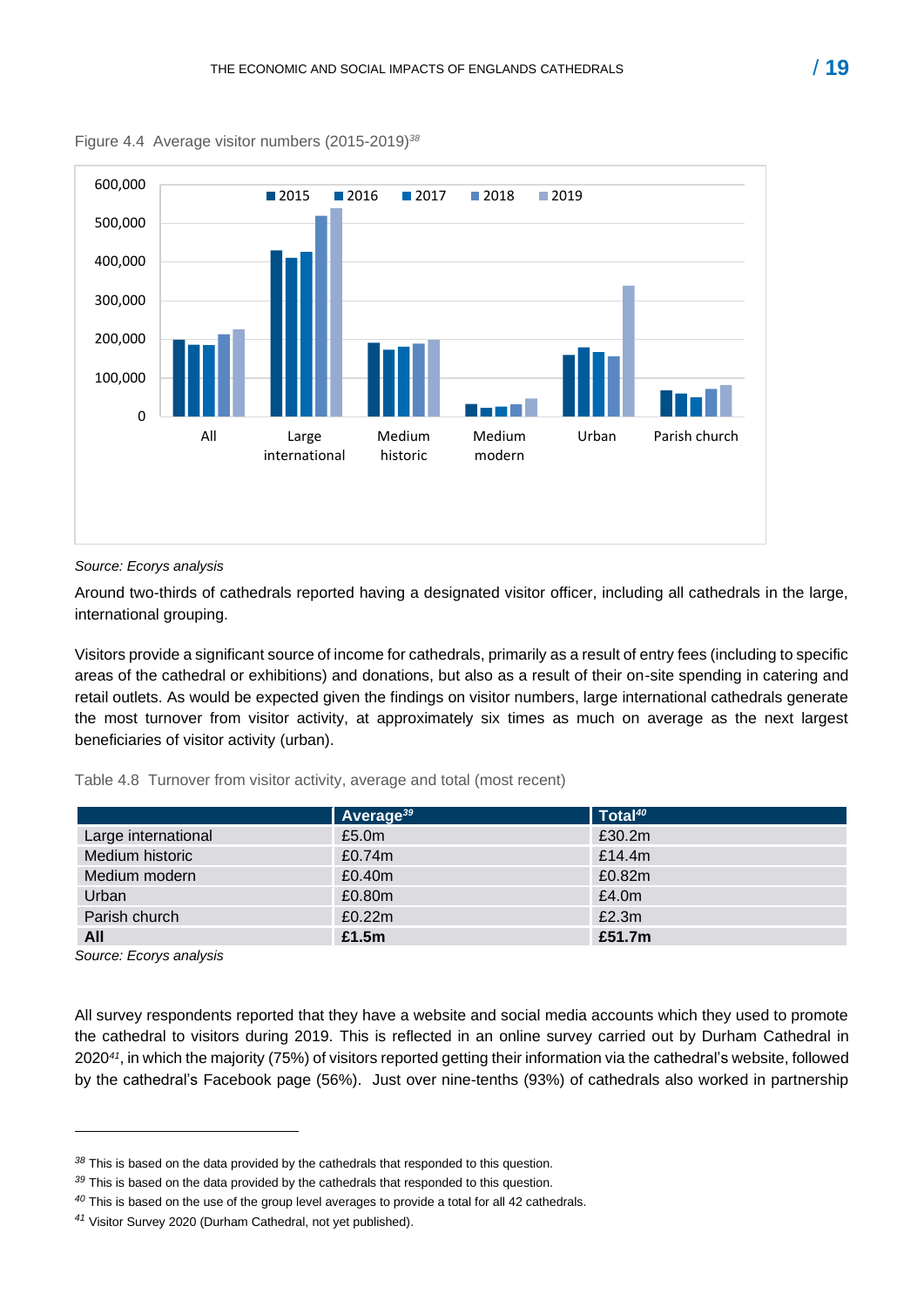with local tourism agencies, and a similar share used advertising. Approximately one tenth (14%) reported using other means of promotion, with the most common being newsletters and media coverage.

Detailed evidence on visitor characteristics and motivations is provided by research undertaken on behalf of the AEC in 2009 at 37 of the cathedrals covered by this study*42*. This found that, across the sample of locations, 71% of the visitors interviewed indicated that they regarded themselves as belonging to a particular religion and 60% of this group indicated their religion as being Church of England, although many other religions were also represented. This suggests that visitors come from a range of different faiths, along with a significant proportion who do not consider themselves to be religious.

The most common age group of those visitors interviewed was 55 to 64 years (23%) and around four-fifths of respondents (81%) reported that they did not have any children under 18 living in their household. Additionally, 87% said that they did not have any children in their party on the day of the visit, which appears to suggest that cathedrals are not generally viewed as a destination for a family day out, although it should be noted that the survey took place during term time. There was a fairly even gender split amongst those interviewed: 53% female; 47% male. The vast majority reported their ethnicity as white (95%) and one-tenth of the sample reported having a long-standing illness or disability.

Around two-thirds (66%) of cathedral visitors interviewed described the main purpose of their visit as tourism (going to a free or paying attraction), while the remaining 34% classified themselves as leisure visitors.

Around one-third of visitors lived within a distance of 15 miles from the cathedral at which they were interviewed, while 32% lived more than 50 miles away (but still in Britain) and around 15% came from overseas.

Cathedrals were often referenced as the motivation for visiting the city that day, with 47% of visitors noting that visiting a cathedral was the main reason for their visit.

Visitor research has been undertaken by a number of individual cathedrals*<sup>43</sup>* . The available evidence suggests that those in the large, international grouping attract a higher proportion of overseas visitors, with available estimates suggesting this can be as high as 85%.

For other types of cathedral, the proportion of visitors from the local area varies, with estimates ranging from under 10% to 40%. This is likely to be influenced, at least in part, by the profile of the city as a visitor destination and the extent to which the cathedral is on the 'tourist trail'.

### <span id="page-19-0"></span>**4.3 What other economic benefits do cathedrals bring?**

There is limited evidence of the wider economic benefits resulting from cathedrals. Cathedrals can form an important part of the visitor offer in an area: in some cases helping to increase the critical mass of attractions and playing a part in increasing the amount of time that visitors are prepared to spend in an area. Over 90% of cathedrals work with their local tourism promotion agencies to further this aim.

Cathedrals often represent a powerful and iconic image of a city, and there are examples of this image being extensively used on tourism websites and other destination branding materials*<sup>44</sup>* . Therefore, the tourism impact of cathedrals is likely to extend beyond the number of visitors to a cathedral, since the cathedral's image could help

*<sup>42</sup>* The total population for this study was 38 cathedrals, including Westminster Abbey.

*<sup>43</sup>* Ecorys survey (2020).

*<sup>44</sup>* For example, Liverpool Cathedral features on the visit Liverpool website at https://www.visitliverpool.com/things-to-do/liverpool-cathedralp9023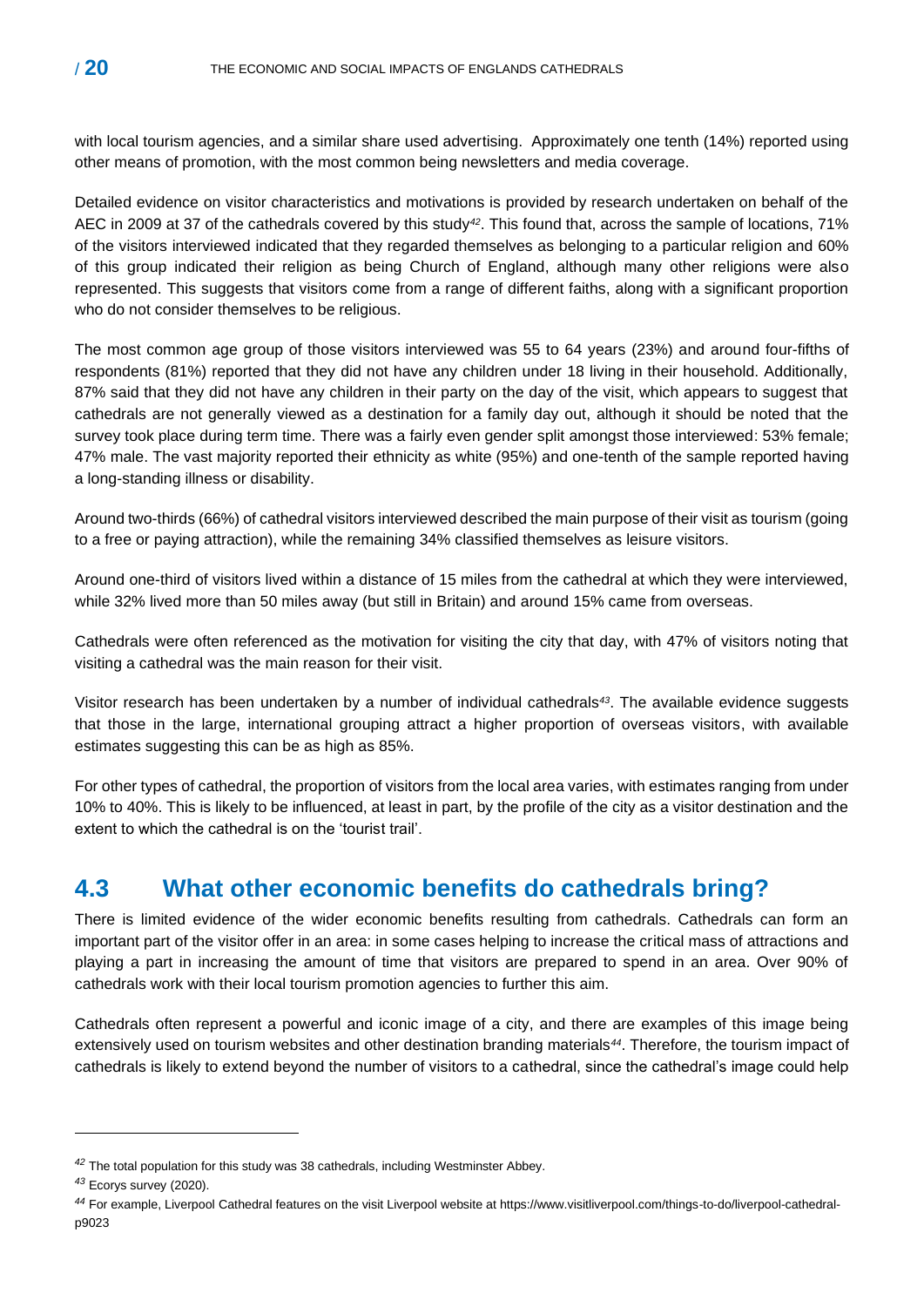to draw people to the area, some of whom may decide to view the cathedral only from the outside, but this nonetheless helps to increase footfall in a city with resulting benefits for the local economy.

#### **Case study example**

Rochester Cathedral is one of several historic and cultural attractions in Rochester: close by is Rochester Castle and the town has strong links to Charles Dickens, who lived there and featured the town in his writings. The wider Medway area has further tourist attractions such as Chatham Historic Dockyard and the Royal Engineers Museum. Consultees felt that individually the cathedral and other sites were not necessarily attractions by themselves, but together they constituted a full day offer for tourists. Exit surveys conducted by the cathedral support this view, showing that people would often combine a visit to both the cathedral and castle.

Cathedrals are often focal points for tourists when visiting a different city, and, for some visitors, are the most recognisable feature of that city. As well as the more well-known and popular cathedral cities such as York and Canterbury, this is also true for smaller cities whose awareness is perhaps less widespread. For example, a survey of visitors taking a city break in Coventry*<sup>45</sup>* showed that awareness of Coventry Cathedral was considerably higher than any other attraction in the city, and for 34% of holidaymakers was the main reason for visiting the city, showing that cathedrals can be a valuable gateway for cities' local tourism industries. A visitor's survey carried out by Durham Cathedral showed that, beyond visiting the cathedral, most people (87%) will stay in the city centre for at least a couple of hours, if not all day and even overnight*<sup>46</sup>* . Cities such as Leicester have sought to harness their cathedral's reputation, in this case by regenerating the 'Cathedral Quarter'*<sup>47</sup>* and attracting visitors to shops and restaurants in its vicinity.

#### **Case study example**

According to interviewees, Gloucester Cathedral is regarded as an important part of the city's identity by its residents. The cathedral is believed to be one of three main reasons why visitors come to Gloucester, alongside shopping and rugby. In 2019 the cathedral welcomed 447,000 visitors, of which an estimated 57% were tourists. Visitors are motivated by the cathedral's architecture and its proximity to the Cotswolds, which allows them to combine a visit to the cathedral as part of a day out or short break in the local area. More recently, featuring in the Harry Potter films has added to the cathedral's popularity, particularly amongst overseas and younger visitors.

Many cathedrals occupy central locations, and the buildings and precincts add to the value of the public realm. This helps to improve the quality of life for those who live and work in the area, which can further support regeneration and local economic development. Some cathedrals are working hard to develop links with the local business community, including staff at Winchester and Leicester, who have developed close relationship with their local Business Improvement Districts (BIDs).

#### **Case study example**

Winchester Cathedral is an active member of the local BID and works collaboratively with local businesses. In particular, they are heavily involved with the Winchester Central Regeneration Scheme, which plans to regenerate an area close to the high street as part of a wider goal to increase social diversity, and to ultimately encourage the working age population to remain in Winchester.

<sup>45</sup> Coventry Visitor Survey 2019 (NGIS, 2019).

<sup>46</sup> Visitor Survey 2020 (Durham Cathedral, not yet published).

<sup>47</sup> Leicester Cathedral: Economic Impact Assessment (University of Wolverhampton, 2017).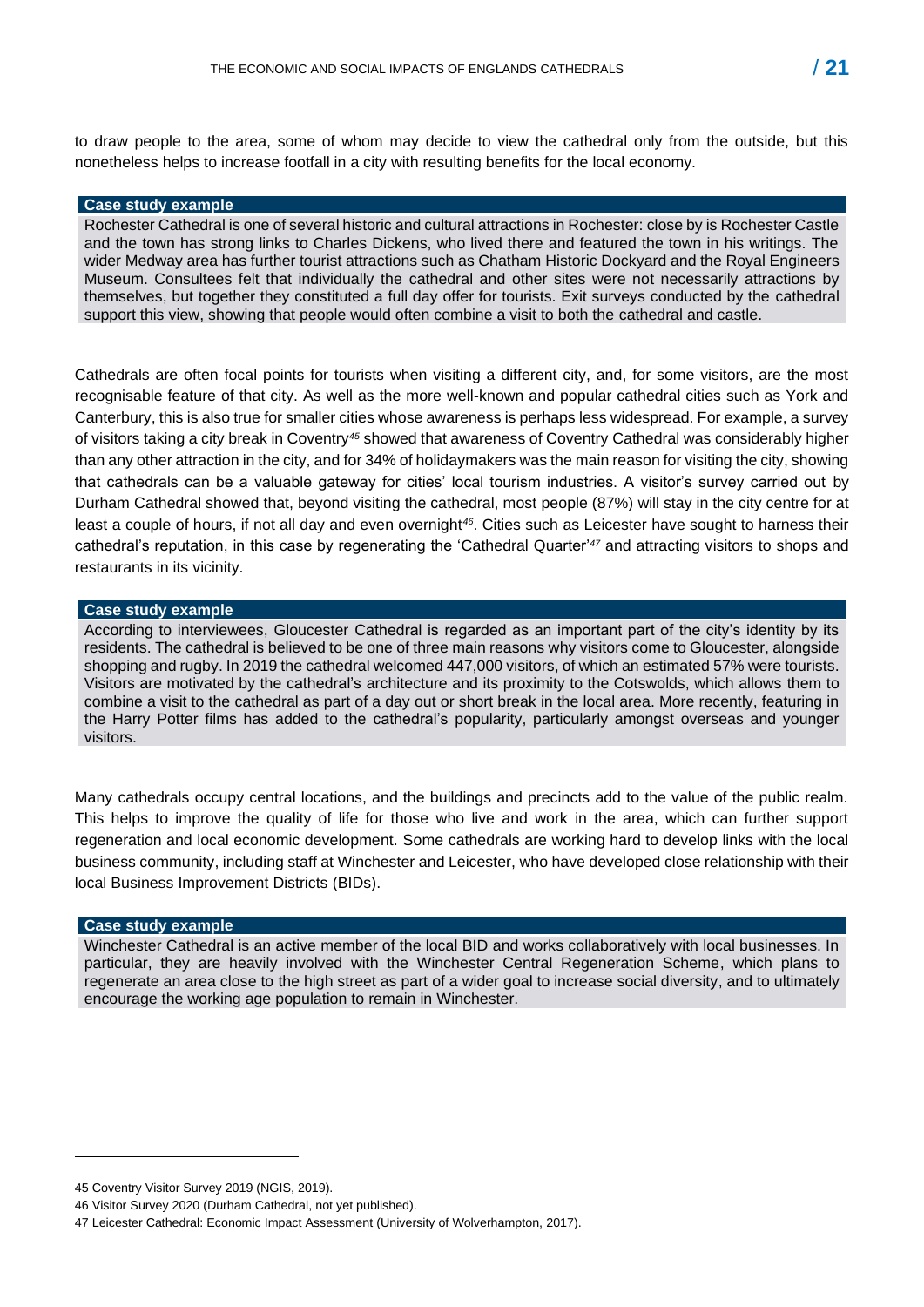#### **Case study example**

Leicester Cathedral is a member of the local BID, which is hosted in the diocese buildings in St Martin's House. The cathedral works closely with the BID to reduce homelessness in Leicester, and in 2018 the cathedral led on developing a homelessness charter for the city. This charter brings together various organisations in the city, including the council, the police, local businesses and charities, and sets out key aims for the city, including increasing the availability of affordable accommodation.

### <span id="page-21-0"></span>**4.4 Economic impact assessment**

This sub-section draws on the information set out above to present an assessment of the net additional effects of cathedrals in England, taking account of deadweight, leakage, displacement and multiplier effects (see Section 2.2 for description). This assessment has been undertaken at the level of the local economies concerned*<sup>48</sup>* .

### <span id="page-21-1"></span>**4.4.1 Direct effects**

Section 4.1.1 presents the estimated employment associated with cathedrals. It is assumed that all of these jobs are additional (i.e. would not exist in the absence of the cathedral) and that the existence of employment related to the cathedral has not displaced any employment from elsewhere. However, when assessing the impact on the local economy, analysis of the place of residence of staff shows some leakage with a proportion of staff living outside of the locality concerned (Figure 4.1). The resulting adjusted estimates of net additional employment effects (excluding multipliers) are set out in Table 4.8.

|                     | Gross emp. | <b>Deadweight</b> | Displacement | Leakage | Adj. emp. |
|---------------------|------------|-------------------|--------------|---------|-----------|
| Large international | 923        |                   |              | 0.45    | 510       |
| Medium historic     | 959        |                   |              | 0.42    | 552       |
| Medium modern       | 52         |                   |              | 0.41    | 31        |
| Urban               | 203        |                   |              | 0.33    | 137       |
| Parish church       | 210        |                   |              | 0.42    | 122       |

Table 4.9 Local employment effects (adjusted, FTE)

*Source: Ecorys analysis*

Section 4.1.2 provides estimates of procurement spend by type of cathedral. It is assumed that all procurement spend is additional and that no displacement has been caused. However, some leakage will occur as not all of the spend will accrue to businesses in the local area. The level of leakage is likely to vary from cathedral to cathedral depending on the nature of goods/services purchased and the ability of the local economy to supply these products. As a result, the level of leakage applied is that sourced from research which recommends application of a factor of 25% to indicate, on average, a medium level of leakage. This is defined as being a situation where a reasonably high proportion of the benefits will be retained within the target area*<sup>49</sup>* . The latest available data suggests that across the UK economy (non-financial sectors), the ratio of employment to turnover is one job for every £150,800*<sup>50</sup>* . This ratio has been applied to convert the estimates of spending into an estimate of employment (see Table 4.9). *51*

*<sup>48</sup>* Defined as the local authority area.

*<sup>49</sup>* Additionality Guide (Homes and Communities Agency, 2014).

*<sup>50</sup>* Annual Business Survey 2018 (ONS, May 2020).

*<sup>51</sup>* Note that this represents only the 'first round' effect.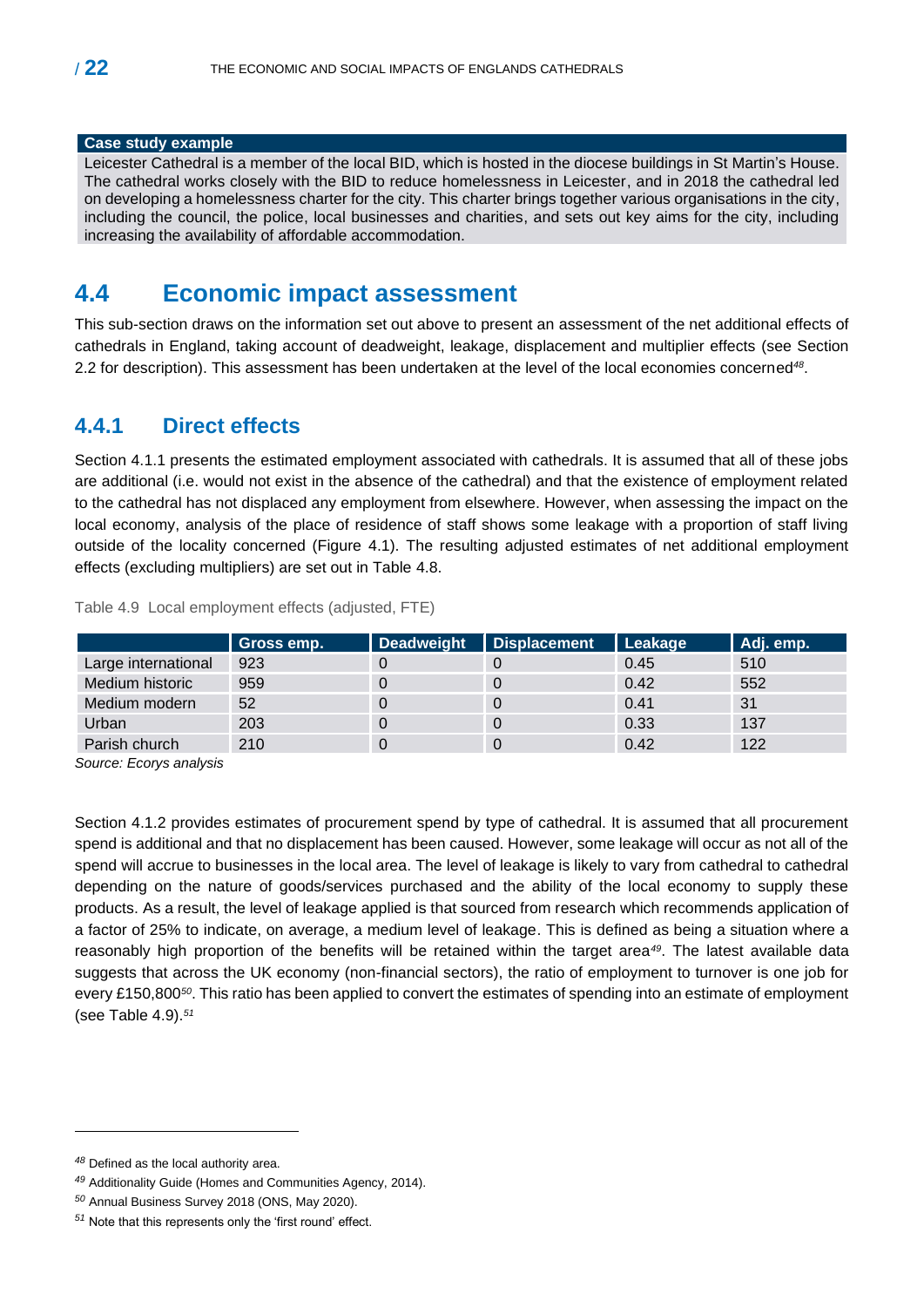|                     | Gross exp. | Deadweight | <b>Displace-</b><br>ment | Leakage | Adj. exp          | <b>Related</b><br>emp. |
|---------------------|------------|------------|--------------------------|---------|-------------------|------------------------|
| Large international | £22.9m     | 0          | 0                        | 0.25    | £17.2 $m$         | 114                    |
| Medium historic     | £20.7m     | 0          | 0                        | 0.25    | £15.5m            | 103                    |
| Medium modern       | £1.0m      | 0          | $\Omega$                 | 0.25    | £0.8 <sub>m</sub> | 5                      |
| Urban               | £2.7m      | 0          | 0                        | 0.25    | £2.0m             | 13                     |
| Parish church       | £2.7m      |            | $\Omega$                 | 0.25    | £2.0m             | 13                     |

Table 4.10 Local procurement effects (adjusted)

*Source: Ecorys analysis*

### <span id="page-22-0"></span>**4.4.2 Visitor-related effects**

Section 4.2 contains estimates of the number of visitors to cathedrals and also presents available evidence on the profile and motivations of these visitors. The estimate of visitor numbers excludes, as far as possible, worshippers, as we have assumed – conservatively – that no significant additional economic impact will result from local expenditure outside of the cathedral in the course of visits made for this purpose.

In order to assess the impact of visitor activity, it is possible to segment the overall figure into four different visitor types:

- $\triangleright$  Those who originate from the immediate local area and are likely to shop or spend money in the town/city centre anyway, and so are excluded from the remainder of the analysis.
- $\blacktriangleright$  Individuals who are visiting the area as part of a day trip originating from home.
- ▶ People who are on holiday in the area (i.e. staying away from home) and originate from elsewhere in the UK.
- ▶ Those who are on holiday and originate from overseas.

Table 4.10 shows the estimated breakdown of visitors by these categories and cathedral typology. The numbers of visitors from any of these categories is, of course, likely to vary by cathedral (even within the typologies used for the analysis) and also to depend on the profile and reputation of the cathedral as an attraction and the area in which it is located more generally. In the absence of specific evidence on the profile and motivations of visitors to each cathedral it has been necessary to make some assumptions based on the available evidence; these assumptions aim to give a conservative estimate of the likely visitor impacts in keeping with the principles of relevant guidance for calculating economic impacts.

Table 4.11 Visitor types (2019, rounded to nearest '000)*<sup>52</sup>*

|                     | <b>Local</b> | Day trip | <b>Holiday</b> | <b>Overseas</b> |
|---------------------|--------------|----------|----------------|-----------------|
| Large international | 11%          | 27%      | 20%            | 41%             |
|                     | 368,000      | 865,000  | 662,000        | 1,344,000       |
| Medium historic     | 32%          | 25%      | 33%            | 11%             |
|                     | 1,141,000    | 883,000  | 1,171,000      | 386,000         |
| Medium modern       | 50%          | 25%      | 14%            | 11%             |
|                     | 47,000       | 24,000   | 13,000         | 11,000          |
| Urban               | 16%          | 36%      | 24%            | 23%             |
|                     | 277,000      | 616,000  | 406,000        | 395,000         |
| Parish church       | 58%          | 19%      | 11%            | 12%             |
|                     | 536,000      | 170,000  | 98,000         | 104.000         |

*Source: Ecorys analysis*

*<sup>52</sup>* This is based on the data provided by the cathedrals that responded to this question.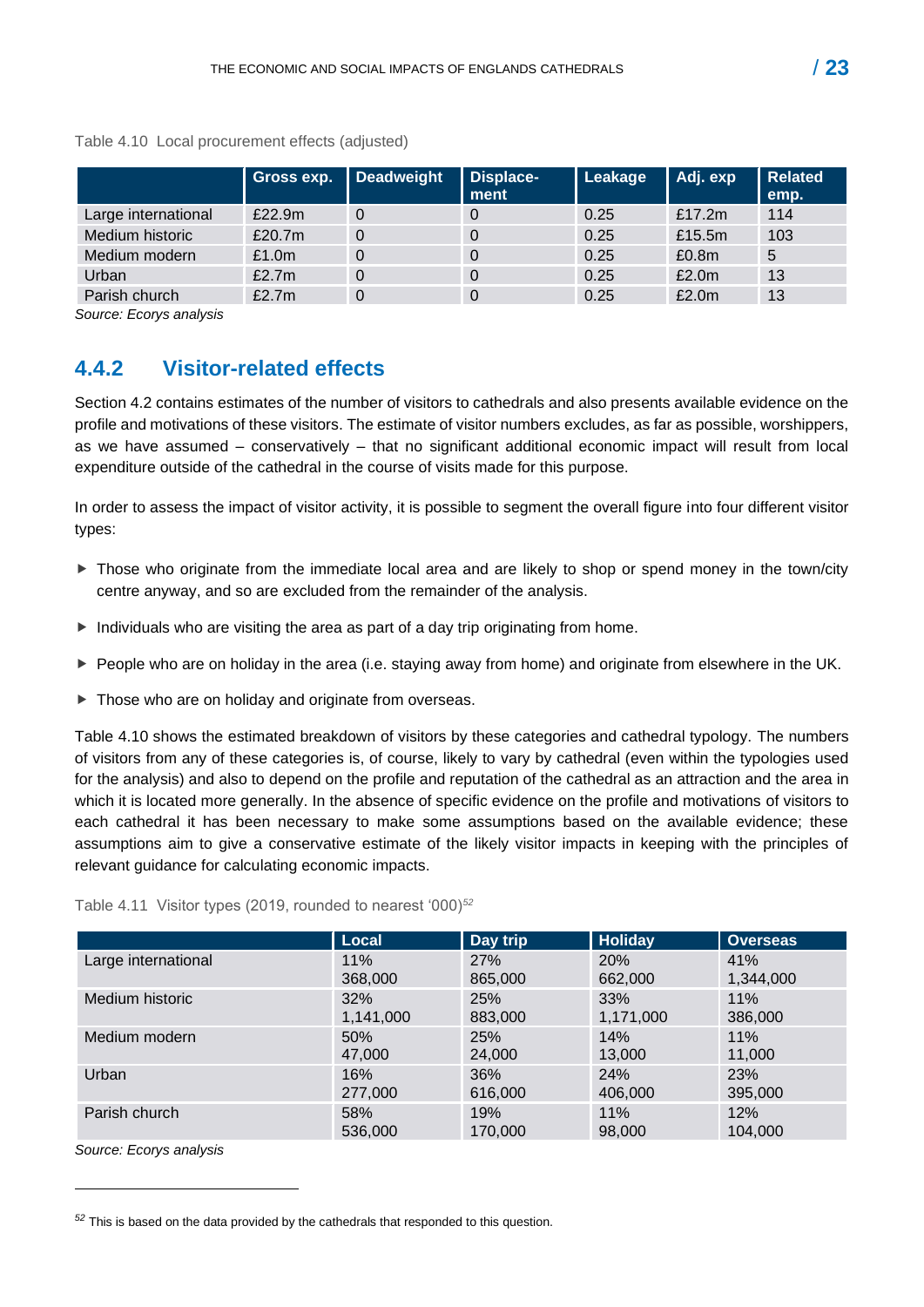As noted above, we have assumed that any impacts associated with local visitors are deadweight (i.e. would have taken place anyway). The additionality of impacts associated with other visitor types depends on the extent to which the cathedral was the main reason for their visit to the area. The AEC visitor research found that 47% of visitors interviewed stated that the cathedral was the main reason for their visit to the area (across all visitor types). Unfortunately it has not been possible to break this figure down by cathedral, cathedral type or visitor type. Available estimates and anecdotal evidence from individual sites suggest a slightly lower figure, perhaps around 35%. Intuitively it would seem likely that the large internationally recognised cathedrals will exert a higher influence over their visitors, while the smaller parish church and urban types may attract a smaller proportion of those who have come to the area for that specific reason. The assumed level of additionality for each grouping is shown in the first column of Table 4.11*<sup>53</sup>* .

Displacement is a potential issue in that visitors spend a finite amount of time in the area and therefore a decision to visit a cathedral may displace a visit to another nearby attraction. However, anecdotal evidence suggests that cathedrals are a recognised part of the local visitor offer and, by working together with local partners, they help to strengthen the position of the area to attract visitors and encourage them to stay longer, potentially visiting a greater range of attractions. Therefore, we have assumed that no significant displacement of visitor activity occurs. Leakage is not relevant in this context as we are focusing only on the time (and money) spent by visitors in the local area.

|  |  |  | Table 4.12 Visitor numbers (adjusted) |
|--|--|--|---------------------------------------|
|--|--|--|---------------------------------------|

|                                                 | Day trip | <b>Holiday</b> | <b>Overseas</b> |
|-------------------------------------------------|----------|----------------|-----------------|
| Large international<br>(assumed 45% additional) | 389,000  | 298,000        | 605,000         |
| Medium historic<br>(assumed 40% additional)     | 353,000  | 469,000        | 155,000         |
| Medium modern<br>(assumed 35% additional)       | 8,000    | 5,000          | 4,000           |
| Urban<br>(assumed 25% additional)               | 154,000  | 102,000        | 99,000          |
| Parish church<br>(assumed 20% additional)       | 34.000   | 20,000         | 21,000          |

*Source: Ecorys analysis*

The value of visitors to the local economy can be measured in terms of the amount of money they spend in the local area. A recent survey of day visitors in England suggests an average spend of £37 per visit*<sup>54</sup>* while holiday visits are estimated to spend in the region of £65 per night*<sup>55</sup>* . A recent survey of international visitors suggests that on average they spend a total of £86 per day*<sup>56</sup>* . As these figures include any entry fees and associated spend at attractions, it has been decided to reduce all average spend figures by a total of £15 to allow for any on-site spend (which has already been accounted for in Section 4.4.1 above). As no information is available on the average length of stay, we have conservatively assumed this to be one night*57*. Using this data, estimated additional local visitor spend is set out in Table 4.12.

*<sup>53</sup>* In the absence of more detailed evidence, it has been assumed that the proportion motivated by the presence of the cathedral is the same for all visitor types, although in reality there may be some variation.

*<sup>54</sup>* https://www.visitbritain.org/sites/default/files/vb-corporate/gbdvs\_2018\_annual\_report.pdf

*<sup>55</sup>* https://www.visitbritain.org/sites/default/files/vb-corporate/40413193-260c\_gb\_tourist\_annual\_report\_2018\_fv-v3.pdf

*<sup>56</sup>* https://www.visitbritain.org/2018-snapshot

*<sup>57</sup>* This implicitly assumed that the overnight stay will take place in the local area.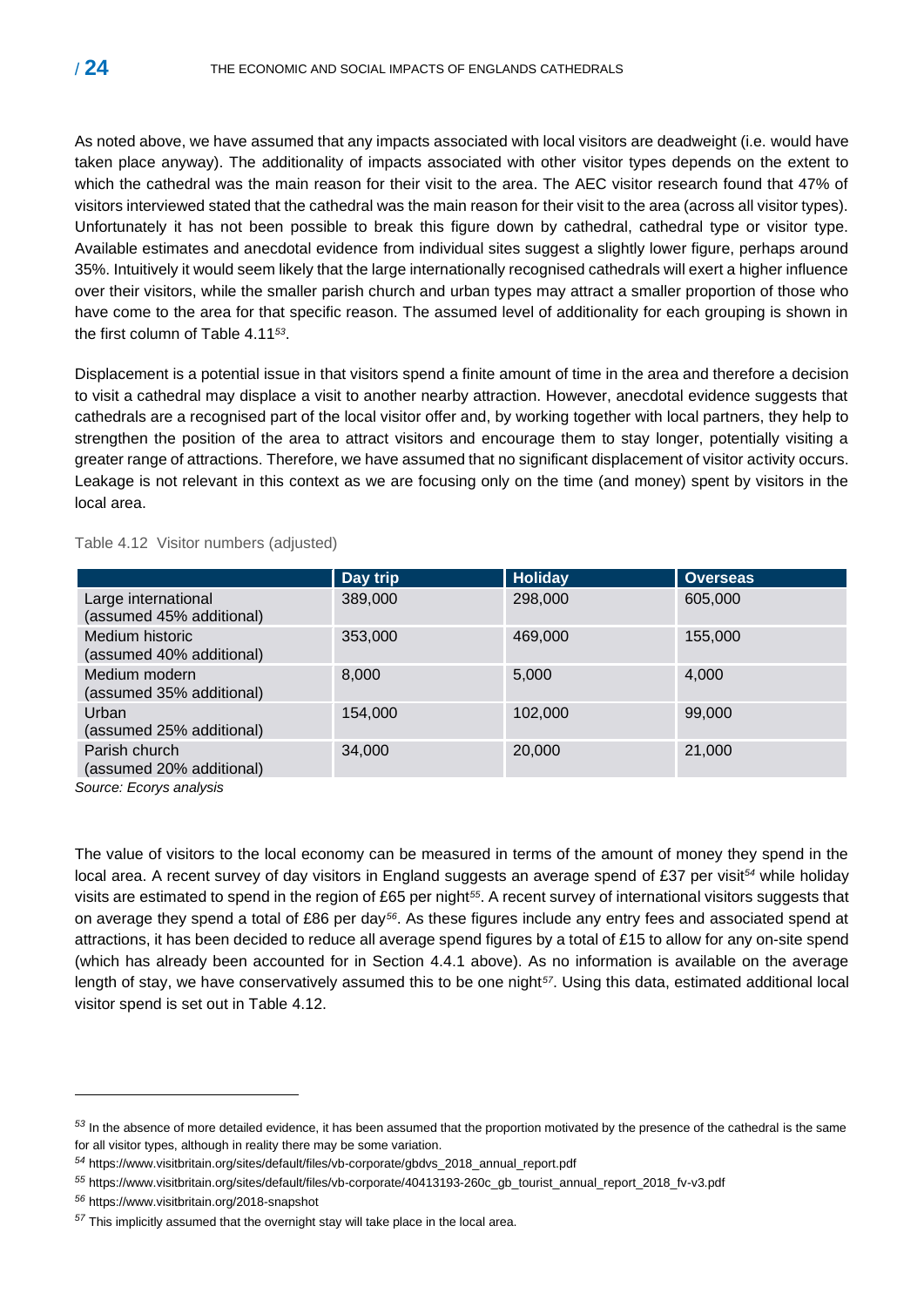|                     | Day trip | <b>Holiday</b> | <b>Overseas</b> |
|---------------------|----------|----------------|-----------------|
| Large international | £8.6m    | £14.9m         | £42.9m          |
| Medium historic     | £7.8m    | £23.4m         | £11.0 $m$       |
| Medium modern       | £0.18m   | £0.24m         | £0.26m          |
| Urban               | £3.4m    | £5.1 $m$       | £7.0m           |
| Parish church       | £0.75m   | £1.0m          | £1.5 $m$        |

#### Table 4.13 Additional local visitor spend

*Source: Ecorys analysis*

Summing the estimated visitor spend across all cathedrals results in a total of over £128 million of additional spending in the local economies concerned, similar to the estimated total of £125 million in the 2014 study. While visitor numbers have increased by 15% over this period, the percentage of overseas visitors has fallen while the percentage of local visitors has risen. As overseas visitors are estimated to spend the most per day, this change in visitor makeup has dampened the growth in additional spending to some extent. A number of cathedrals reported that they were specifically targeting local visitors above overseas visitors, to strengthen links with their local communities.

Recent data suggests that the ratio of turnover to employment for tourism-related activity is in the region of £42,470 *<sup>58</sup>*. Applying this figure to the estimates of visitor spend produces the employment figures set out in Table 4.13.

#### Table 4.14 Local visitor-related employment

|                     | Jobs supported |
|---------------------|----------------|
| Large international | 1,563          |
| Medium historic     | 993            |
| Medium modern       | 16             |
| Urban               | 364            |
| Parish church       | 76             |
| <b>Total</b>        | 3,012          |

*Source: Ecorys analysis*

### <span id="page-24-0"></span>**4.4.3 Multiplier effects**

Two types of multiplier (or downstream effects) also need to be taken into account in the analysis:

- Indirect effects down the supply chain associated with both the procurement and visitor spend
- Induced effects associated with the local spend of those who derive incomes through the other mechanisms.

The extent of such local multiplier effects will depend on the strength of local supply chains and the composition of the local economy, and therefore its ability to provide the goods and services required by businesses and employees. Assuming average linkages and multiplier effects, available research in this area suggests that a composite multiplier of 1.1 is appropriate for analysis of effects at the neighbourhood (very local) level, while a figure of 1.5 should be used at the regional level*<sup>59</sup>* . For analysis of the local economic impacts, a figure slightly

<sup>58</sup> Annual Business Survey 2018 (ONS, May 2020).It is recognised that tourism-related activity does not fit neatly into one sector of activity as defined by SIC codes, therefore data for section I (accommodation and food service activities) has been used a proxy. 59 Additionality Guide (Homes and Communities Agency, 2014).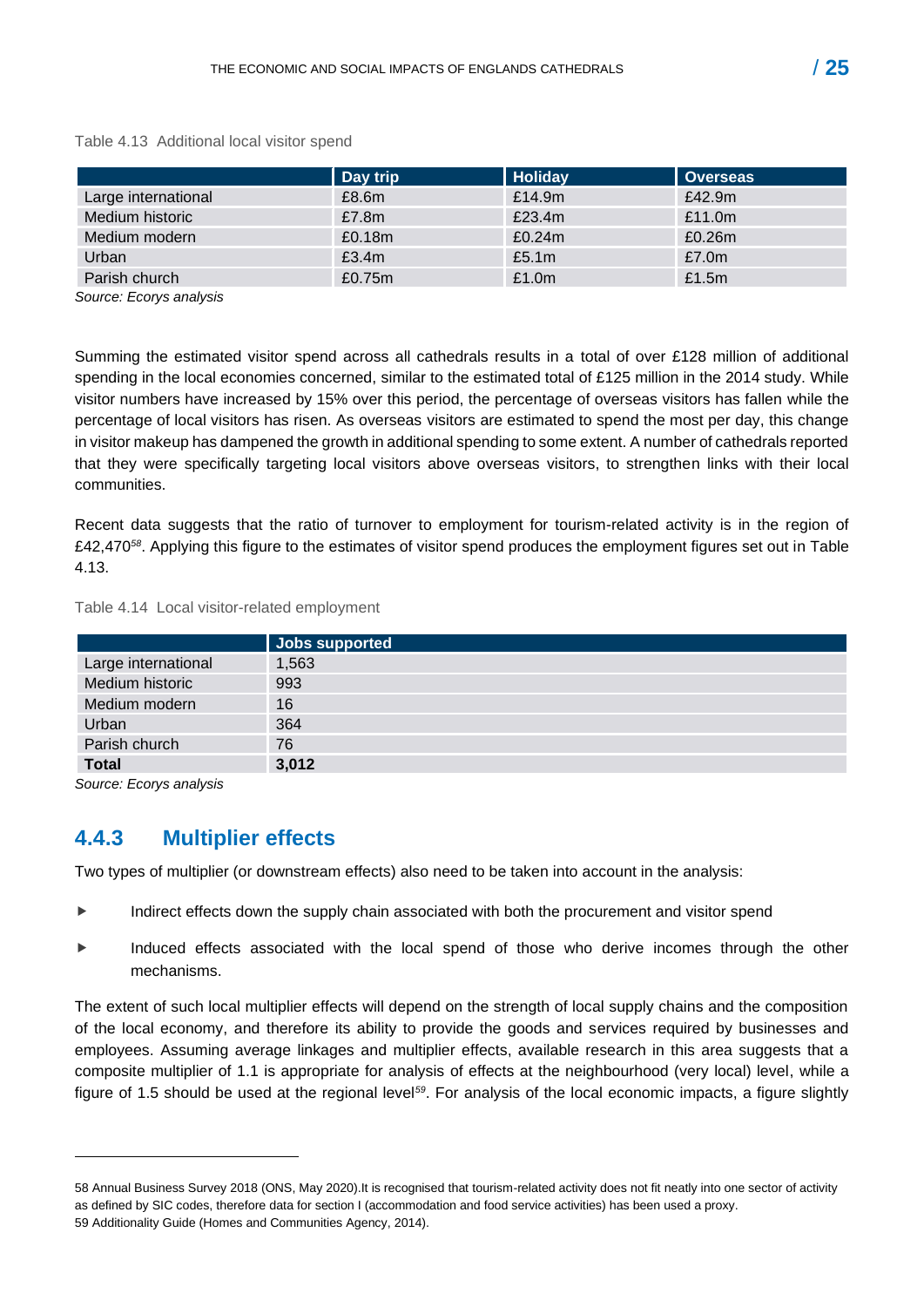higher than that recommended for the neighbourhood level is likely to be appropriate, although given the variation in the nature of the economies being considered we have elected to use a value of 1.2.

### <span id="page-25-0"></span>**4.5 What is the economic impact?**

The following table summarises the estimated total employment effects of the different cathedral groupings and in total, after accounting for deadweight, displacement and leakage as appropriate and applying a composite multiplier.

|                     | <b>Cathedral-related effects</b> | Visitor-related effects | <b>Total</b> |
|---------------------|----------------------------------|-------------------------|--------------|
| Large international | 750                              | 1,875                   | 2,625        |
| Medium historic     | 785                              | 1,190                   | 1,980        |
| Medium modern       | 45                               | 20                      | 60           |
| Urban               | 180                              | 440                     | 620          |
| Parish church       | 160                              | 90                      | 252          |
| <b>Total</b>        | 1,920                            | 3,615                   | 5,535        |

Table 4.15 Estimated local employment impact.

*Source: Ecorys analysis. Figures have been rounded to the nearest five and may not sum due to rounding.*

**The total employment estimate of 5,535 is very close to the estimate of 5,510 which resulted from the 2014 study***60***. It is further estimated that cathedrals generate a total spend of over £235 million in their local economies: close to the approximate value of £220 million estimated in the 2014 study***<sup>61</sup>* **.** 

It should be noted that the analysis has been designed to estimate impact at the local level. It is likely that a substantial proportion of these impacts are likely to represent displacement at the wider, national level. Conversely, worshippers, visitors and the general population will secure a range of welfare benefits which are not taken into account in this assessment. The estimates also take no account of the contribution made by cathedrals to the public realm of image of their localities, which has the potential to influence wider investment or visitor decisions.

# <span id="page-25-1"></span>**5.0 Social impacts**

This section sets out quantitative and qualitative evidence collected through the survey and case study research regarding the social impacts of cathedrals.

## <span id="page-25-2"></span>**5.1 Opportunities for worship**

Each cathedral has a programme of regular services. Table 5.1 sets out the average number of services which took place in a typical week during 2019 (excluding any special services or events). The number of services on a Sunday ranged from one to six and on other days from three to 30. The 2014 study reported that the number of regular midweek services ranged from five to 40, which suggests that the number of services has decreased in at least some cathedrals. Analysis using the typology shows that, on average, large, international cathedrals have the highest number of services on Sunday (five) and also during the week (21).

*<sup>60</sup>* Comparisons should be treated as indicative due to methodological differences between the two studies.

*<sup>61</sup>* This total is based on estimated local wages and salaries, procurement and visitor-related spend, plus application of a composite multiplier of 1.2.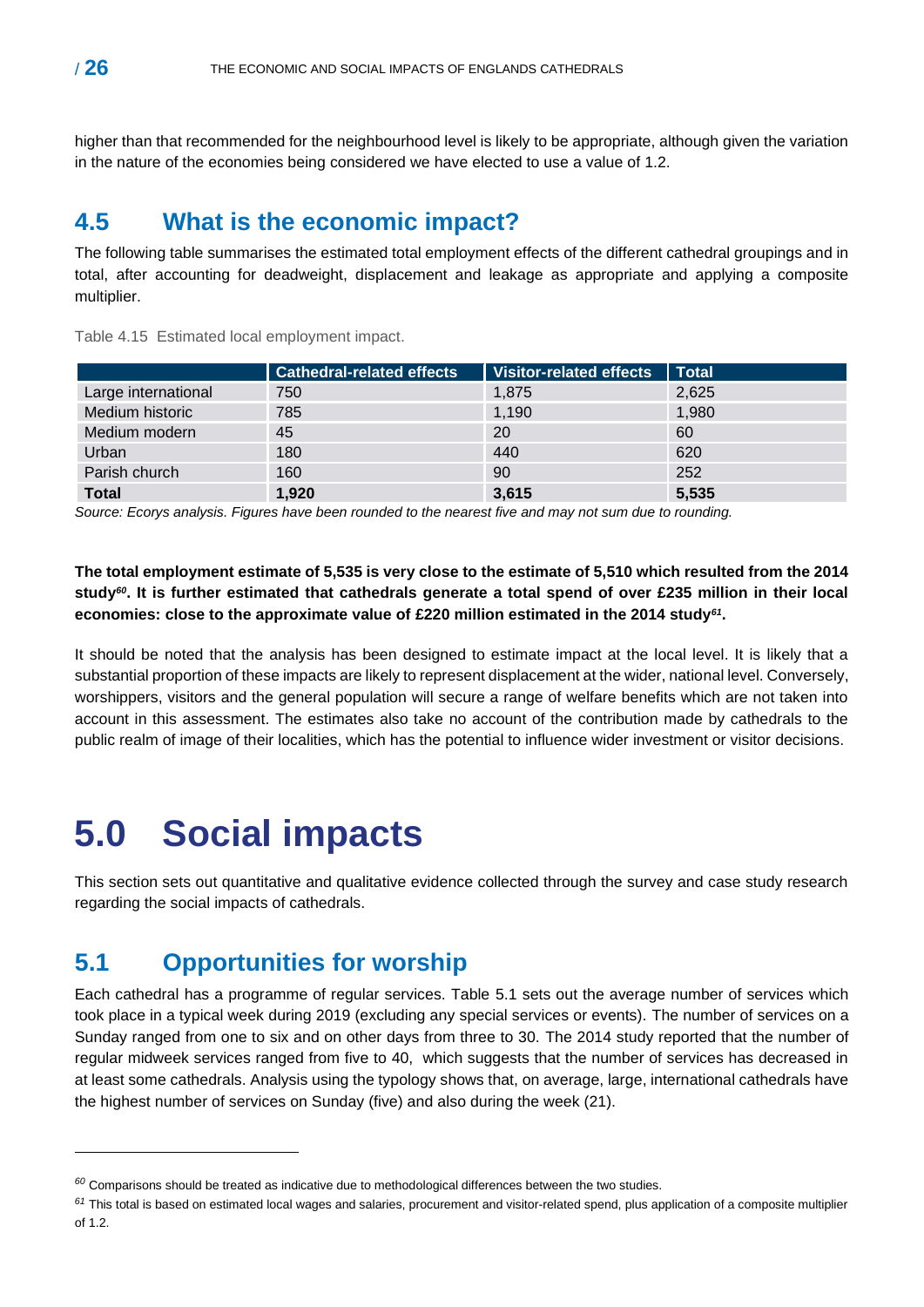Table 5.16 Average number of services (2019)

|                     | <b>Sunday</b> | Midweek |
|---------------------|---------------|---------|
| Large international | 5             | 21      |
| Medium historic     |               | 17      |
| Medium modern       | 4             | 12      |
| Urban               |               | 19      |
| Parish church       | 3             | 17      |
| All                 |               |         |

*Source: Ecorys analysis*

The annual returns collected by the Church of England capture information on attendance at all services in an average week (again excluding special events or services), see Table 5.2. Only a small number of cathedrals provided updates to this data, which shows that large, internationally important cathedrals attract much the highest attendances on Sundays (for both children and adults) and midweek (adults). Attendance figures collected as part of the 2014 study are very similar to the 2019 figures, suggesting attendance has remained stable.

Table 5.17 Average attendance at all services (2019)

|                     | <b>Sunday</b> |        | <b>Midweek</b> |        |
|---------------------|---------------|--------|----------------|--------|
|                     | Children      | Adults | Children       | Adults |
| Large international | 137           | 840    | 92             | 1,183  |
| Medium historic     | 49            | 318    | 185            | 289    |
| Medium modern       | 48            | 291    | 40             | 186    |
| Urban               | 40            | 312    | 32             | 168    |
| Parish church       | 27            | 218    | 47             | 153    |
| All                 | 55            | 364    | 108            | 362    |

*Source: Ecorys analysis*

Attendance at services during the festivals of Easter and Christmas in 2019 follows a similar pattern, with large, internationally important cathedrals attracting the highest numbers on average, followed by medium-sized, historic types.

Reported trends in congregation size are mixed, with around a third of cathedrals reporting some degree of growth over the past five or ten years. Another third reported that congregations have been stable, with the remaining third experiencing some form of decline in attendance, although this often relates to attendance on specific days or for specific services. In terms of the profile of the congregation, 26% of cathedrals noted an increase in the diversity of the congregation, including those from migrant communities, those identifying as LGBT+, and a wider age range due to a rise in the attendance of young families. A minority of cathedrals (17%) reported that their congregation was ageing.

In 2019, the most common type of occasional service was a baptism, followed by funerals, marriages and memorial services (Table 5.3). Prayer and dedication following a civil marriage and child thanksgiving services were less common, with an average of less than one of these services taking place per cathedral per year.

|                     | <b>Baptisms</b> | <b>Marriages</b> |   | <b>Funerals   Memorial services</b> |
|---------------------|-----------------|------------------|---|-------------------------------------|
| Large international | 26              | 9                |   | 5                                   |
| Medium historic     | 12              |                  |   | $\overline{4}$                      |
| Medium modern       | 8               | 2                |   | 4                                   |
| Urban               | 17              | 4                |   |                                     |
| Parish church       | 25              | 3                | 8 | າ                                   |
| All                 | 18              | 6                |   |                                     |

Table 5.18 Average number of special services, per year (2019)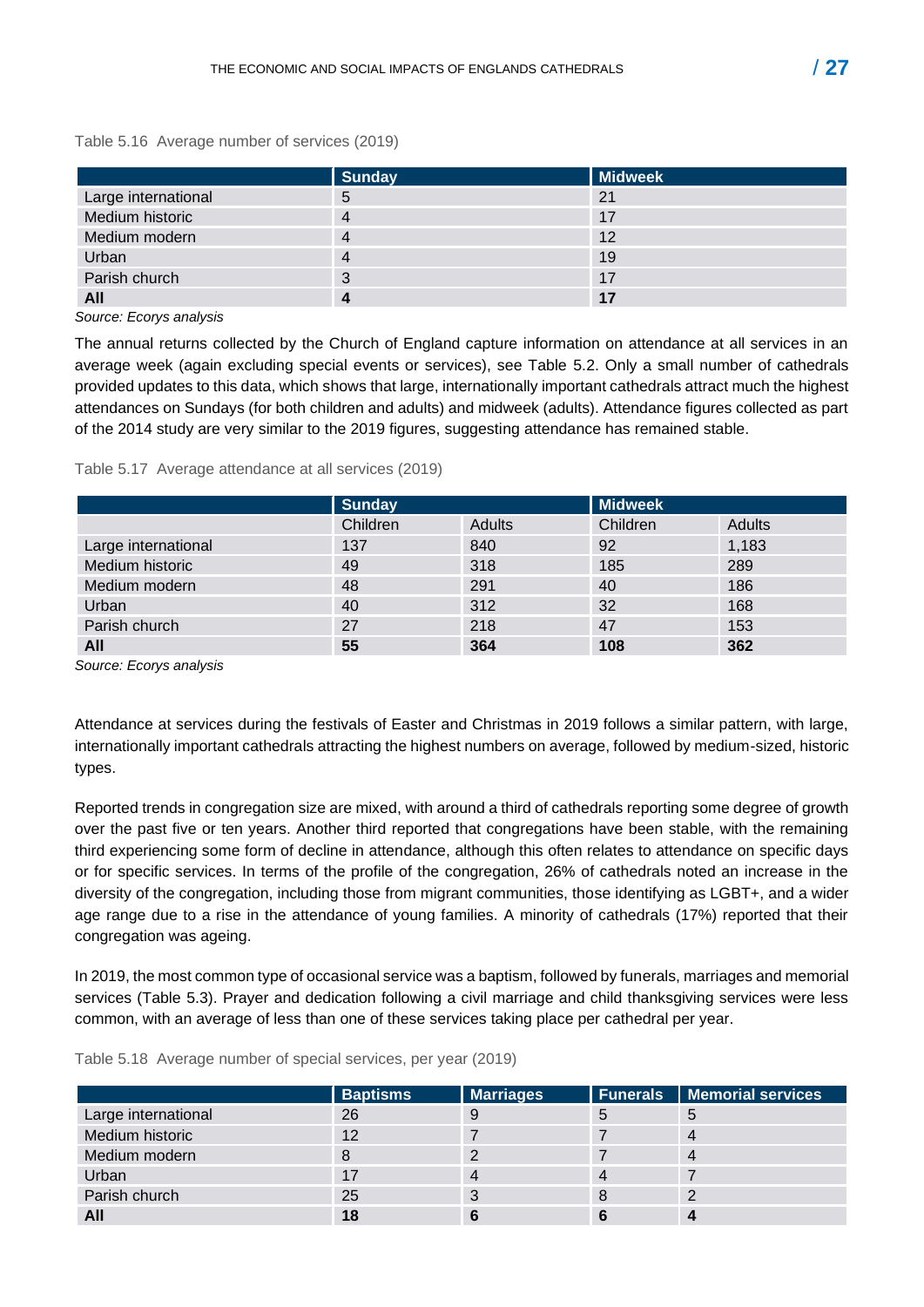#### *Source: Ecorys analysis*

Just over three quarters of cathedrals reported running a Sunday school during 2019. The average number of children and young people aged 17 and under attending over the course of 2019 varied widely both by cathedral type and within cathedral type, from over 130 to less than five. The highest average Sunday school attendance can be observed at large international cathedrals, followed by medium historic and parish church types.

Figure 5.1 shows the number of children and young people involved in serving the cathedral, including those who are members of a cathedral choir and those who volunteer at the cathedral. Urban cathedrals reported the highest numbers on average, followed by large international and medium sized modern.





Comments regarding use of the cathedral suggest limited change in the number or type of services in recent years, but an increased use of the cathedral building and other spaces for other purposes such as concerts, exhibitions, events and filming (see Section 5.5).

# <span id="page-27-0"></span>**5.2 Opportunities for volunteering**

The number of individuals serving in a voluntary capacity totalled 15,375 and ranged from 54 to 804 per cathedral, with an average of around 360. The total number of volunteers has slightly increased compared to that recorded in the 2014 study (14,760). Large internationally important cathedrals attracted the greatest number of volunteers on average (Table 5.4). Around two-thirds of cathedrals reported that they have a designated volunteer officer; in some cases this was also a voluntary post.

*Source: Ecorys analysis*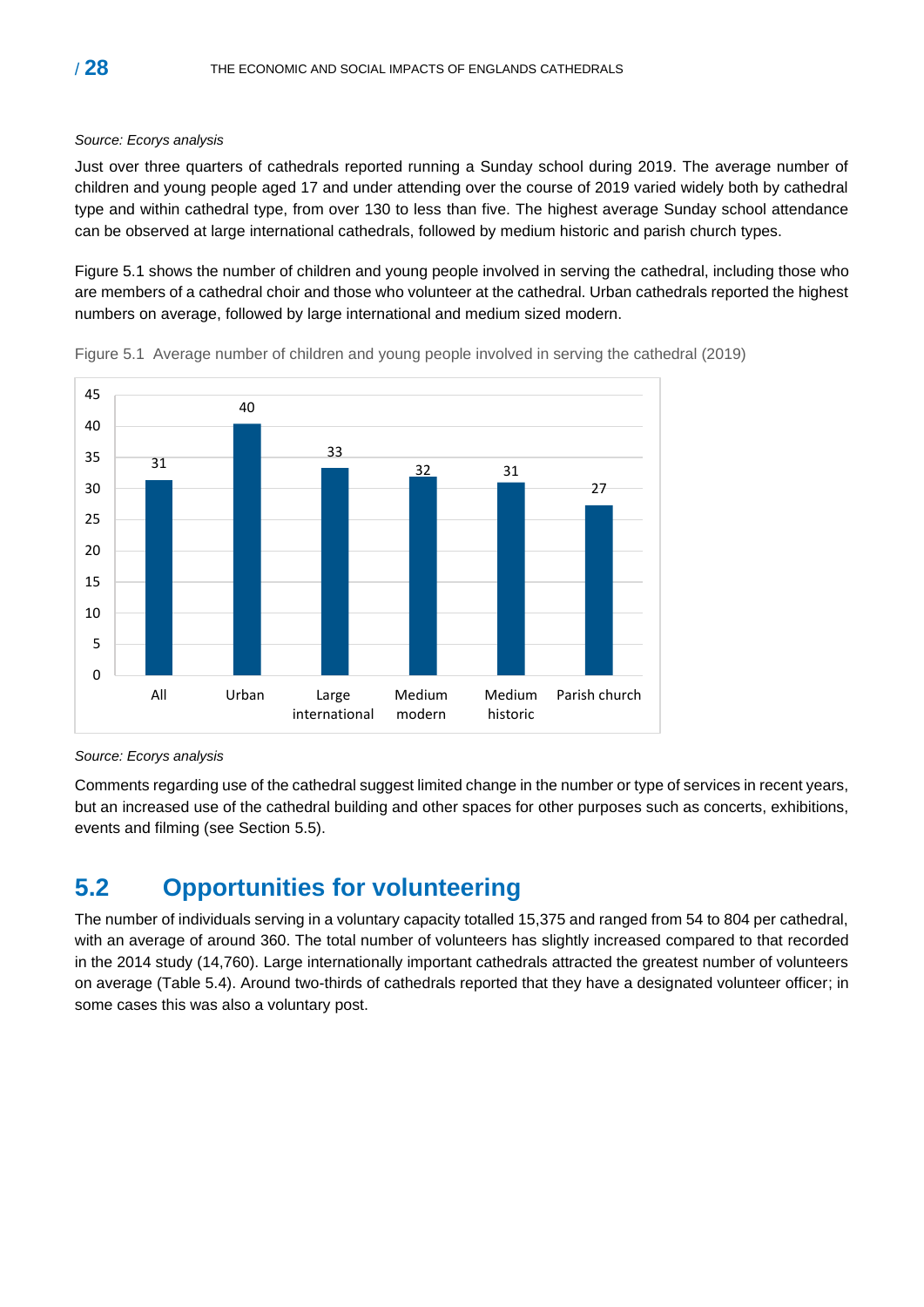|                     | <b>Number of volunteers</b> |        |  |  |
|---------------------|-----------------------------|--------|--|--|
|                     | Average                     | Total  |  |  |
| Large international | 588                         | 3,529  |  |  |
| Medium historic     | 425                         | 7,656  |  |  |
| Medium modern       | 323                         | 645    |  |  |
| Urban               | 262                         | 1,311  |  |  |
| Parish church       | 203                         | 2,234  |  |  |
| All                 | 366                         | 15,375 |  |  |

Table 5.19 Number of people volunteering, average and total (2019)

*Source: Ecorys analysis*

This increase in the number of volunteers supporting cathedrals contrasts with data on general trends in volunteering in England presented by the Department for Digital, Culture, Media and Sport. The department found that participation in formal and informal volunteering has reduced since 2014, when 70% reported volunteered either formally or informally, compared to 62% in 2018-19*<sup>62</sup>* . This suggests that cathedrals have done well to attract such a high number of volunteers, particularly given the wide range of other organisations effectively competing for volunteers' time.

Research has shown that volunteering can lead to a range of positive outcomes, both for the individuals involved and the wider community/society<sup>63</sup>, which suggests that cathedrals generate important social benefits as a result of providing a focal point for volunteering.

### **The average number of hours per volunteer during the course of the year was estimated as 64 hours (or 1-2 hours per week), giving an estimated total of 906,000 hours***64***, equivalent to 500 full-time employees.**

The majority of volunteers were reported to live in the local area, ranging from 74% (medium sized modern) to 60% (large international importance, medium historic, and urban). Volunteers were most commonly tasked with assisting at services and welcoming visitors (an average of 67 and 76 volunteers respectively), with large international cathedrals having a significantly higher number of volunteers welcoming visitors than other cathedrals. Flower arranging, bell ringing, and providing guided tours were also common volunteer activities across cathedrals.

*<sup>62</sup>*https://assets.publishing.service.gov.uk/government/uploads/system/uploads/attachment\_data/file/820610/Community\_Life\_Survey\_2018- 19\_report.pdf

*<sup>63</sup>* See, for example, the Institute for Volunteering Research's Evidence Bank: https://www.bl.uk/social-welfare/editorials/the-evidence-bankof-the-institute-for-volunteering-research

*<sup>64</sup>* This is calculated by applying the average of 64 hours (based on data from 37 cathedrals) to the entire population of 42 cathedrals.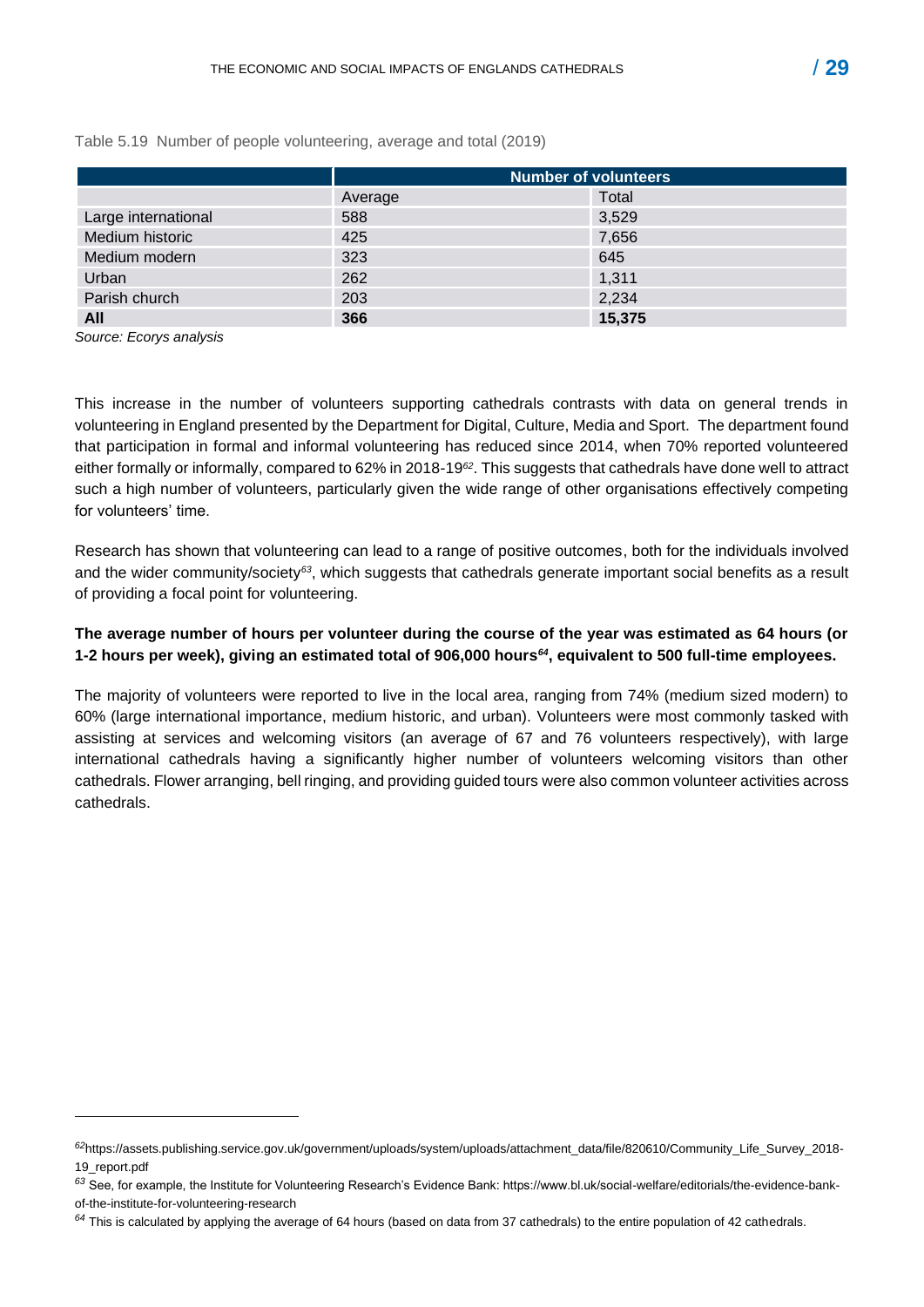



#### *Source: Ecorys analysis*

Volunteers were also reported to assist with a wide range of other tasks including serving in the cathedral shop, providing admin support, gardening, embroidery, fundraising, outreach/community activities, and event stewarding.

#### **Case study example**

Around 310 people volunteered at St Edmundsbury Cathedral in 2019. Volunteers supported the daily operations of the cathedral in diverse roles including welcomers, shop assistants, flower arrangers, gardeners, and bellringers. Roughly two-thirds of volunteers lived in Bury St Edmunds. Staff reported that volunteers are essential for the running of the cathedral and that their volunteers received a sense of pride, belonging, and responsibility as a result of their involvement. In particular, many volunteers were recent retirees, for whom volunteering provided purpose and a sense of community.

Recent data from VisitEngland confirms the high reliance and increasing importance of volunteers for places of worship in general*65.* Of the places of worship taking part in the VisitEngland research, 100% reported use of unpaid volunteers (compared to 87% for all attractions) and 17% of this group reported that use of volunteers had increased in 2018 compared to 2017 (with only 7% reporting a decrease). 19% felt that volunteer numbers would increase further in 2019; only 1% predicted a decrease.

### <span id="page-29-0"></span>**5.3 Opportunities for learning**

**Over 308,000 students participated in educational events organised by cathedrals in 2019.** Nearly half of these pupils were of primary age (46%), followed by secondary age pupils (28%). Large internationally important cathedrals accommodated the highest numbers of students on average, including around 60% more primary school age pupils as those in the next highest category (medium historic cathedrals) (Table 5.5). Student participation is lower than the figure of almost 320,000 reported in the 2014 study, driven by a fall in participation of students aged 16 and over.

<sup>65</sup> https://www.visitbritain.org/sites/default/files/vb-corporate/Documents-Library/documents/Englanddocuments/annual\_attractions\_survey\_2018\_trends\_report.pdf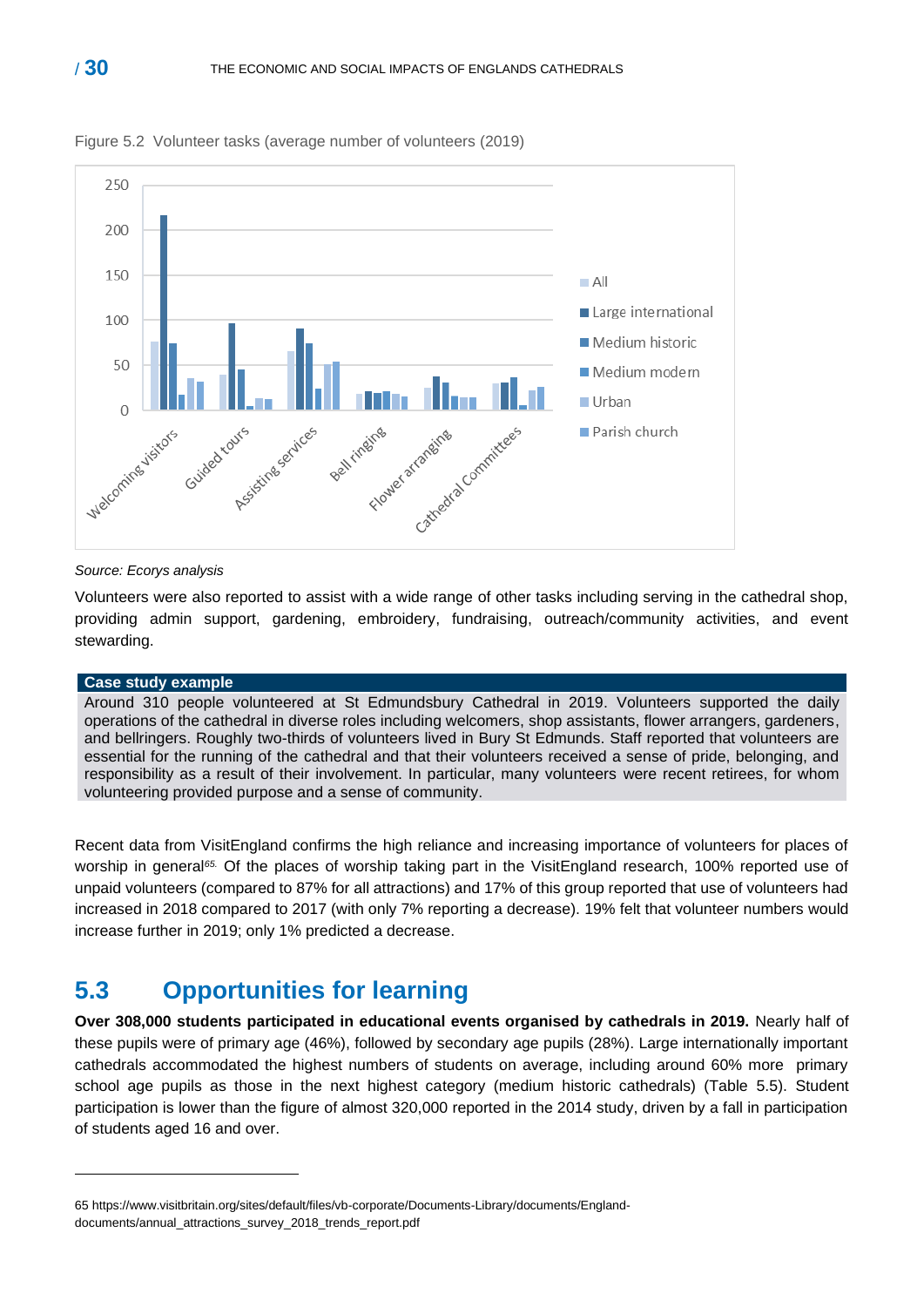Around a third of cathedrals reported that demand for educational activities has been stable or increasing over recent years, up to the start of 2020. A number of cathedrals also mentioned that it was unusual for schools to travel for much more than an hour to visit the cathedral, with transport costs cited by schools as a key reason for schools keeping trips local. All but four cathedrals reported that they had a designated education officer in 2019; in some cases this was a voluntary post. Of these four, three stated they had plans to appoint an education officer.

|                        | Nursery/KS1 |        | Primary/KS2 |         | Secondary/<br><b>KS3-4</b> |        | 16-18 years |       | Over 18 |        |
|------------------------|-------------|--------|-------------|---------|----------------------------|--------|-------------|-------|---------|--------|
|                        | Av.         | Total  | Av.         | Total   | Av.                        | Total  | Av.         | Total | Av.     | Total  |
| Large<br>international | 3,248       | 19.488 | 6,256       | 37,534  | 6.300                      | 37.801 | 663         | 3.978 | 826     | 4,953  |
| Medium historic        | 1,126       | 20,265 | 3.902       | 70.236  | 1,922                      | 34,589 | 232         | 4.170 | 531     | 9,552  |
| Medium<br>modern       | 499         | 998    | 971         | 1.941   | 186                        | 372    | 47          | 93    | 27      | 53     |
| Urban                  | 1.130       | 5,652  | 2.967       | 14.834  | 1,022                      | 5.111  | 143         | 716   | 157     | 783    |
| Parish church          | 515         | 5.664  | 1.755       | 19.310  | 811                        | 8.921  | 90          | 989   | 51      | 557    |
| All                    | 1,240       | 52,067 | 3,425       | 143,855 | 2,067                      | 86,794 | 237         | 9,946 | 379     | 15,898 |

Table 5.20 Participation in organised educational events, average and total (2019)

*Source: Ecorys analysis*

#### **Case study example**

Through its education programme, Rochester Cathedral welcomed around 12,000 school students in 2019, offering them educational activities spanning multiple subjects, including history, RE, science, maths, and languages. The cathedral also coordinates with other local attractions such as the Castle, Huguenot Museum, and Bridges Trust to develop cohesive day trips for school groups. In addition, when the cathedral hosted the Knife Angel sculpture in 2019 (a 27-foot-tall sculpture made from confiscated knives), the cathedral encouraged local schools to visit and use the trip as a way to open up discussions around knife culture.

#### **Case study example**

Liverpool Cathedral operates a city-wide school outreach programme to encourage and provide music education to school children. Through the Liverpool Cathedral Schools Singing Programme, the cathedral delivers singing lessons in schools. In addition, the cathedral runs choirs aimed at different abilities and ages, from 12 months old (through its Tiny Maestros programme) to adults. The cathedral also offers a Grade 5 Music Theory Foundation Course. As part of the Schools Singing Programme, all pupils involved perform at a concert held in Liverpool Cathedral. The cathedral choristers are also made up of girls and boys from different schools across Liverpool.

### <span id="page-30-0"></span>**5.4 Engaging with the community**

It is clear that cathedrals engage with the wider community in a multitude of different ways. Over 90% of cathedrals provided details of specific projects or initiatives to provide support to particular sections of the community. The most common initiatives were supporting a food bank and supporting the homeless, with over two-thirds of cathedrals supporting at least one of these. Other examples of cathedrals supporting the community include:

- ▶ Community cafes
- ► Lunch clubs for older people
- ▶ Work with children and families, including parent and baby/toddler groups
- $\triangleright$  School holiday clubs for children
- $\blacktriangleright$  Pastoral support for those visiting the cathedral and the wider community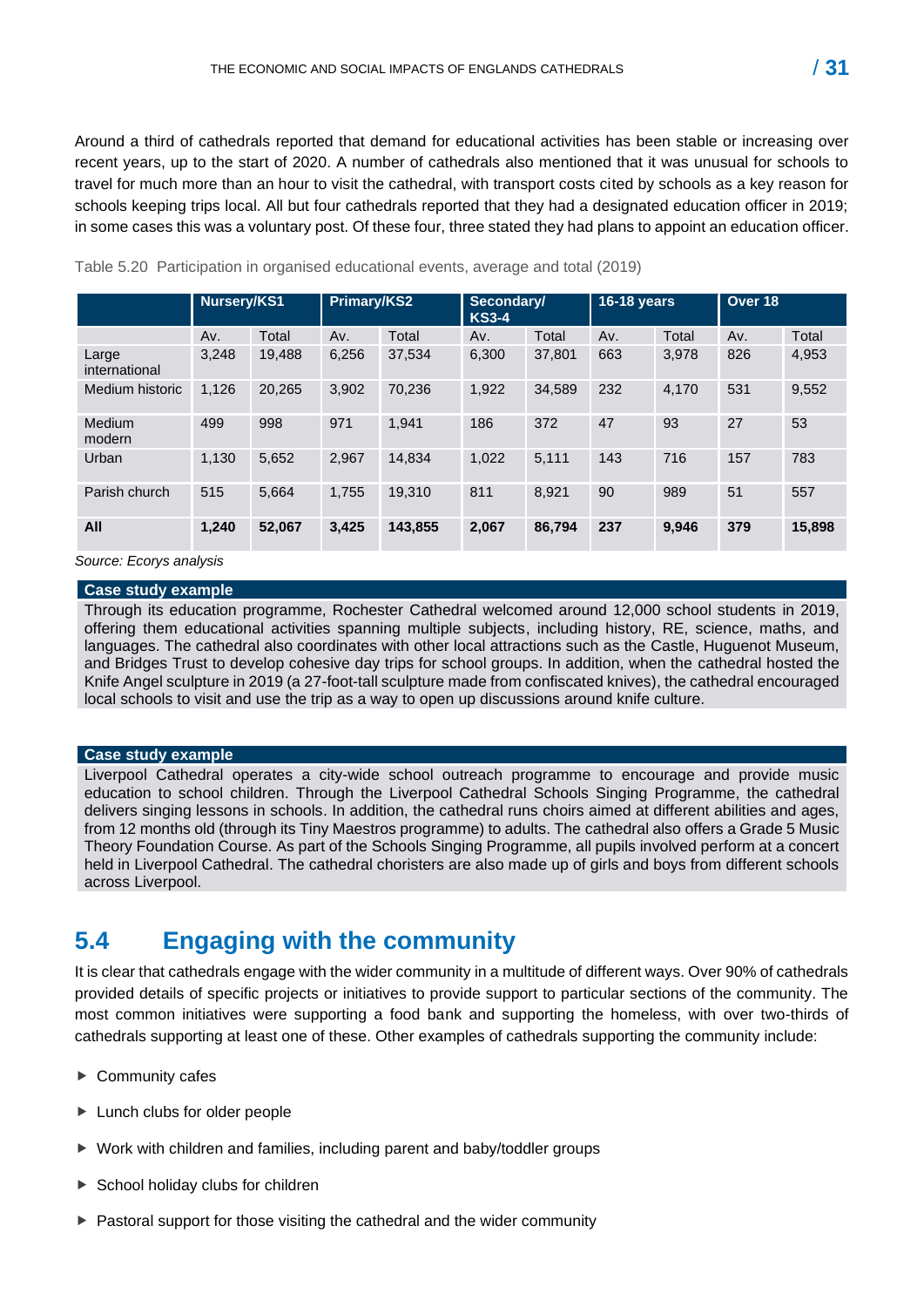- ▶ Support for migrants and asylum seekers
- $\blacktriangleright$  Support for those with mental health illnesses
- ▶ Support for the unemployed
- ▶ Outreach activity in schools, residential homes and hospitals.

Some of these initiatives were led by the cathedrals themselves, while others involved providing support to other providers: for example providing space in the cathedral for others to run groups/activities.

#### **Case study example**

Gloucester Cathedral has recently employed a full-time member of staff as a Community Engagement and Social Responsibility Manager, reflecting the amount of outreach work the cathedral does. Due to the relative poverty within the immediate area surrounding the cathedral, a lot of the cathedral's community work is with the local homeless population, including running a breakfast club twice a week since 2007, which typically sees an attendance of 30-40 people. More recently, the cathedral has started a gardening group and a walking rugby group, which have quickly become popular amongst local homeless individuals. The cathedral also exhibited the work of a formerly homeless photographer, which interviewees reported was highly successful at raising awareness of homelessness.

#### **Case study example**

Leicester is a National Asylum Seeker Service (NASS) designated dispersal city, and the cathedral is involved with a number of city-wide initiatives to welcome and support asylum seekers. It has an ongoing partnership with the city council, whereby all Syrians arriving in the city go to the cathedral on arrival. The cathedral welcomes these refugees and helps orientate them into Leicester. The cathedral also runs a weekly drop-in centre in connection with the charity 'City of Sanctuary', offering a mixture of social and support activities, such as craft activities, games, and IT and English classes for refugees. In addition, the cathedral has a team of speakers who go into schools and deliver talks explaining what it is really like to seek asylum in 21st century Britain. In 2019, the cathedral also hosted the Leicester Welcome Project, which gave immediate practical support to asylum seekers living in and near Leicester, providing gifts of food, clothes and toiletries.

#### **Case study example**

St Edmundsbury Cathedral is seeking to create additional employment opportunities through signing up to the Government's Kickstart scheme, as part of a consortium with various other cathedrals. Under the scheme, grant money is provided to fund work placements at the cathedral for Universal Credit claimants between the age of 16 and 24. In addition to creating employment opportunities, the scheme provides work skills and mentoring opportunities to local young people.

All but two cathedrals reported having an associated friends' group, trust or similar affiliated organisation. These groups support or help maintain the cathedral, including by undertaking fundraising and making grant applications. Involvement in such groups ranged from less than ten to more than 3,000 people, reflecting differences in the remit and nature of these groups.

### <span id="page-31-0"></span>**5.5 What other events do cathedrals support?**

Data collected by the survey shows that cathedrals are well-used for a range of events. There is wide variation in numbers of events supported and their attendance, as would be expected given the variation in size and space available for this type of activity. Conferences were the most popular event type (Table 5.6), particularly for those in the urban grouping: perhaps reflecting the increased demand for such events in urban areas. Exhibitions were much fewer in number but attracted relatively high audiences. For example, recent art exhibitions (such as the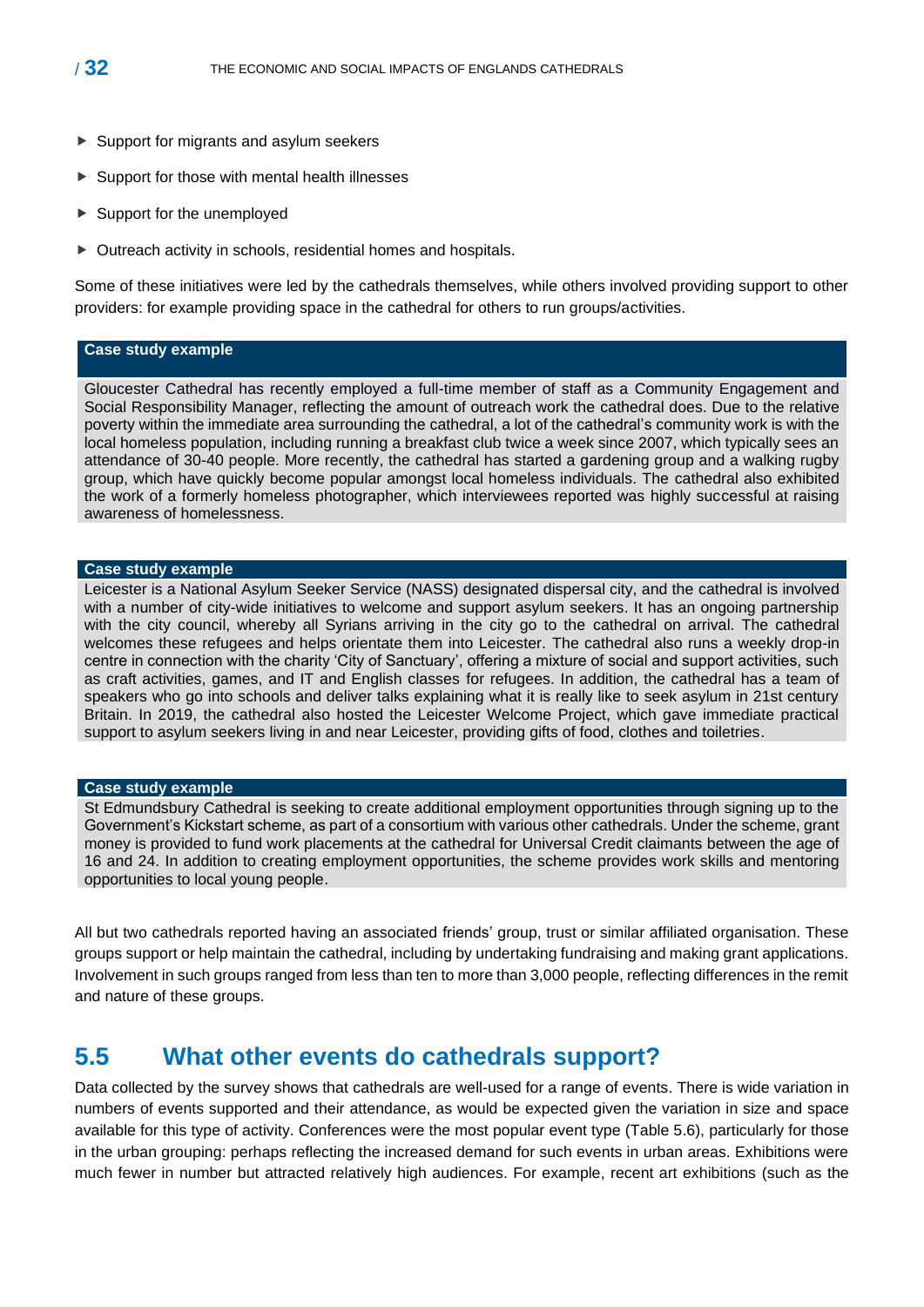Museum of the Moon)<sup>66</sup> at a number of cathedrals, including Gloucester, Leicester, Liverpool and Rochester, have attracted a great deal of interest. Like conferences, exhibitions can offer significant opportunities for revenue generation, although it is recognised that not all cathedrals have space to hold major paid events.

|                        | <b>Concerts</b> | <b>Lectures</b><br>/talks | <b>Exhibitions</b> | <b>Conferences</b> | <b>Ceremonies</b> |
|------------------------|-----------------|---------------------------|--------------------|--------------------|-------------------|
| Large<br>international | 38 (444)        | 30(107)                   | 3(37, 133)         | 78 (521)           | 12 (1,206)        |
| Medium<br>historic     | 39 (264)        | 14(53)                    | 6(12,503)          | 43 (124)           | 7(1, 147)         |
| Medium<br>modern       | 22(365)         | 3(33)                     | 3(1,467)           | 10(1,160)          | 15 (909)          |
| Urban                  | 43 (632)        | 48 (529)                  | 4(170)             | 139 (340)          | 15 (1,607)        |
| Parish<br>church       | 44 (123)        | 10(31)                    | 7(1,737)           | 14(91)             | 5(1,307)          |
| All                    | 40 (318)        | 20(251)                   | 5(6,983)           | 54 (316)           | 8(1,310)          |

Table 5.21 Average numbers of other uses of cathedral buildings and precincts (2019) *(average attendance)*<sup>67</sup>

*Source: Ecorys analysis*

Numerous other events were also reported, some of which attracted significant attendances. Examples included dinners, corporate events, festivals, filming by television companies and film screenings. It is also recognised that cathedrals have a civic role and provide a venue for a wide variety of civic events and services.

Cathedrals reported working in partnership with various local organisations, including the local authority, areabased partnerships (including those focused on culture, heritage and tourism), schools, colleges and universities, local charities and voluntary organisations. These contributions take the form of staff time or financial support.

#### **Case study example**

Winchester Cathedral hosts many events throughout the year with the main highlight being the Christmas market which is recognised as one of the best in Europe<sup>68</sup>. Funded and run by the cathedral, the market usually attracts over 400,000 visitors per year, with interviewees noting that the market increases footfall and spending in the local retail and hospitality sectors. Consultees noted that hosting large-scale events also creates an employment benefit in the local community, as services such as security, retail, and hospitality are outsourced to local suppliers for special events.

#### **Case study example**

Consultees reported that St Edmundsbury holds a diverse range of events, including yoga, gong bath meditation, badminton, and film screenings, as well as more traditional talks and lectures. The cathedral has also actively engaged families through organising events aimed at children, such as hosting an animatronic T Rex dinosaur and arranging science activities during school holidays. The cathedral also acts as one of the venues for the annual Bury St Edmunds Festival and hosts the annual awards for the Bury in Bloom project, which aims to attract tourist through planting and maintaining flower displays around the town.

*<sup>66</sup>* https://my-moon.org/

*<sup>67</sup>* Averages are based on cathedrals who responded to these questions.

*<sup>68</sup>* https://christmas.winchester-cathedral.org.uk/exhibitors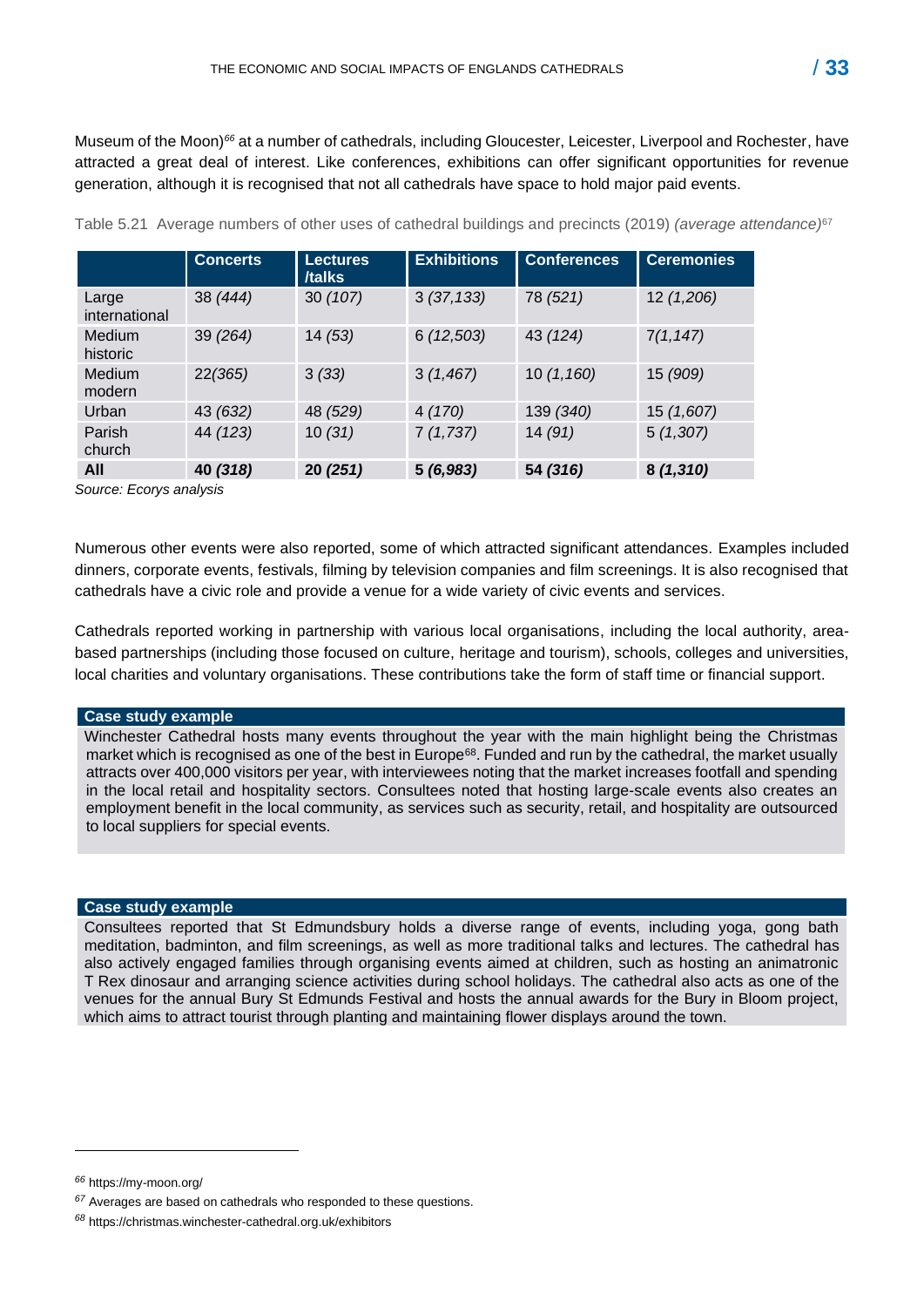#### **Case study example**

Liverpool Cathedral works with national and local charities to arrange an annual charity abseil down the cathedral, in which approximately 800 people typical participate. The cathedral also hosts an annual sleepover in its grounds to raise money for The Whitechapel Centre, a local homeless charity: in 2019, 450 people took part in this event. In addition, the cathedral hosts a community market twice a week: the market offers food deemed to be surplus to requirements by supermarkets, for sale at below market rate prices, with the main aim being to support people who may be on the brink of using foodbanks.

#### **Case study example**

Leicester Cathedral hosts various civic engagement events throughout the year, including the Lord Mayor's civic service, an Armed Forces Day, and the annual VE day service. Carol concerts are also held for specific parts of the local community, including the police force, the university, and a local grammar school. In addition, the Cathedral also provides space for the city to host comedy gigs, music concerts and dinners for businesses and charities.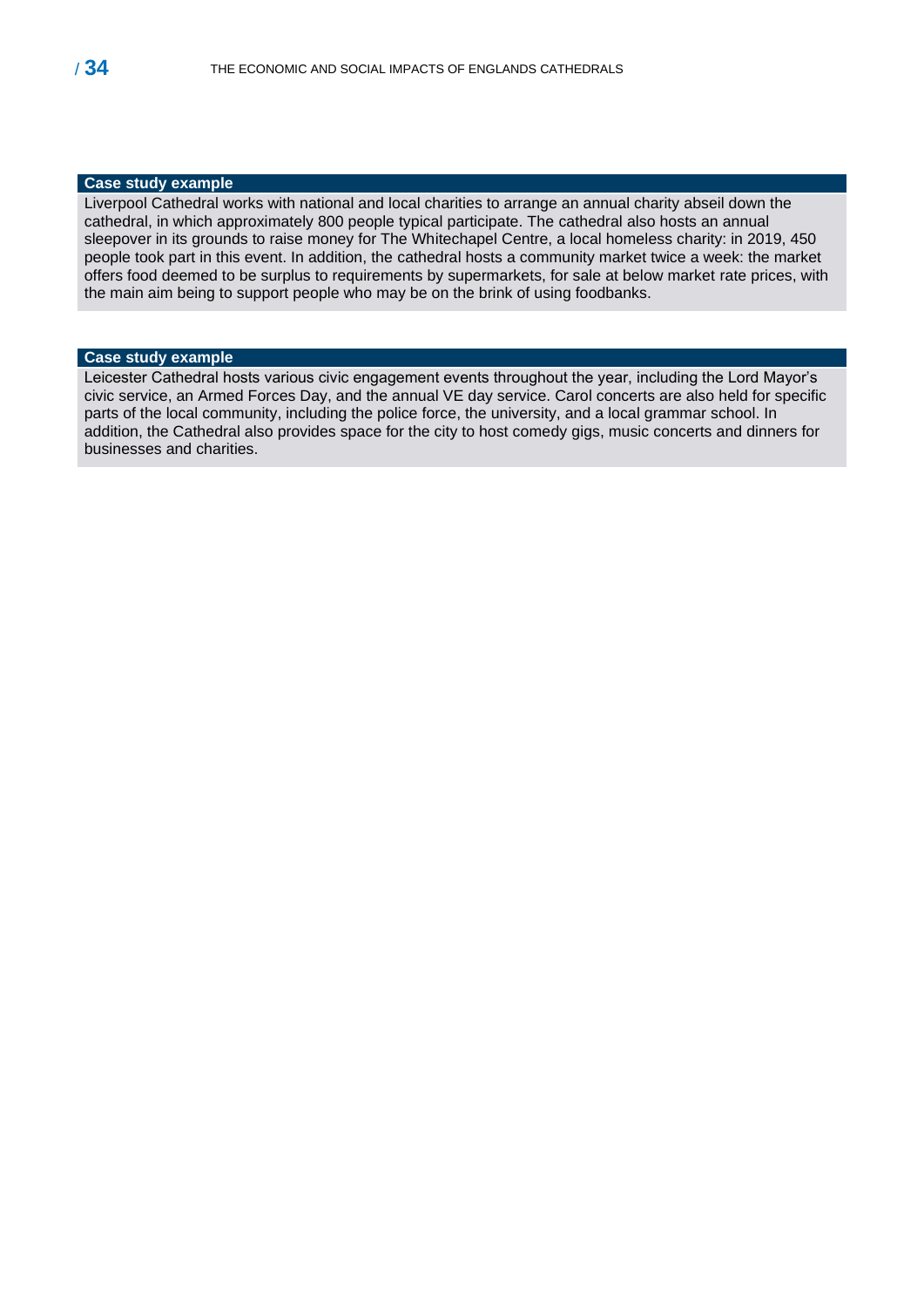# <span id="page-34-0"></span>**6.0 Impact of COVID-19**

In March 2020 England went into lockdown as a result of COVID-19. This, along with later national and local lockdowns, imposed restrictions on cathedrals opening times, with all places of worship mandated to close for part of 2020. When cathedrals were legally allowed to open, necessary safety conditions in the form of social distancing limited the number of people that could be in the cathedral at any one time. Safety concerns also meant that people's ability to travel was limited by 'stay local' orders, and willingness to travel fell. This section sets out quantitative and qualitative evidence collected through the survey and case study research regarding the emerging impact of COVID-19 on cathedrals. It is intended to give an insight into the key trends observed in 2020, rather than to provide a complete analysis of the impact of COVID-19 on cathedrals.

## <span id="page-34-1"></span>**6.1 Employment**

Cathedrals responded to their mandated closures and restrictions on group gatherings by a combination of furloughing employees, reducing working hours, making redundancies, and introducing wage freezes. All but two*<sup>69</sup>* cathedrals reported making use of the government furlough scheme, with the majority furloughing over 70% of their staff during the first lockdown (March to July 2020). On average, the share of workers furloughed appears to have been lower during the second lockdown of 2020, although some cathedrals report increasing their use of the scheme over the second half of 2020. Both full-time and part-time furloughing was used, with no clear differences observed in the extent to which different cathedral types made use of the furlough scheme.

Around two-thirds of cathedrals reported that redundancies had been made as a direct result of COVID-19. Often the number of redundancies made were small (between one and five employees), although seven cathedrals reported that over a quarter of staff were made redundant. These higher levels of redundancies were reported by large international and medium historic cathedrals.

Seven cathedrals reported reducing hours for a small number of jobs from full-time to part time, while three cathedrals reported introducing wage freezes in 2020.

#### **Case study example**

The biggest dent in Winchester Cathedral's annual income in 2020 was due to the cancellation of the Christmas market. This also impacted local businesses which usually benefit from increased footfall and visitor spend during the event. The Cathedral usually hires around 100 seasonal staff at Christmas to support the Christmas market, the absence of which has contributed to Winchester Cathedral's total net employment loss of 18%. Although COVID-19 has not forced Winchester to make any redundancies, staff numbers have decreased slightly due to voluntary leavers and a recruitment freeze.

## <span id="page-34-2"></span>**6.2 Non-visitor income**

Unsurprisingly, the closure of cathedrals and restrictions on gatherings resulted in a significant fall in cathedrals average non-visitor income in 2020 (Figure 6.1). This fall was driven by a reduction of almost 80% in income generated from the use of cathedral facilities, as virtually all bookings from the middle of March 2020 were cancelled or rescheduled for a later year. Closure and restrictions on congregation size also meant fewer people attending services in the cathedral, so donations from the congregation fell on average. Large international cathedrals saw the largest percentage fall in income from both these categories compared to their 2019 levels.

However, due to cathedrals' success in applying for emergency funding – particularly from the government through the Cultural Recovery Fund, the Heritage Emergency Fund, and support from the Job Retention Scheme - and

*<sup>69</sup>* One cathedral did not respond to this question and one responded but did not mention the furlough scheme.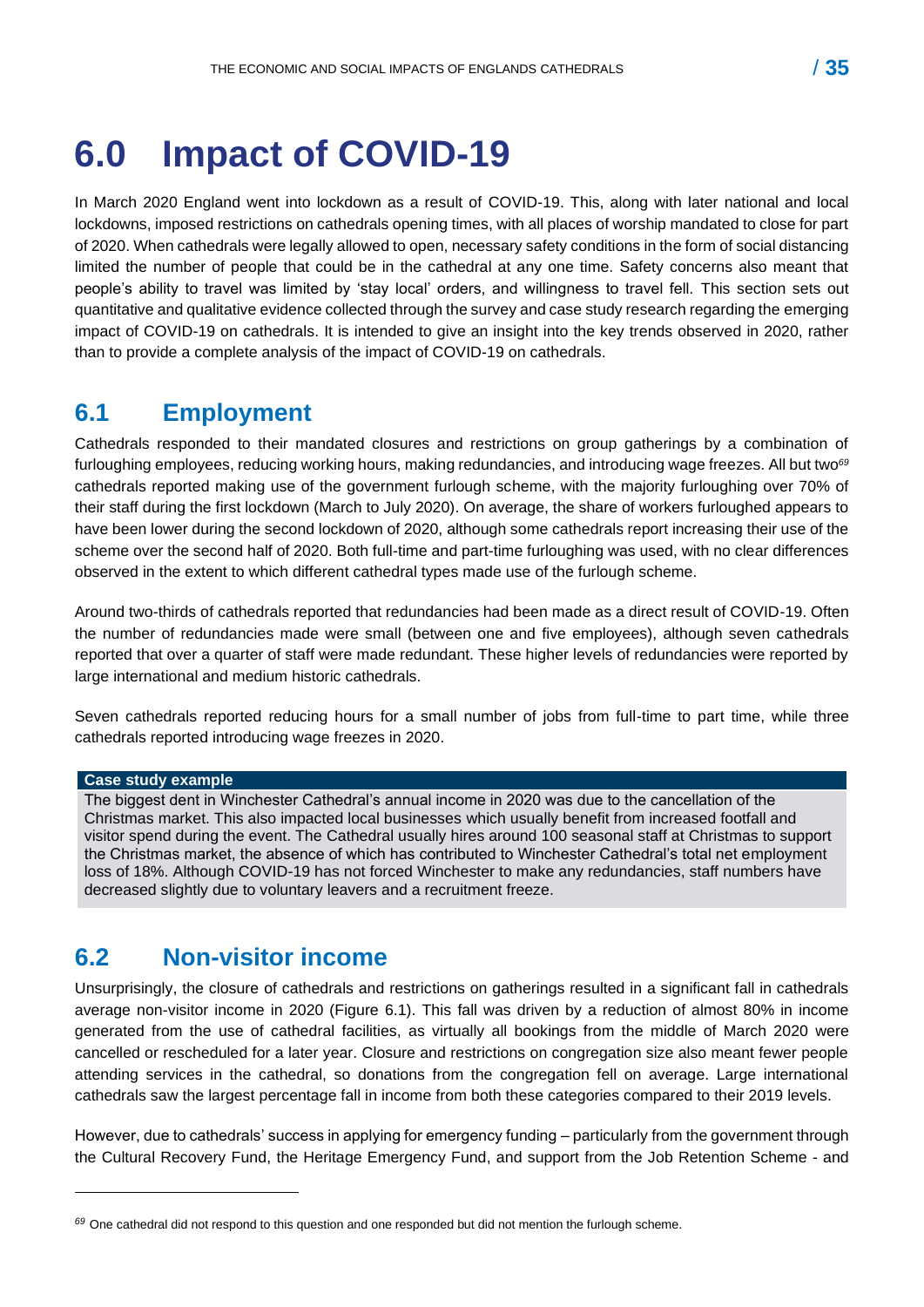from the Church Commissioners and some independent grant making trusts, income received via grants was 10% higher on average in 2020 than it was in 2019, absorbing some of the fall in income from other sources. A total of 16 cathedrals reported being supported by either the Cultural Recovery Fund or the Heritage Emergency Fund. A small number of cathedrals also noted one-off grants in 2020 that were unrelated to COVID-19, such as special one-off grants for repair work.





*Source: Ecorys analysis*

# <span id="page-35-0"></span>**6.3 Visitor numbers**

Visitor numbers excluding those attending services and educational events for 2020 compared to previous years are presented in Figure 6.2. As outlined in Section 4.2, comparisons of visitor numbers in different years should be treated with caution, particularly due to changes in methods for recording visitor numbers. Visitor numbers for 2020 may also be slightly underestimated, as not all cathedrals provided estimates covering the last full quarter of 2020. However, given local and national lockdowns were in force for part of the last quarter of 2020, and social distancing requirements remained in place, it is assumed visitor numbers would have remained low over this quarter.

As expected, the values suggest a large fall in visitor numbers, from an average of 227,000 in 2019 to 65,000 in 2020: a fall of over 70%. Large international cathedrals have experienced the largest fall, reflecting the fact that they typically attract more visitors than any other cathedral type. As noted in Section 4, visitors provide a significant source of income for cathedrals through entry fees, donations, and on-site spending in catering and retail outlets. As such, this fall in visitor numbers had a significant effect on cathedrals' income levels.

*<sup>70</sup>* A small number of cathedrals were unable to provide financial data for either the whole of 2020, or for the whole of their financial year covering 2020. As such values presented for 2020 may slightly underestimate the total income received in 2020. Figures presented are based on average values.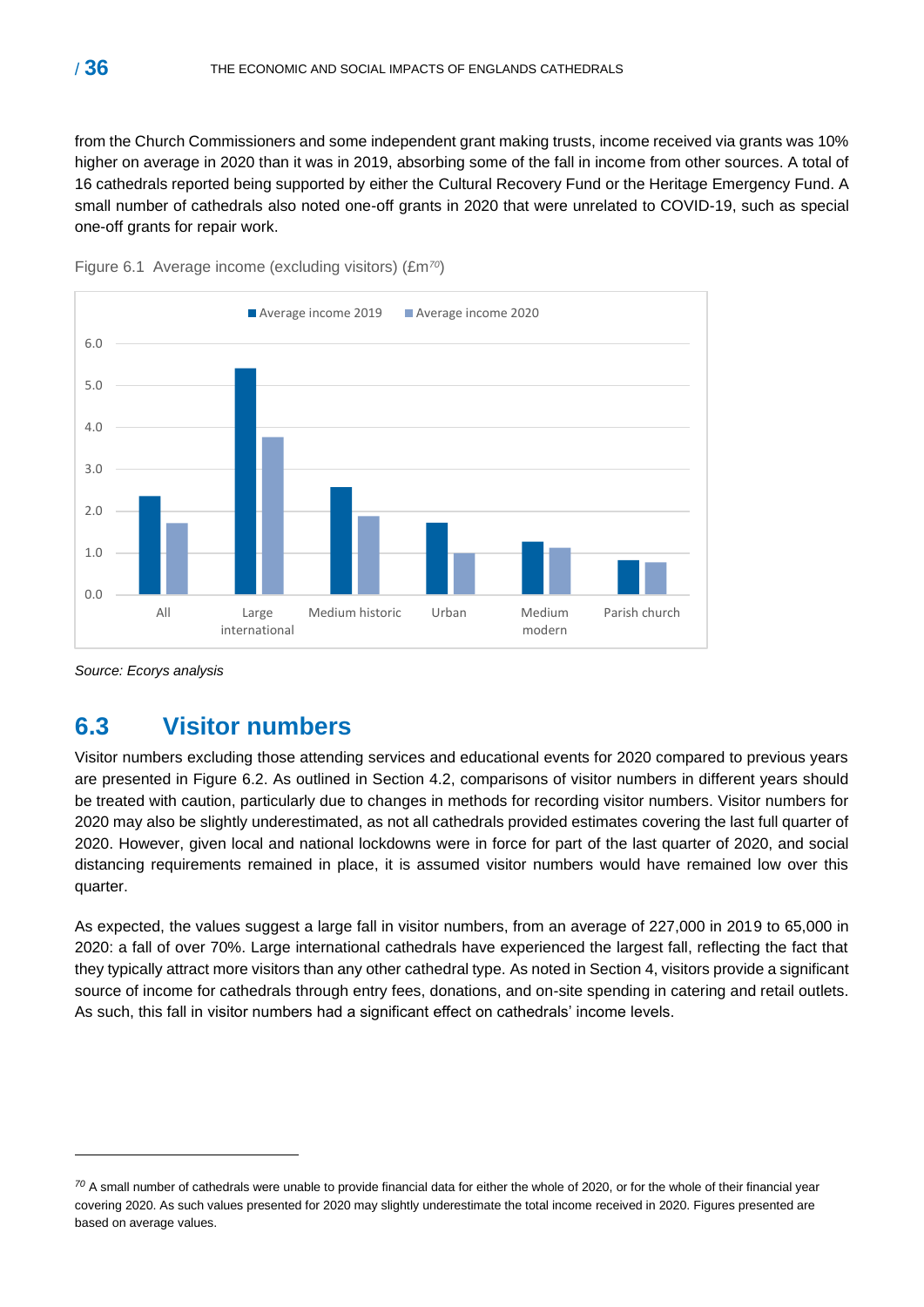



*Source: Ecorys analysis*

## <span id="page-36-0"></span>**6.4 Opportunities for worship**

Unsurprisingly, the average number of regular services taking place in cathedrals fell in 2020 (Table 6.1). In particular, the number of midweek in-cathedral services fell, from an average of 17 services in 2019 to 10 in 2020. Large international cathedrals, which in 2019 held the largest number of midweek services, saw the largest average fall.

|                        | <b>Sunday</b><br>(in cathedral) |                | <b>Midweek</b><br>(in cathedral) |      | <b>Sunday</b><br>(online) | <b>Midweek</b><br>(online) |
|------------------------|---------------------------------|----------------|----------------------------------|------|---------------------------|----------------------------|
|                        | 2019                            | 2020           | 2019                             | 2020 | 2020                      | 2020                       |
| Large<br>international | 5                               | $\overline{4}$ | 21                               | 11   | 2                         |                            |
| Medium historic        | $\overline{4}$                  | 3              | 17                               | 11   | 2                         | 4                          |
| Medium modern          | 4                               | $\overline{4}$ | 12                               | 10   |                           | 0                          |
| Urban                  | 3                               | $\overline{2}$ | 17                               | 8    | 2                         | 9                          |
| Parish church          | $\overline{4}$                  | $\overline{2}$ | 19                               | 11   | $\overline{4}$            | 8                          |
| All                    | $\boldsymbol{4}$                | 3              | 17                               | 10   | $\overline{2}$            | 6                          |

Table 6.22 Average number of services (2020,2019)

*Source: Ecorys analysis*

The average number of in-cathedral services on a Sunday in 2020 ranged from none to five and on other days from none to 23. Cathedrals with no services were cathedrals that remained closed for much of the year (as a result of national and local lockdowns) and those that were open for private prayer only, resulting in regular services taking place online. Prior to March 2020, no cathedral offered online services, yet during the course of 2020, cathedrals offered an average of two online Sunday services and six online midweek services. These online services continued throughout the year, including when lockdowns ended, as cathedrals were aware that some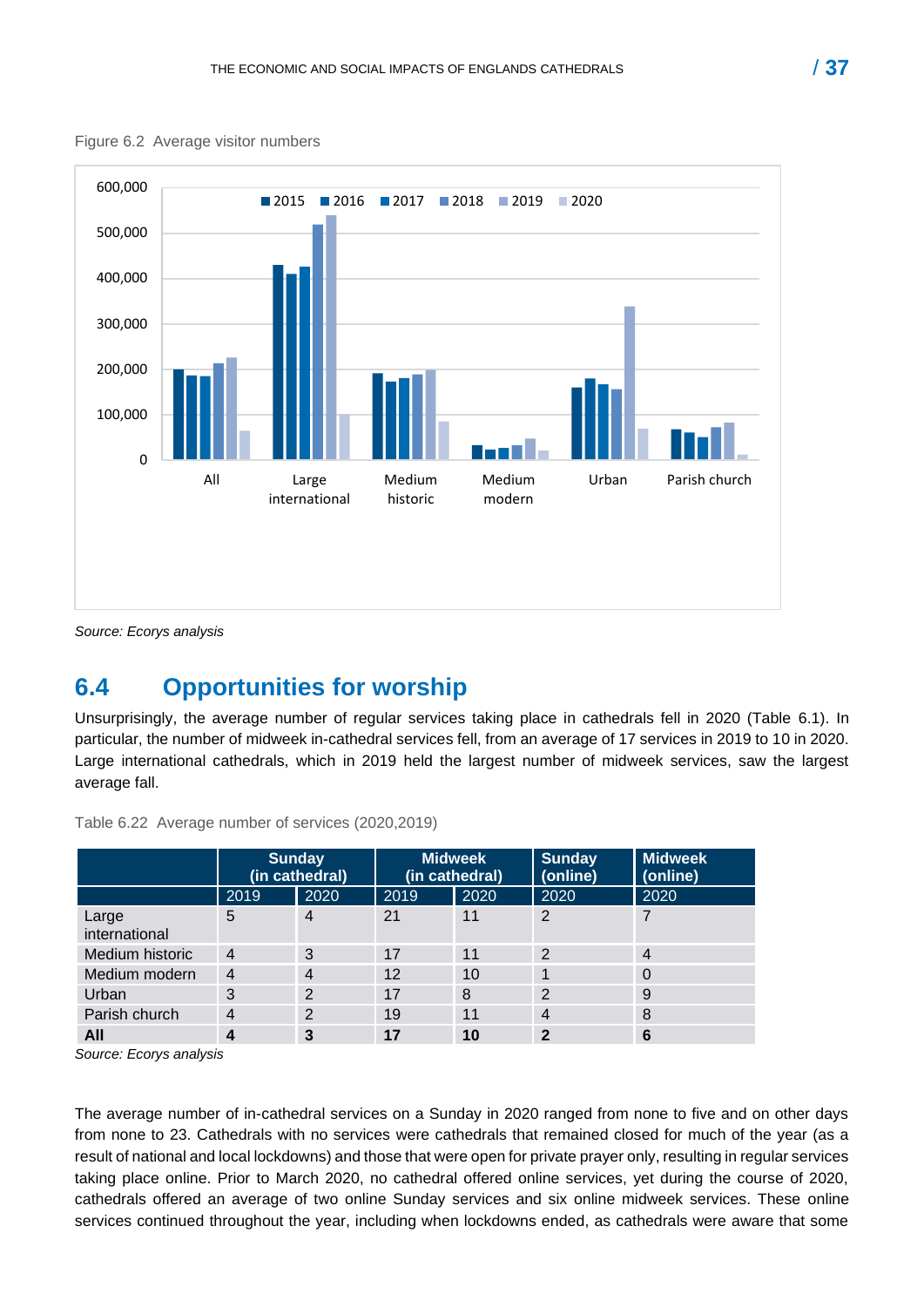individuals were relying solely on the online services for their worship. Despite the clear difficulties of 2020, all cathedrals managed to offer at least one service a week on average, held either online or in the cathedral.

Average attendance at in-cathedral services also fell, from a midweek average of 362 adults and 108 children in 2019, to 84 and 25 respectively in 2020. However, cathedrals' online offerings meant that services were not restricted to those who could fit in the cathedral under new social distancing restrictions, and that those who were hesitant to travel could still attend. These services were often conducted over Zoom or live streamed via YouTube or Facebook, with recordings also placed on cathedrals' websites and social media channels. Cathedrals typically did not record numbers attending, but believed that attendance far outweighed pre-COVID levels, with services watched live and at a later date by people around the world.

In response to government guidelines aiming to minimise infection spread, cathedrals reported that services (both in-cathedral and online) are now shorter than they were pre-COVID. Government mandated restrictions on communal singing, both for the congregation and for cathedral choirs, have meant indoor singing is either not taking place or is taking place in a reduced form, including fewer hymns and/or smaller choirs. Cathedrals have also reduced the number and length of readings, and where in-cathedral services have taken place, these have often been ticketed (with free admission) to limit the number attending to that determined in the COVID risk assessment and ensure social distancing is observed.

The number of special services also fell in 2020 (Table 6.2), in particular the average number of baptisms, which fell from 18 in 2019, to two in 2020.

|                        |      | <b>Baptisms</b> |      | <b>Marriages</b> |      | <b>Funerals</b> |                | <b>Memorial services</b> |  |
|------------------------|------|-----------------|------|------------------|------|-----------------|----------------|--------------------------|--|
|                        | 2019 | 2020            | 2019 | 2020             | 2019 | 2020            | 2019           | 2020                     |  |
| Large<br>international | 26   | 5               | 9    | 3                | 5    | 3               | 5              | 2                        |  |
| Medium historic        | 12   | 3               | 7    | 2                |      | 3               | $\overline{4}$ |                          |  |
| Medium modern          | 8    |                 | 2    | 2                |      | 5               | $\overline{4}$ |                          |  |
| Urban                  | 17   |                 | 4    |                  | 4    | 2               |                | 0                        |  |
| Parish church          | 25   | 1               | 3    |                  | 8    | 2               | 2              |                          |  |
| All                    | 18   | 2               | 6    | C                | 6    |                 |                |                          |  |

Table 6.2 Average number of special services per year)

*Source: Ecorys analysis*

The average number of young people serving the cathedral in 2020 during periods when the cathedral was open for public worship remained similar to the averages seen in 2019 (Figure 6.3), suggesting children and young people were happy to attend services with social distancing restrictions in place. A few cathedrals reported a growth in numbers in 2020 due to increased choir membership. Sunday school attendance has varied, with some cathedrals maintaining numbers and even seeing a small increase, while other cathedrals have seen attendance more than half in 2020. Of the cathedrals that stated they had run Sunday schools in 2019, 43% reported not running Sunday schools since the pandemic started.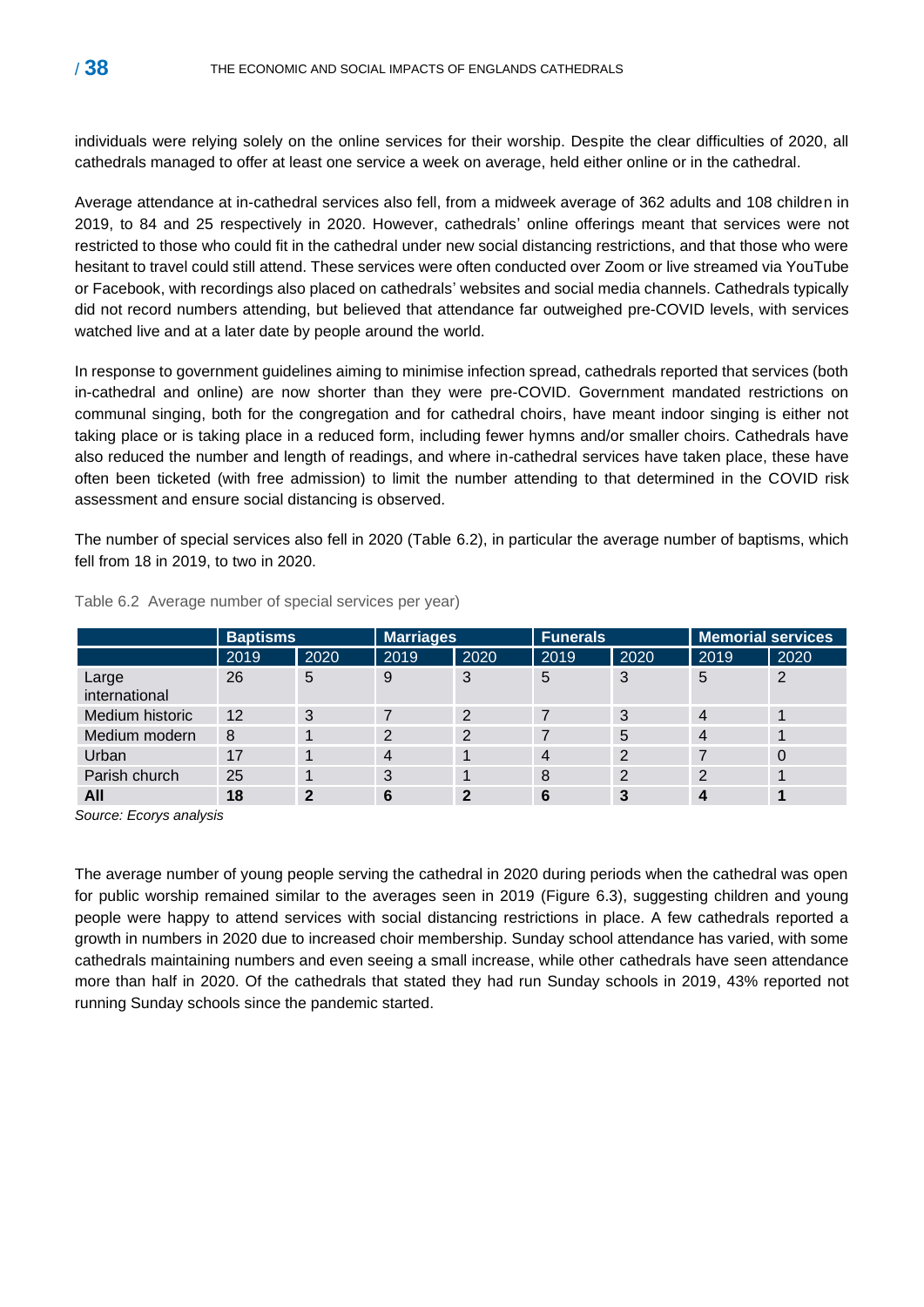

Figure 6.3 Average number of children and young people involved in serving the cathedral (2019, 2020)

*Source: Ecorys analysis*

## <span id="page-38-0"></span>**6.5 Opportunities for learning**

Government regulations meant that all school visits to cathedrals had to cease during the 2020 lockdowns. As a result, many cathedrals furloughed their education staff during these periods. However, the majority of cathedrals were prepared to start welcoming schools as soon as visits were permitted, with fewer than 10% of cathedrals reporting making education staff redundant in 2020. Cathedrals reported that while bookings were still being made for 2020 during the lockdowns, large numbers of schools later cancelled, reflecting a reluctance to travel and a reluctance to miss any more school classes. Of the visits that went ahead, class sizes were necessarily smaller due to social distancing constraints. Cathedrals that usually greet international school parties reported that no international bookings had been taken following the first lockdown.

In recognition of schools increased reluctance to travel, by the end of 2020 around a third of cathedrals had already began offering or developing online resources specifically for schools, including online tours, talks and activity packs. These cathedrals anticipated in person visits would be reduced for some time, with online resources offering the best way to continue their education programmes. These online resources have the additional benefit of being cheaper for schools since no travel costs are involved. In the longer-term, this may mean that more schools become involved with cathedrals' education programmes, although many schools are still likely to perceive greater benefit from visiting in person, and solely remote involvement would mean little if any economic impact from these visits for cathedrals (such as gift shop purchases).

# <span id="page-38-1"></span>**6.6 Engaging with the community**

Overall, around three quarters of the community projects and initiatives that cathedrals ran or supported by March 2020 had to be discontinued or reduced as a result of COVID-related lockdowns and restrictions. The quarter of projects that continued – or even increased their reach – tended to be activities that could take place online, such as community choirs or coffee mornings for older people. Many cathedrals introduced new initiatives following the start of lockdown, including offering food shopping services for the elderly and shielding congregants, and establishing one-to-one outreach programmes where staff and volunteers directly phoned congregants to see if they needed any support.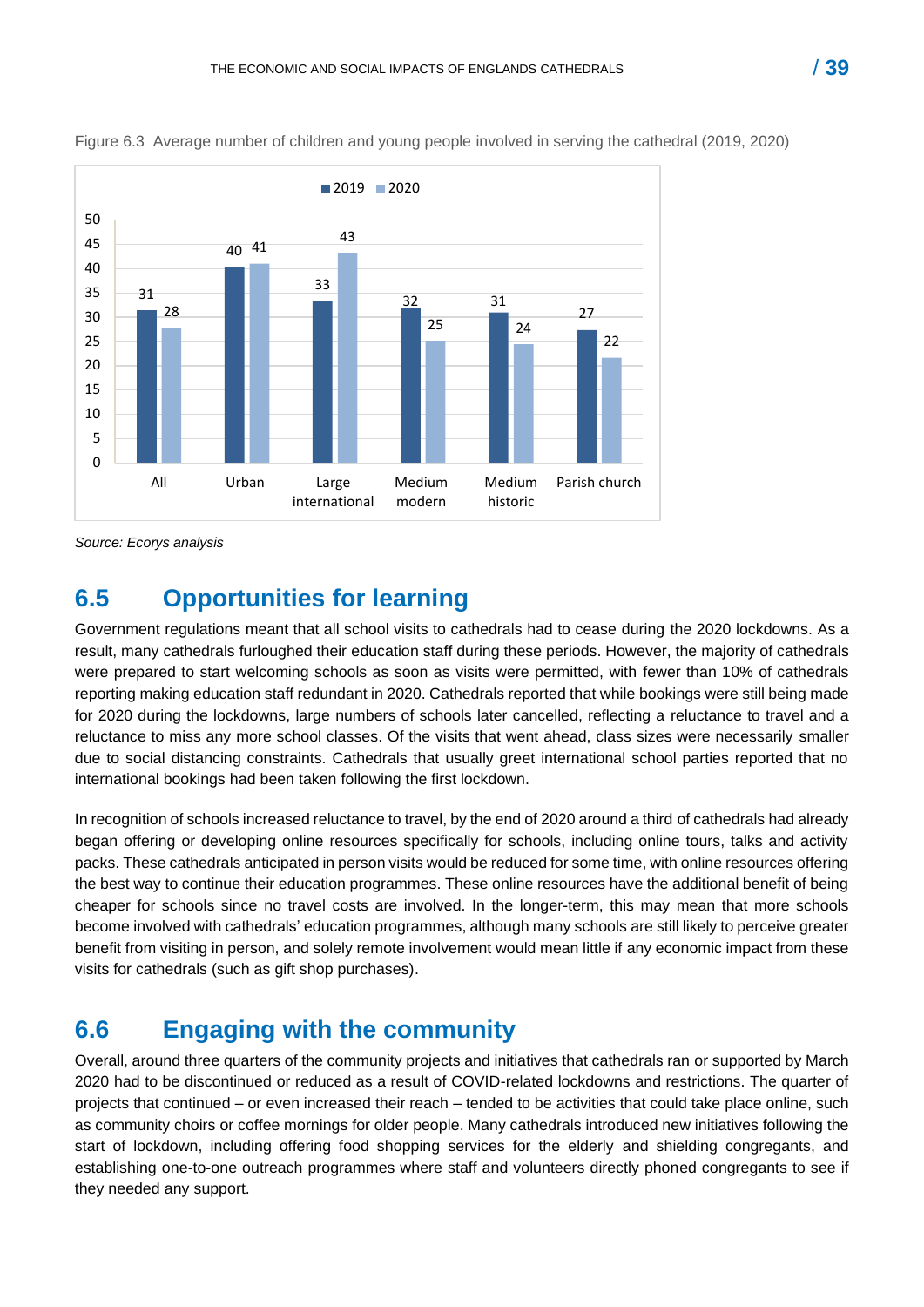#### **Case study example**

Consultees reported that COVID-19 has meant that much of the positive momentum of Rochester events programming has been lost. However, the Cathedral has continued to use its space in innovative ways, acting as an asymptomatic testing centre and offering to be a vaccination site. It has also integrated technology where possible, live streaming services and working with high street traders to develop a COVID-safe QR code trail to tell the Christmas story during December 2020. Despite the disruptions of COVID-19, interviewees reported that during lockdowns the Cathedral was seen as a place of mental wellbeing and not just spiritual wellbeing.

Data collected by the survey shows that the number of events taking place at cathedrals fell significantly in 2020 (Table 6.3), as the majority of planned events were postponed or cancelled. As noted in Section 4, these events can provide significant opportunities for revenue generation, with many cathedrals reporting that their inability to hold such events has had a large negative impact on their finances. Cathedrals also reported that private companies cancelled annual national and international corporate events and festivals. In many cases events have not been rescheduled, as the companies involved are unsure of when it will be safe to hold such events.

|                        | <b>Concerts</b> |                | <b>Lectures /talks</b> |          | <b>Exhibitions</b> |                | <b>Conferences</b> |      | <b>Ceremonies</b> |                |
|------------------------|-----------------|----------------|------------------------|----------|--------------------|----------------|--------------------|------|-------------------|----------------|
|                        | 2019            | 2020           | 2019                   | 2020     | 2019               | 2020           | 2019               | 2020 | 2019              | 2020           |
| Large<br>international | 38              | 8              | 30                     | 3        | 3                  | 1              | 78                 | 9    | 12                | 2              |
| Medium<br>historic     | 39              | 6              | 14                     | 4        | 6                  | $\overline{2}$ | 43                 | 2    | 7                 |                |
| Medium<br>modern       | 22              | 5              | 3                      | $\Omega$ | 3                  | $\overline{2}$ | 10                 |      | 15                | $\mathbf 0$    |
| Urban                  | 43              | $\overline{4}$ | 48                     | 8        | $\overline{4}$     | $\mathbf 1$    | 139                | 9    | 15                | $\overline{0}$ |
| Parish church          | 44              | 8              | 10                     | 2        | 7                  | 1              | 14                 | 3    | 5                 | $\mathbf 0$    |
| All                    | 40              | 7              | 20                     | 3        | 5                  | 1              | 54                 | 4    | 8                 | 1              |

Table 6. 3 Average numbers of other uses of cathedral buildings and precincts (2019, 2020)

*Source: Ecorys analysis*

#### **Case study example**

Interviewees from Liverpool Cathedral expect the coronavirus to have a long-running effect on the Cathedral, with people feeling less secure in travelling internationally and nationally, and visitor numbers being limited by necessary social distancing constraints for some time to come. The Cathedral envisages a long-running fall in demand for international conference and corporate dinners, which previously helped the Cathedral raise a significant amount of funding. As such, the Cathedral has revised its business plan, bringing forward changes it was planning to implement over the longer term, including switching from hosting corporate to public events, and a focus on increasing visitor numbers from the city and region, to become a cathedral for the city rather than for the international visitor. While these are changes the Cathedral wanted to implement anyway, the effects of COVID have forced the Cathedral to focus on them immediately.

#### **Case study example**

COVID-19 is perceived to have had a huge impact on Gloucester Cathedral financially, and interviewees estimate the pandemic has cost the Cathedral over half of its £2.2m annual budget for 2020. With the cancellation of nearly all overseas and school visits and a reduction in UK residents travelling from further afield, the Cathedral has missed out on much of the income it would have gained from visitor donations, which in 2019 provided in excess of £595,000. The surrounding businesses to the Cathedral have also borne some of the brunt of a lack of visitors, with local cafés, who would usually be flooded with visitors from the Cathedral during events such as graduations, operating reduced menus and opening hours, even when government restrictions have lifted. Whilst the Cathedral hopes to largely rebound to its 2019 visitor numbers by 2022, interviewees did not expect overseas visitor numbers to rebound until 2023.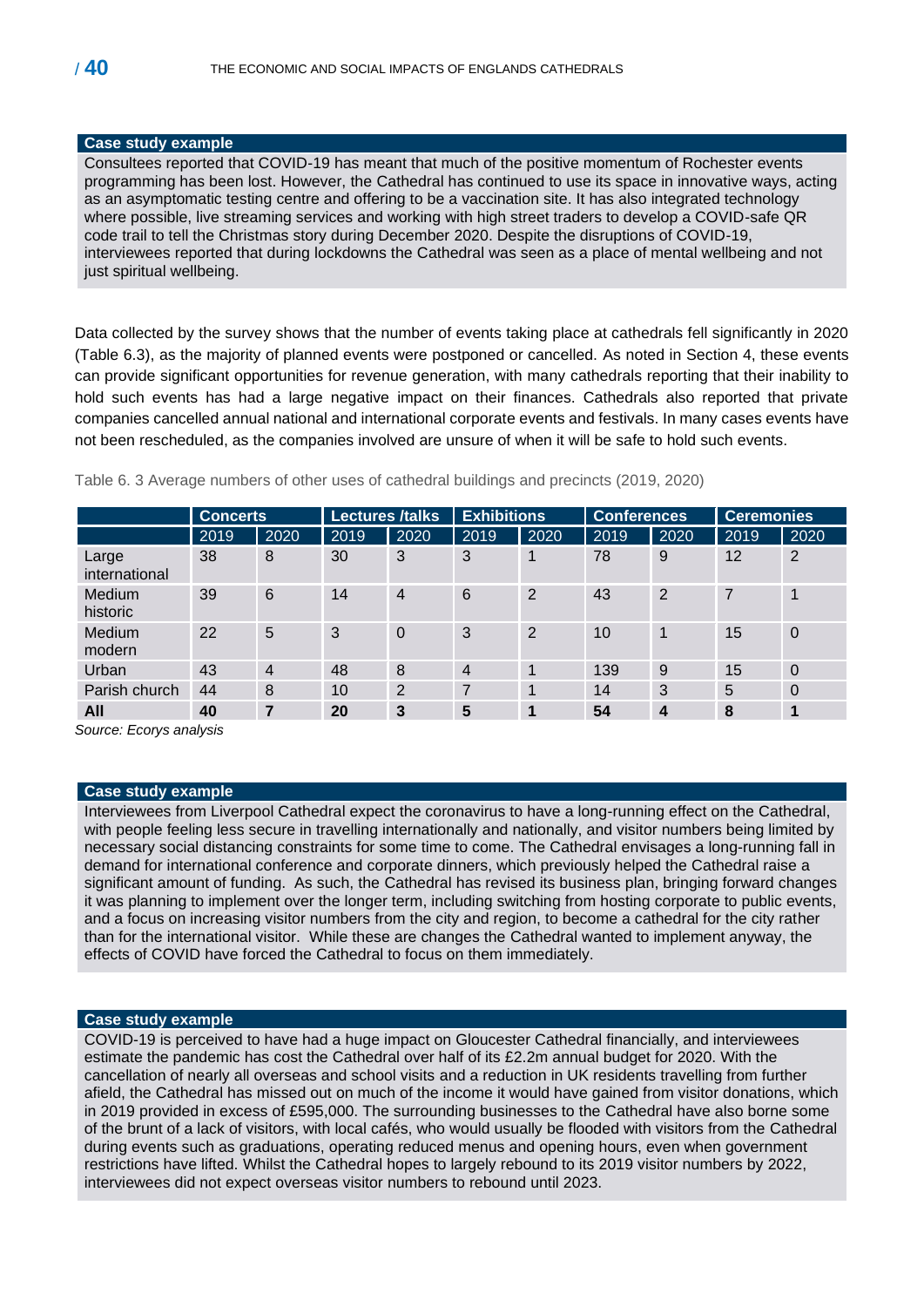# <span id="page-40-0"></span>**7.0 Conclusions**

# <span id="page-40-1"></span>**7.1 What are the economic impacts of cathedrals?**

**The study has found clear evidence that cathedrals make a significant contribution to their local economies**. This finding is consistent with similar study in 2014 and 2004. Since 2014, the number of tourist or leisure visitors*<sup>71</sup>* that cathedrals attract has increased by 15%, driven by an increase in the number of local visitors. Overall total employment has risen by just over a quarter, from 1,870 in 2014 to 2,347 FTE staff in 2019. Linked to this rise in employment, cathedrals' total wage bill has increased by around 20% since 2014, from an estimated £42 million to £51 million per year.

**Economic impacts are generated directly as a result of the employment of staff and the procurement of goods and services**, both procurement in support of everyday operations and of that related to major restoration or capital development projects. **Significant impacts are also generated as a result of the local spending of cathedral visitors; this additional visitor-related impact alone is estimated to be in the order of £128 million during 2019.** Despite the 15% increase in visitor numbers, this value is similar to the £125 million estimated in 2014, as the share of overseas visitors (who are estimated to spend the most per day during a visits) has fallen, while the share of local visitors (who are estimated to spend the least per day during a visits) has risen.

**Further impact is generated by the multiplier effects of this direct and visitor-related spend**. **In total, cathedrals are estimated to generate total net additional local spending of around £235 million per year**. Expressing this impact in terms of employment, suggests that cathedrals support a total of 5,535 jobs in the local economies concerned, similar to the 5,500 figure estimated in 2014.

# <span id="page-40-2"></span>**7.2 What are the social impacts of cathedrals?**

**As in 2014, there is also evidence that the activity of cathedrals results in a range of social benefits which would be expected to impact positively on the wellbeing of participants and of society in general.** 

This includes cathedral's role as places of worship, offering space for prayer and remembrance. In addition to a programme of regular and special services, cathedrals provide a wide range of pastoral care and outreach activity as part of their role in supporting the local community. Cathedrals are also used for numerous events, concerts, ceremonies and other activities, both those organised by the cathedrals themselves and those arranged by other groups that make use of these spaces.

Cathedrals benefit from the time and skills of over 15,000 volunteers, who fulfil a range of roles including welcoming visitors and assisting at services. As heritage sites and through the activities they offer, Cathedrals also provide numerous opportunities for both formal and informal learning. It is estimated that over 308,000 learners participated in organised educational activities in 2019.

# <span id="page-40-3"></span>**7.3 How did the coronavirus affect cathedrals during 2020?**

The coronavirus has brought about a number of challenges for cathedrals, particularly in the form of reduced visitor numbers. **Due to government mandated closures and restrictions on gathers, visitor numbers in 2020 (excluding those attending services and educational events) fell by approximately 70% compared to 2019.**

*<sup>71</sup>* The reason for attempting to separate tourist and leisure visitors is to better isolate the additional spend in the local area associated with cathedral visitors. This is based on the assumption that while worshippers may well spend money locally when they visit the cathedral, little of this spend is likely to be additional to what they would spend locally in any event. However, it is recognised that a proportion of worshippers could well be tourists and for this reason the figures presented are likely to be an underestimate of the overall total.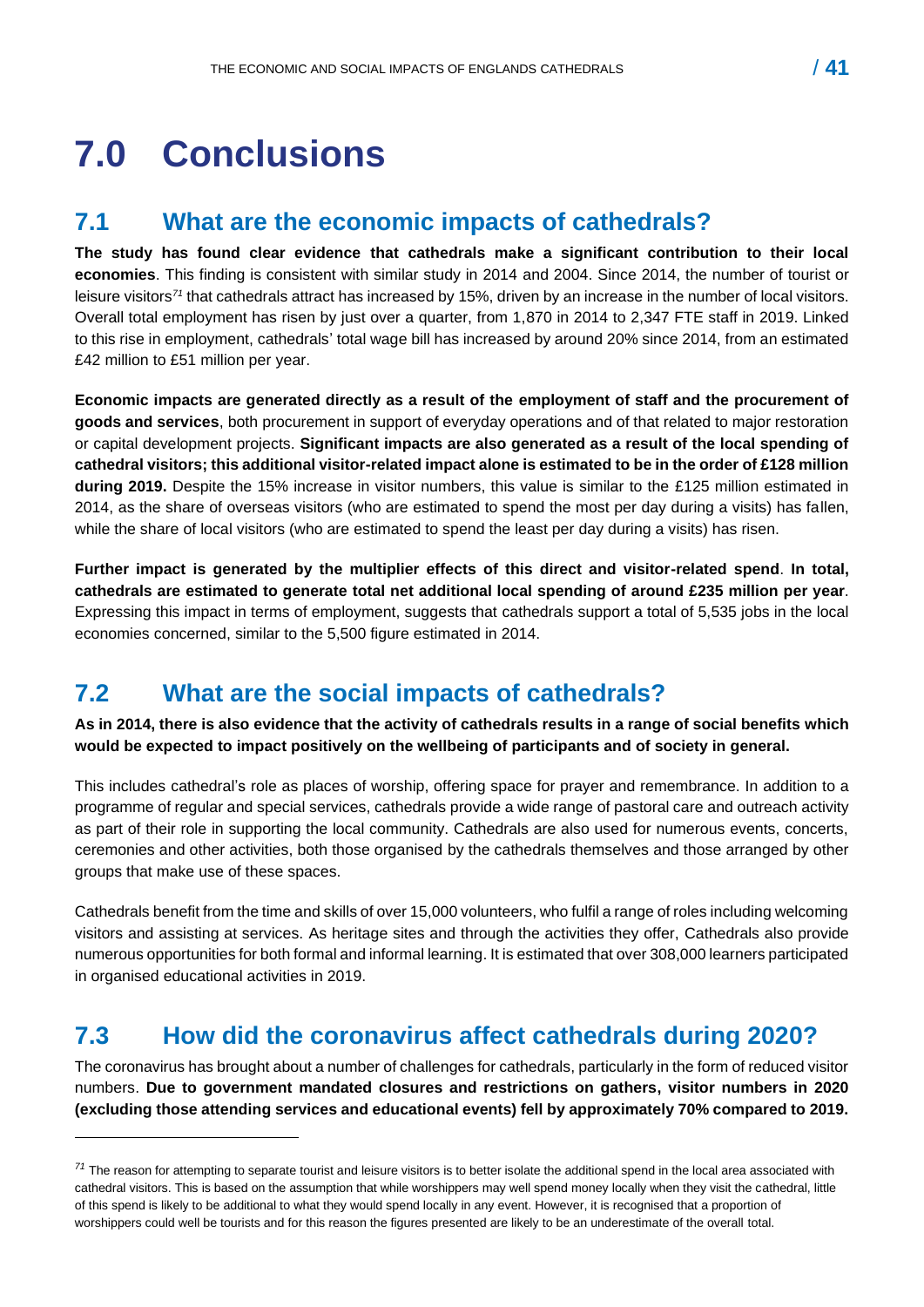Visitors provide a significant source of income for cathedrals through entry fees, donations, and on-site spending in catering and retail outlets (see Section 4). As such, this fall in visitor numbers has had a significant effect on cathedrals' income levels, particularly for cathedrals dependent on the visitor economy. **Similarly, COVID-19 also resulted in a significant fall in cathedrals average non-visitor income in 2020. This was driven by a reduction of almost 80% in income generated from the use of cathedral facilities**, as interest in hiring cathedral buildings and catering services for corporate and/or public events fell. Closure and restrictions on congregation size also meant fewer people attending services in the cathedral, down from a midweek average of 362 adults and 108 children in 2019, to 84 and 25 respectively in 2020. As such, donations from the congregation fell on average. This reduced income has had a direct impact of cathedrals ability to be self-sustaining in 2020, and cathedrals estimate their finances will be constrained for some time to come. In 2020, emergency grants have provided cathedrals with much needed finances.

**COVID-19 has also given rise to new opportunities, in particular in encouraging cathedrals to reach people in new ways**, including live streaming their services and using Zoom to provide interactive face-to-face pastoral support. In many cases, such technologies have enabled cathedrals to reach more individuals, including individuals not physically able to attend services in the cathedral. In addition, in recognition of schools' increased reluctance to travel, by the end of 2020 around a third of cathedrals had already began offering or developing online resources specifically for schools, including online tours, talks and activity packs.

### <span id="page-41-0"></span>**7.4 Recommendations for future research**

Further research into how cathedrals are being affected by COVID-19 is needed. In particular, the impact on cathedrals' finances needs further exploration to determine how key changes related to COVID-19 are affecting cathedrals' ability to be self-sustaining. Any knock-on impact on cathedrals' ability to continue offering pre-COVID levels of support to their local communities also needs to be examined.

In addition, the visitor survey research commissioned by the AEC has provided important evidence for the impact assessment. If this survey is repeated it is recommended that revisions are made to the questions asked in order to provide a more detailed exploration of visitor profile and motivations and behaviour by type of cathedral and type of visitor (day, staying, overseas).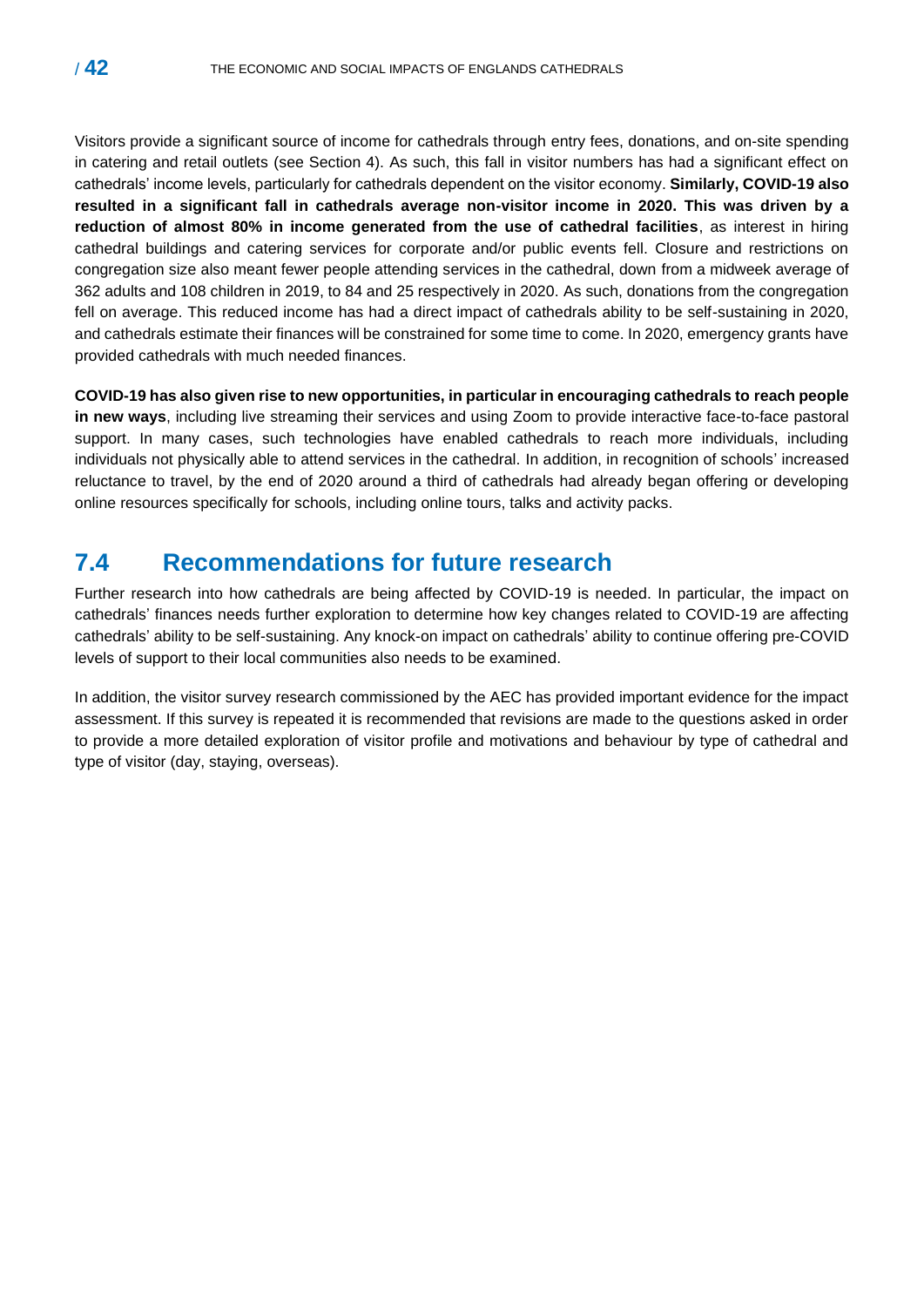# <span id="page-42-0"></span>**Annex One: Survey Questionnaire**

### **The Economic and Social Impacts of Cathedrals in England**

We are writing to invite you to help with an important piece of research to improve and update the assessment of the economic and social impacts of England's cathedrals. This research is being undertaken by Ecorys, an independent research company, on behalf of the Association of English Cathedrals (AEC). The research will build on research undertaken in 2014 and 2004.<sup>72</sup> Additionally, it will explore the impact of COVID-19 on cathedrals: for example, asking for pre-COVID and current/post-COVID lockdown (2020) figures.

We would be very grateful if you could take the time to complete this survey and **return it by email by 20th November.** We expect the survey will take approximately 30 minutes to complete.

Your response to this survey will be an important component of the evidence base for the study. Where possible, we have drawn upon existing information to pre-populate sections of this form – please review this information (highlighted in light grey) and correct any inaccuracies (any new information will be shared with Association of English Cathedrals).

Please provide as much information as you can and where no instances have occurred please enter '0', as an empty space will be treated as 'don't know/unknown' in the analysis. Text Boxes can be extended, allowing you to write as much as you wish. Additional rows can also be added to tables as required. To capture how services have altered as a result of COVID-19, some questions ask for information on 2020 as well as for 2019. For 2020, please provide information on the year to date unless otherwise specified.

We have produced a privacy notice that sets out how the information you share with Ecorys will be used. This is available to view at the following link [https://www.ecorys.com/sites/default/files/2020-](https://www.ecorys.com/sites/default/files/2020-09/Privacy%20Notice%20.pdf) [09/Privacy%20Notice%20.pdf.](https://www.ecorys.com/sites/default/files/2020-09/Privacy%20Notice%20.pdf)

### **Section 1: contact details**<sup>73</sup>

| Cathedral        |  |
|------------------|--|
| Contact name     |  |
| Email address    |  |
| Telephone number |  |

*<sup>72</sup>* The economic and social impacts of England's cathedrals (Ecorys, 2014), The economic and social impacts of cathedrals in England (ECOTEC, 2004).

*<sup>73</sup>* Information provided by AEC.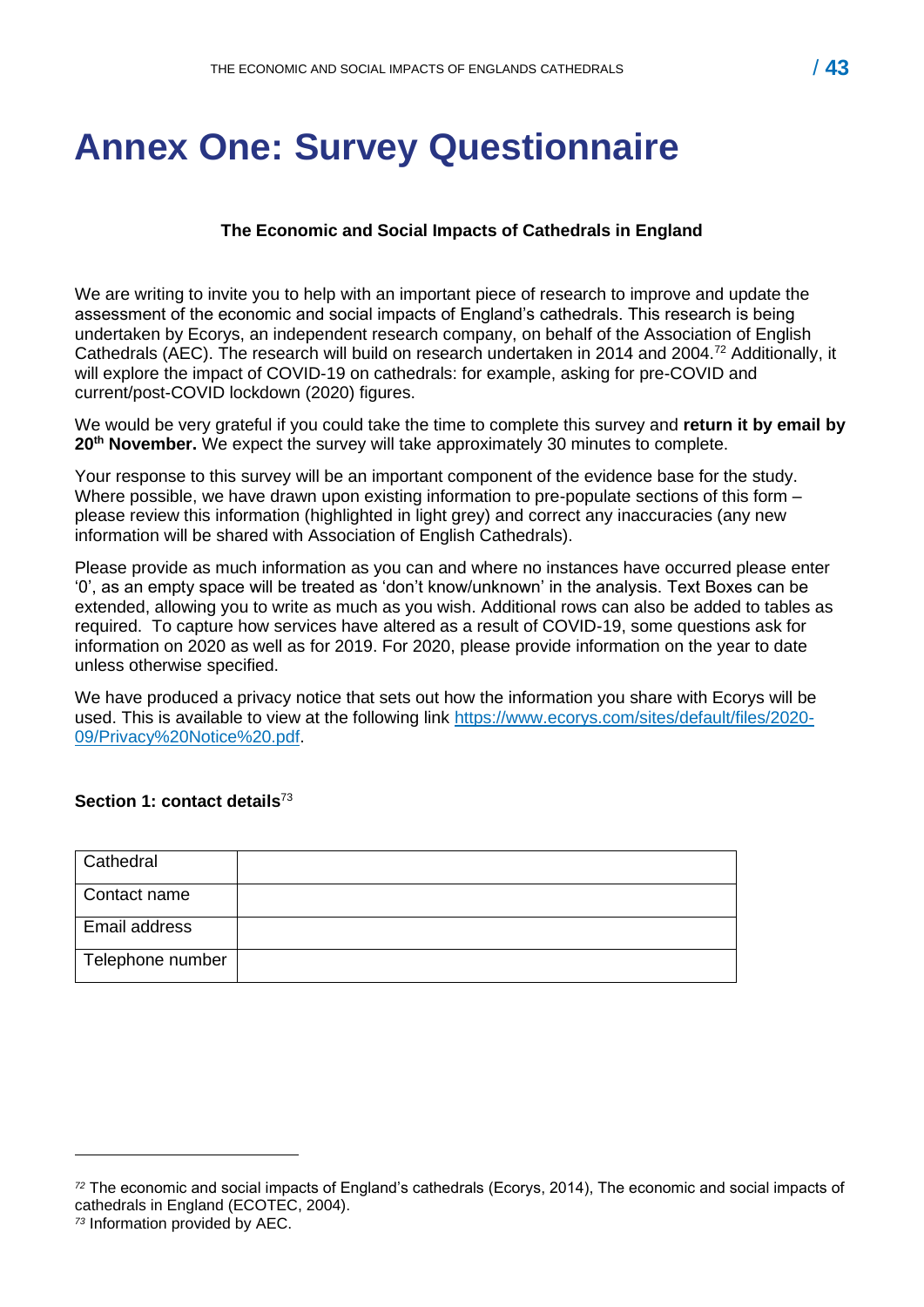### **Section 2: use of the cathedral**

1 Please provide details of the total number of services taking place on a Sunday and midweek (Monday to Saturday) in a typical week (with no special services or events) in 2019 and in 2020.

|                                                   | Sunday 2019 | Midweek 2019 | Sunday 2020 | Midweek 2020 |
|---------------------------------------------------|-------------|--------------|-------------|--------------|
| Average no. of<br>services in<br>cathedral church |             |              |             |              |
| Average no. of<br>online services                 |             |              |             |              |

2 Please provide details of the total number of people attending all services on a Sunday and midweek (Monday to Saturday), in a typical week (with no special events or services) in 2019 and in 2020.

| Average<br>attendance <sup>74</sup>  | Sunday 2019 | Midweek 2019 | Sunday 2020 | Midweek 2020 |
|--------------------------------------|-------------|--------------|-------------|--------------|
| Children (under<br>16) in cathedral  |             |              |             |              |
| Children (under<br>16) online        |             |              |             |              |
| Adults (16 and<br>over) in cathedral |             |              |             |              |
| Adults (16 and<br>over) online       |             |              |             |              |

3 Please provide details of the total number of people attending worship during the festivals of Easter and Christmas in 2019.

|                                                                                                                                                               | Attendance <sup>75</sup> |
|---------------------------------------------------------------------------------------------------------------------------------------------------------------|--------------------------|
| Total no. attending worship at any service on Easter Day<br>(including vigil services on Easter Eve)                                                          |                          |
| Total no. attending worship at any special service during Holy<br>week (from Palm Sunday until Good Friday)                                                   |                          |
| Total no. attending worship at any service on Christmas Eve<br>or Christmas Day                                                                               |                          |
| Total no. attending special services for the congregation and<br>community during advent (from Monday after advent Sunday<br>until 23 <sup>rd</sup> December) |                          |

*<sup>74</sup>* Sourced from the Church of England's Cathedral Statistics (2019).

*<sup>75</sup>* Sourced from the Church of England's Cathedral Statistics (2019).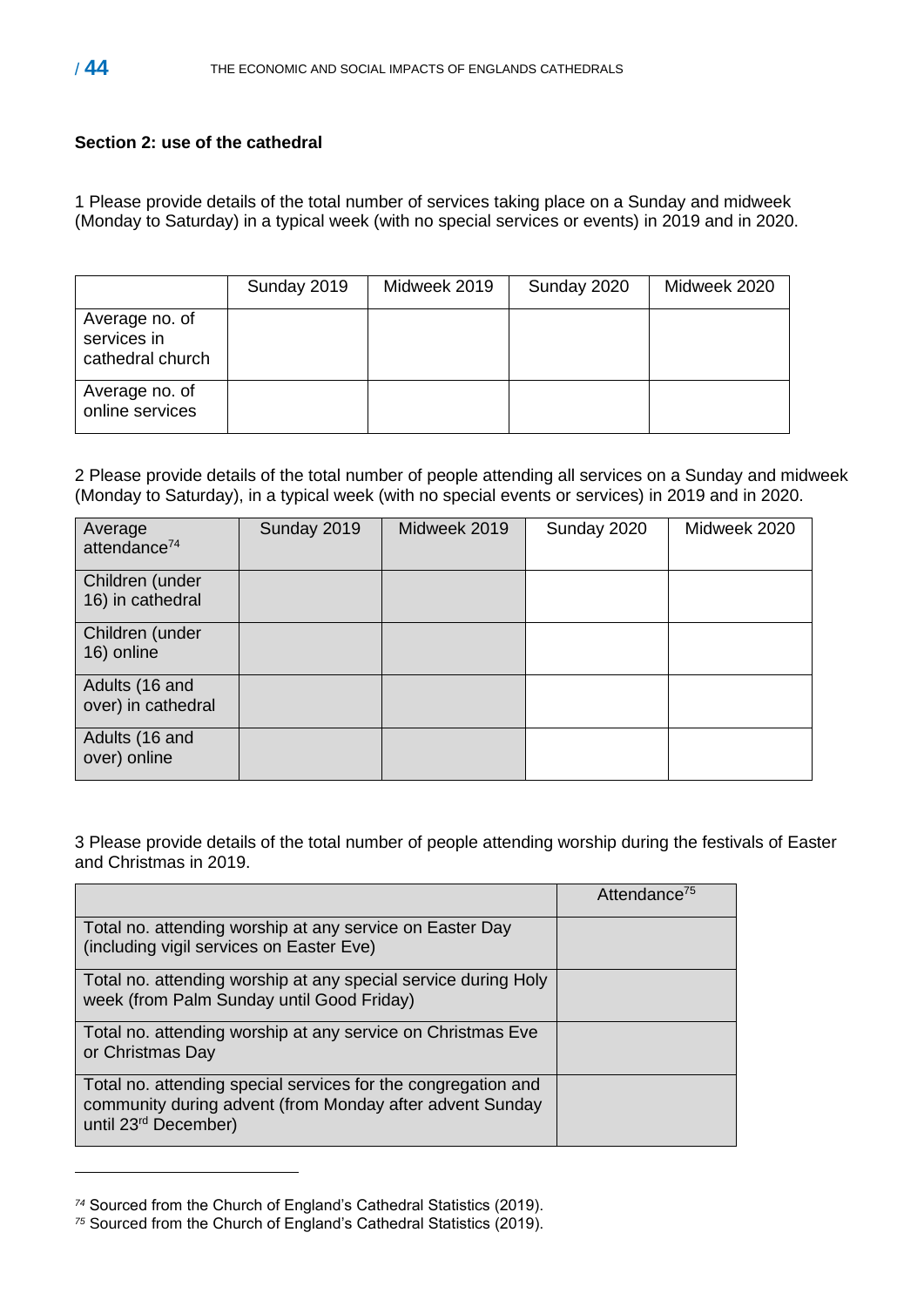4 Please provide details of the number of special services during 2019 and during 2020. For 2020, please provide details pre lockdown (prior to 23<sup>rd</sup> March 2020) and post lockdown (after 3<sup>rd</sup> July 2020).

|                                                                                                     | 2019<br>numbers $^{76}$ | 2020 numbers<br>(before lockdown) | 2020 numbers<br>(after lockdown) |
|-----------------------------------------------------------------------------------------------------|-------------------------|-----------------------------------|----------------------------------|
| No. of persons baptised                                                                             |                         |                                   |                                  |
| No. of children for whom a<br>thanksgiving service of the gift of a<br>child was held               |                         |                                   |                                  |
| No. of couples married                                                                              |                         |                                   |                                  |
| No. of couples for whom a service<br>was held (prayer and dedication<br>following a civil marriage) |                         |                                   |                                  |
| No. of deceased for whom a funeral<br>service was held in the cathedral<br>church                   |                         |                                   |                                  |
| No. of deceased for whom a<br>memorial service (but not a funeral)<br>was conducted                 |                         |                                   |                                  |

5 How many children and young people (aged 17 and under) attended Sunday School or were involved in serving the cathedral (singing, serving, etc.) during 2019 and 2020 (after the resumption of public worship)?

|                             | Number 2019 | Number 2020 |
|-----------------------------|-------------|-------------|
| <b>Attend Sunday School</b> |             |             |
| Serve the cathedral         |             |             |

6 Please provide details of other uses of the cathedral buildings and precincts during 2019 and during 2020.

| Use                | Number in<br>2019 | Total<br>attendance<br>2019 | Number in<br>2020 | Total<br>attendance<br>2020 |
|--------------------|-------------------|-----------------------------|-------------------|-----------------------------|
| Concerts           |                   |                             |                   |                             |
| Lectures/talks     |                   |                             |                   |                             |
| <b>Exhibitions</b> |                   |                             |                   |                             |
| Conferences/events |                   |                             |                   |                             |

*<sup>76</sup>* Sourced from the Church of England's Cathedral Statistics (2019).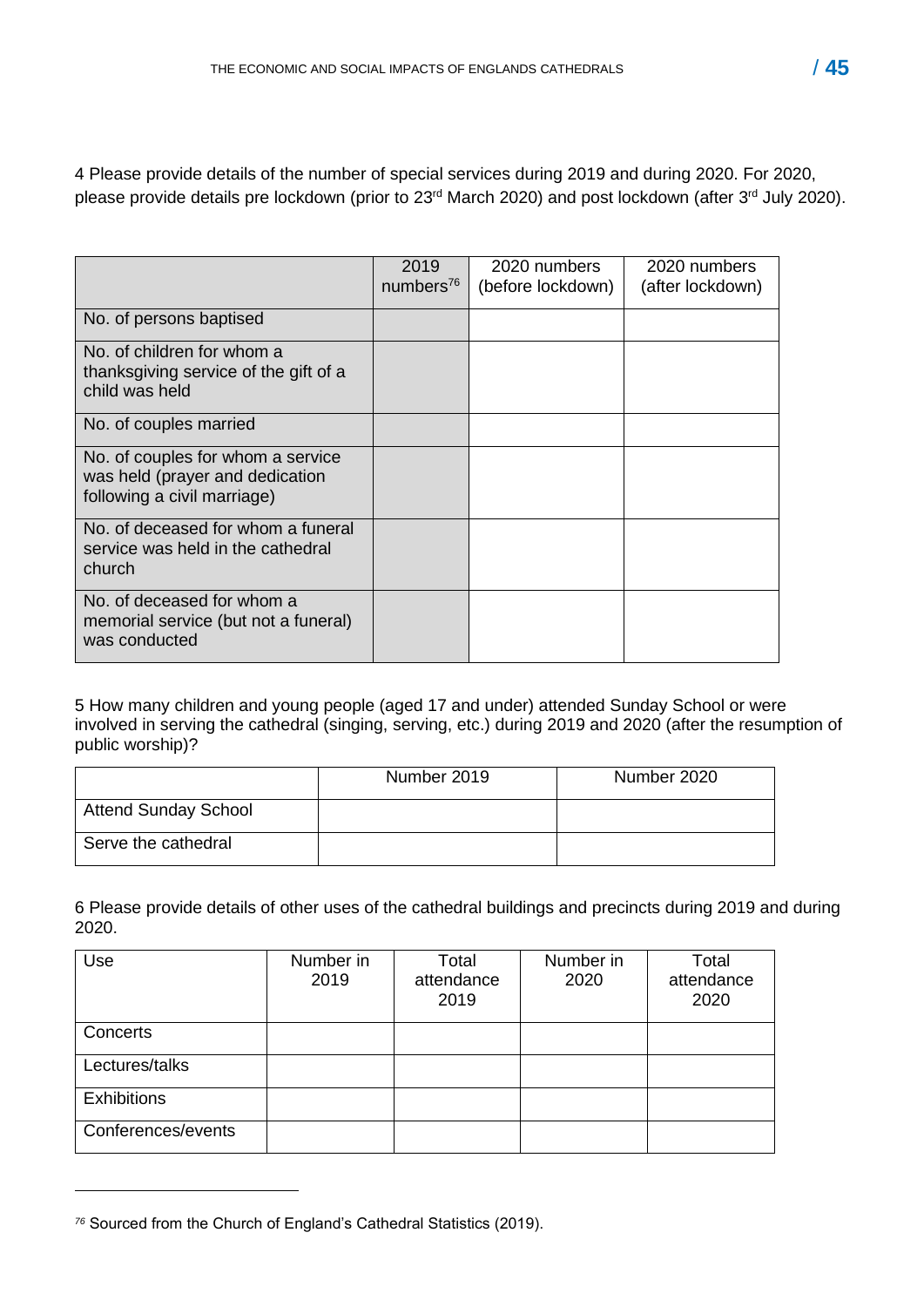| Ceremonies (such as<br>graduation days) |  |  |
|-----------------------------------------|--|--|
| Other                                   |  |  |

7 If relevant, please provide further information about the 'Other' uses of the cathedral buildings and precincts reported in Q6 since your cathedral re-opened for public worship in 2020.

8 Please add any information or observations about changes in the use of the cathedral over the last 5-10 years excluding changes purely related to COVID-19. For example:

- Has the size of your congregation been tending to grow or decline over the last 5 years? What about the last 10 years?
- Has the profile of your congregation (in terms of age, gender or other characteristics) changed significantly over the last 5- and 10-year periods?
- Has the number and/or type of services changed significantly over the last 5- and 10-year periods?
- Have there been any other significant changes in the frequency or pattern of use of the cathedral over these periods?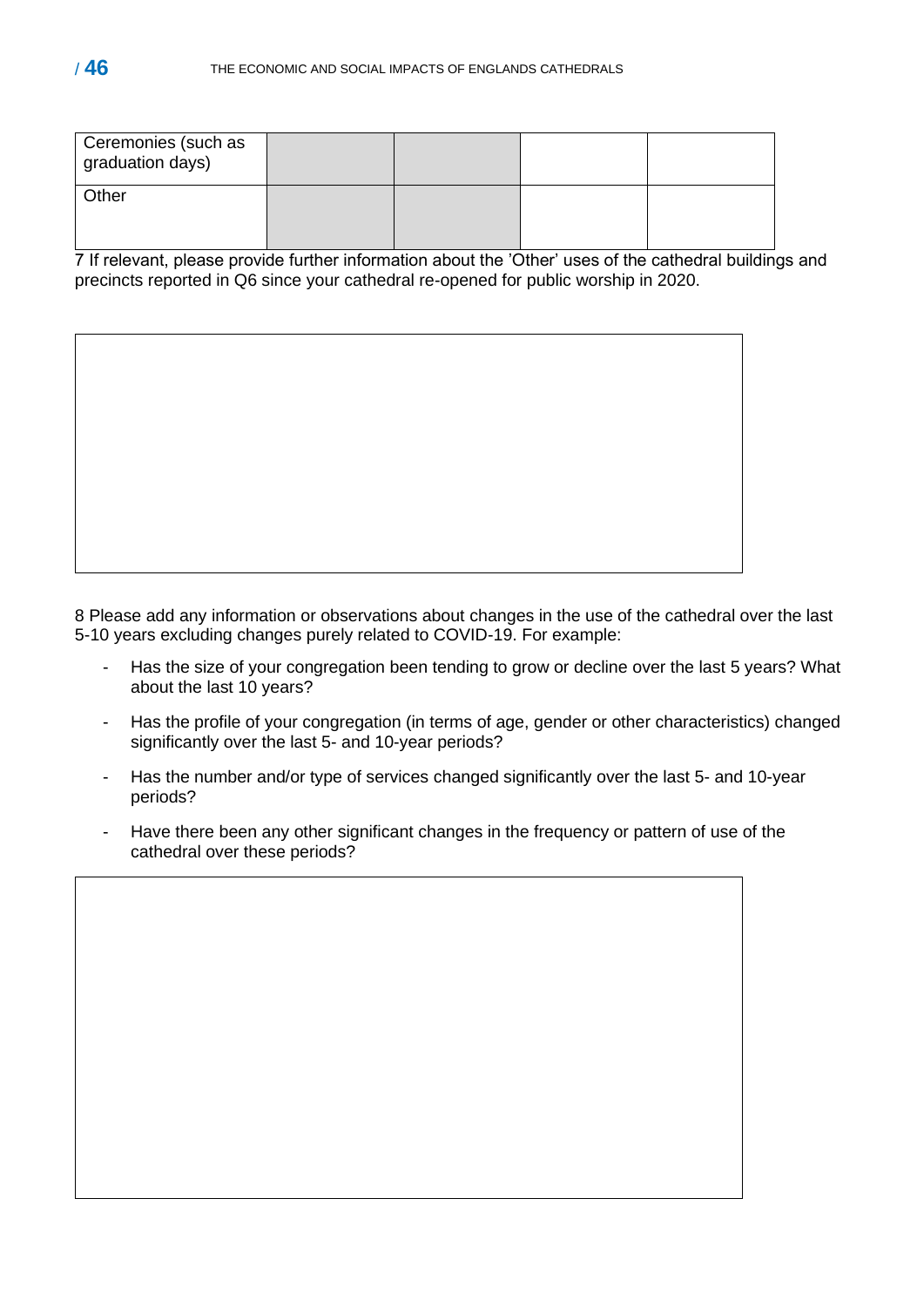9 Please outline any changes in the use of the cathedral due to COVID-19. For example:

- Has the size of your congregation changed?
- Has the profile of those attending services changed (in terms of age, gender, or other characteristics)?
- Has the number and/or type of services changed significantly?
- Has the way services are delivered changed e.g. delivered via the internet?
- Has the length or frequency of services changed?

### **Section 3: running the cathedral**

10 How many salaried posts were directly associated with maintaining and running the cathedral during 2019? Please provide an average for the entire year in terms of the number of posts (the total of full-time, part-time and seasonal staff) and also an estimate of this figure expressed as full-time equivalents.

|                            | Clergy | Non-clergy |
|----------------------------|--------|------------|
| Total no. of posts         |        |            |
| Full-time equivalent (FTE) |        |            |

11 Please tell us how much the cathedral spent on wages and salaries in 2019 for its own

(direct) employees? Please exclude employer national insurance and pension contributions.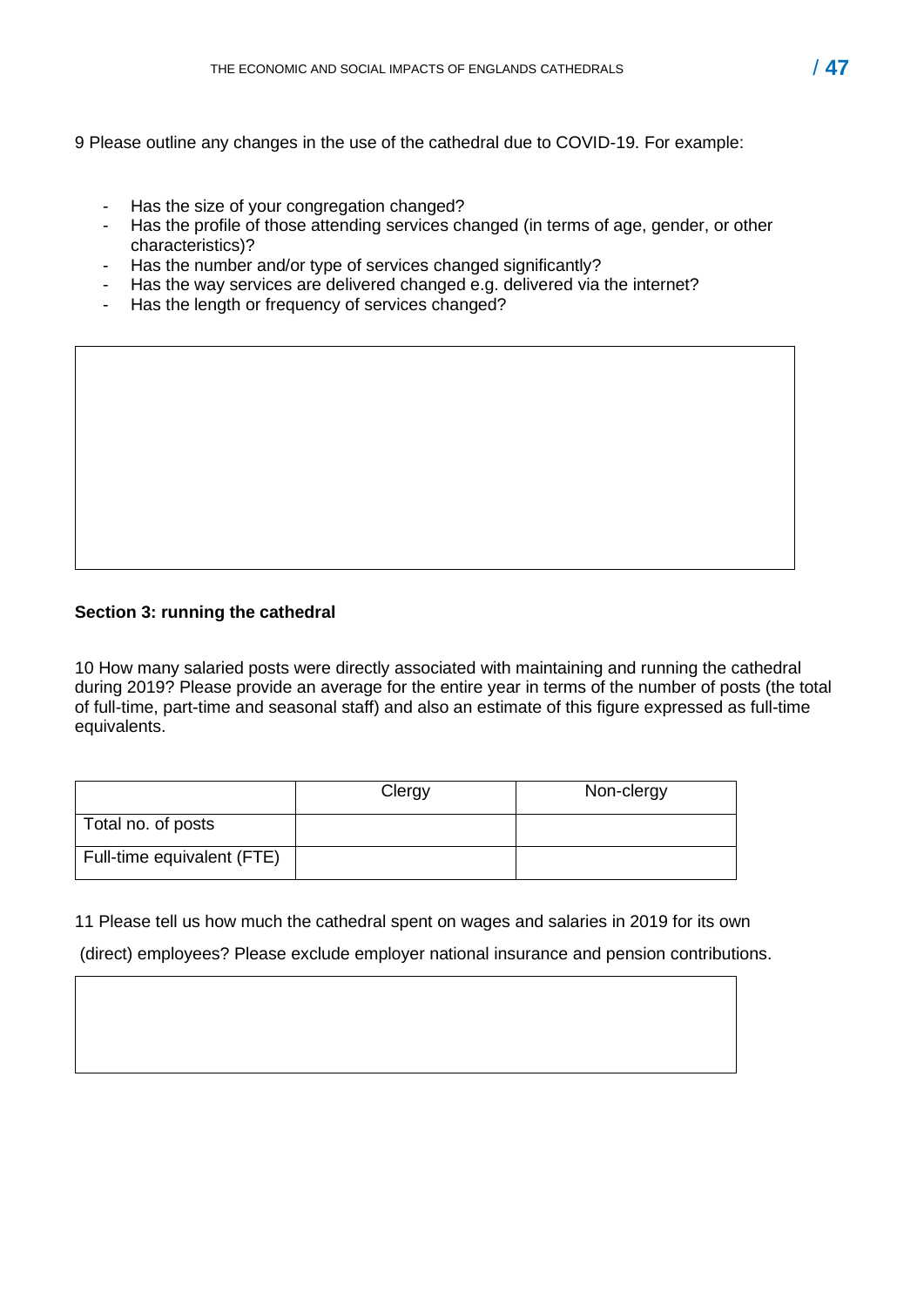12 On average, how many people were indirectly employed by (i.e. received payment for their work) the cathedral in 2019? (employment in contracted out services, for example cleaning, maintenance, catering – including services provide by self-employed people and in any retail outlets which are run by a third party).

| Total number of posts      |  |
|----------------------------|--|
| Full-time equivalent (FTE) |  |

13 Please estimate the percentage of salaried staff directly employed by the cathedral, and those receiving payment for their work indirectly employed by the cathedral, in 2019 who live in the following areas (your responses for 'directly employed' should sum to 100, as should your responses for 'indirectly employed'):

|                                            | Directly employed | Indirectly employed |
|--------------------------------------------|-------------------|---------------------|
| Within the city/town/borough               |                   |                     |
| Elsewhere in the county (if<br>applicable) |                   |                     |
| Outside of the county                      |                   |                     |
| Sum total                                  | 100%              | 100%                |

14 Please estimate the percentage of wages paid to direct employees of the cathedral in 2019 who live in the following areas (your responses for 'directly employed' should sum to 100):

| Area                                    | Directly employed |
|-----------------------------------------|-------------------|
| Within the city/town/borough            |                   |
| Elsewhere in the county (if applicable) |                   |
| Outside of the county                   |                   |
| Sum total                               | 100%              |

15 Please outline any changes in employment due to COVID-19. For example:

- Has the number of people directly or indirectly employed by the cathedral changed?
- Has the number of full time or part time jobs changed?
- Has spending on wages and salaries changed?
- What proportion of workers have been furloughed and for how long?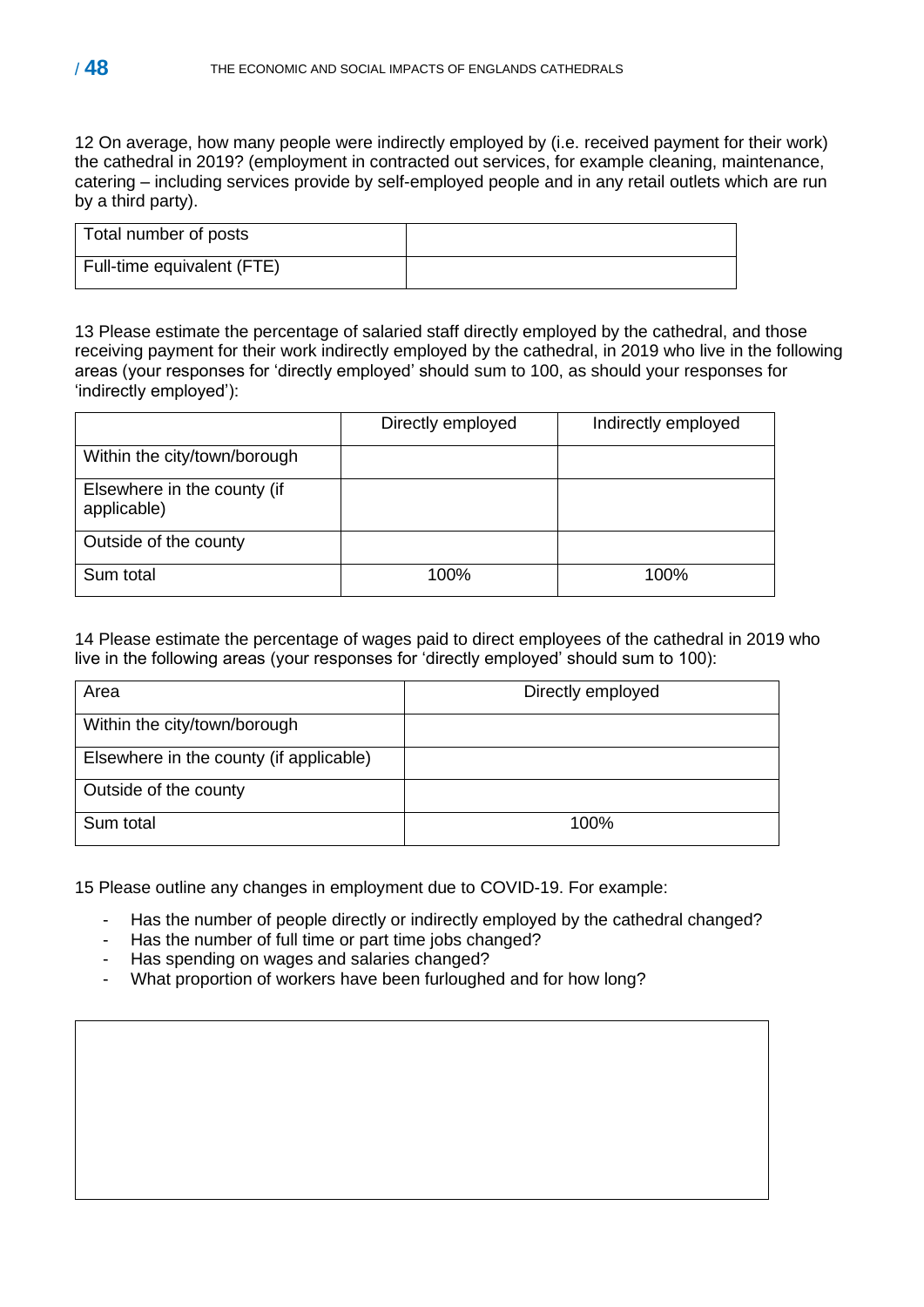16 Please indicate the extent to which the cathedral benefits from the following sources of finance. Please use figures from 2019 as well as 2020 to date, excluding visitor income which is covered in section 4 below (the total given here plus the total turnover provided in section 4 should equal the total income set out in the most recent financial/ management accounts).

|                                                                                                            | Income |      |
|------------------------------------------------------------------------------------------------------------|--------|------|
|                                                                                                            | 2019   | 2020 |
| Grants (please list grants of<br>over £100,000 by source along<br>with the total of all smaller<br>grants) |        |      |
| Giving by the congregation,<br>individual gifts and bequests                                               |        |      |
| Income from use of facilities                                                                              |        |      |
| Other (please specify, e.g.<br>property or investment<br>income)                                           |        |      |
| Total                                                                                                      |        |      |

17 If any of the income figures given in Q16 were atypical (for example a major grant or bequest/legacy was received or impacted by COVID-19) then please provide details in the following box.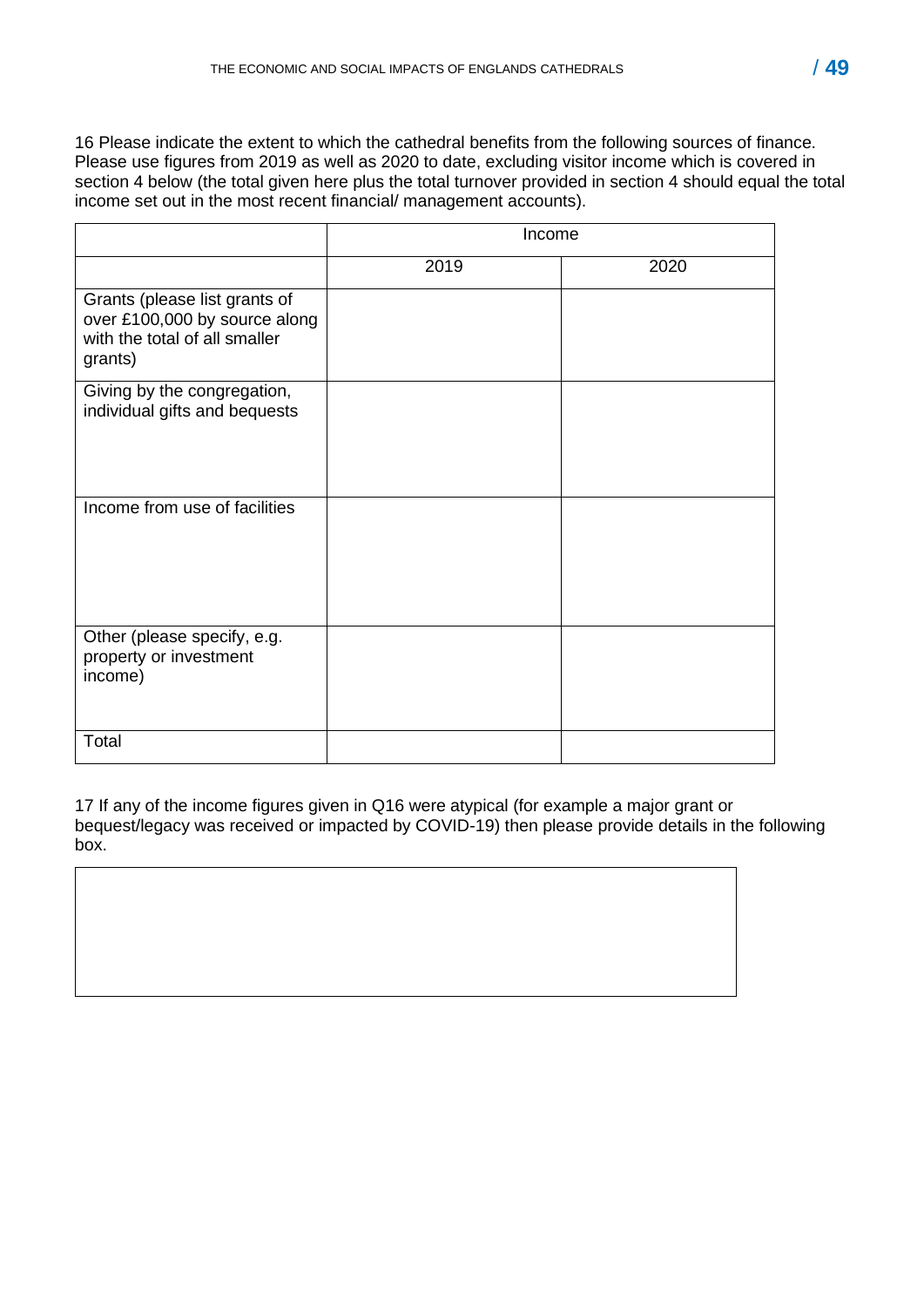18 Please indicate the annual spend on goods and services using figures from 2019. Please exclude expenditure on staff salaries which is covered above. Please also estimate the percentage of the total spend that goes to organisations/workers based in the local area, elsewhere in the county and outside the county. Your responses for each row should sum to 100%.

|                                   | Spend<br>$(\pounds)$ | % of spend going to<br>organisations within<br>the city / town /<br>borough (%) | % of spend going<br>to organisations<br>elsewhere in the<br>county $(\%)$ | % of spend going to<br>organisations<br>outside the county<br>(%) |
|-----------------------------------|----------------------|---------------------------------------------------------------------------------|---------------------------------------------------------------------------|-------------------------------------------------------------------|
| Routine maintenance<br>and upkeep |                      |                                                                                 |                                                                           |                                                                   |
| Repairs/restoration               |                      |                                                                                 |                                                                           |                                                                   |
| Utility services                  |                      |                                                                                 |                                                                           |                                                                   |
| Other (please specify)            |                      |                                                                                 |                                                                           |                                                                   |

19 If 2019's expenditure figures were atypical (for example if a one-off capital project was delivered) then please provide details in the following box.

### **Section 4: visitors**

20 Please estimate the number of visitors who came to the cathedral in the following years by visitor type (if possible, excluding those attending services and educational events). If you are unable to provide numbers, please estimate percentages for each visitor type, as a proportion of the total number of visitors who came to the cathedral in that year'.

| Visitor type      |          | Number of visitors by type per year |      |      |      |      |
|-------------------|----------|-------------------------------------|------|------|------|------|
|                   | 2020 (to | 2019                                | 2018 | 2017 | 2016 | 2015 |
|                   | date)    |                                     |      |      |      |      |
| Visitors from the |          |                                     |      |      |      |      |
| immediate local   |          |                                     |      |      |      |      |
| area              |          |                                     |      |      |      |      |
| Visiting the area |          |                                     |      |      |      |      |
| as part of a day  |          |                                     |      |      |      |      |
| trip from home    |          |                                     |      |      |      |      |
| On holiday from   |          |                                     |      |      |      |      |
| elsewhere in the  |          |                                     |      |      |      |      |
| UK (i.e. staying  |          |                                     |      |      |      |      |
| away from         |          |                                     |      |      |      |      |
| home)             |          |                                     |      |      |      |      |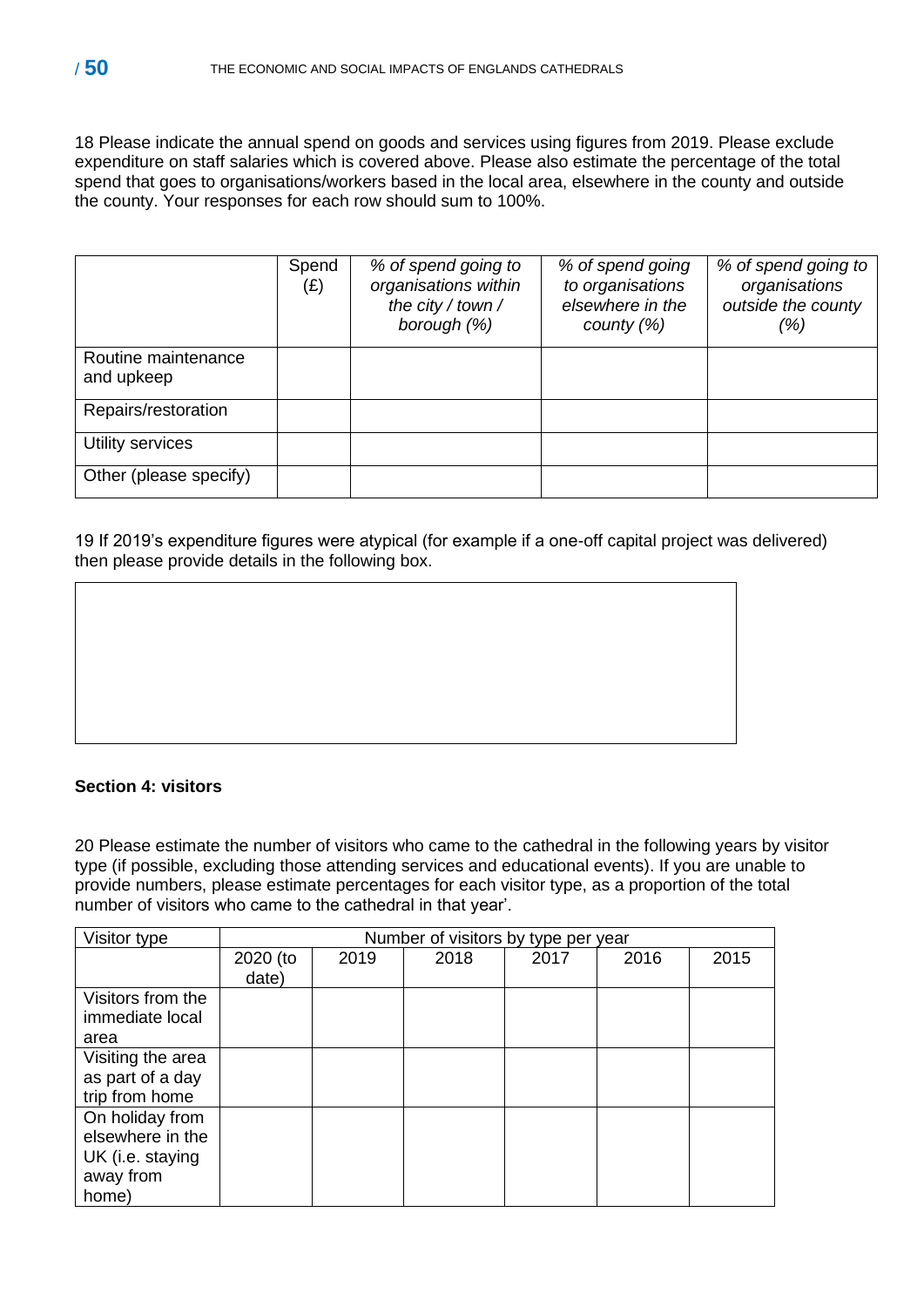| On holiday and<br>originate from<br>overseas |  |  |  |
|----------------------------------------------|--|--|--|
| Other                                        |  |  |  |
| Total number of<br>visitors per year         |  |  |  |

21 In 2019, how many worshippers (as asked about in section 2) could also be classed as tourists i.e. the number of people on holiday in the area who also attend a service?

22 How are visitor number estimated? (please indicate: 1. whether you have been able to exclude those attending services and educational activities from the numbers in question 19 and also 2. how accurate you believe these figures to be)

### 23 Does the cathedral have a designated visitor officer? (this could be a voluntary post)

| Yes                              |  |
|----------------------------------|--|
| No, but has plans to appoint one |  |
| No                               |  |

24 Please estimate the annual turnover by visitor type resulting from visits to the cathedral, using figures from 2019.

|               | Turnover                                                                      |           |                      |                             |
|---------------|-------------------------------------------------------------------------------|-----------|----------------------|-----------------------------|
| Visitor type  | Admission/entry<br>fees (to the<br>cathedral/area of<br>cathedral/exhibition) | Donations | Refectory/restaurant | Cathedral<br>retail outlets |
| Visitors from |                                                                               |           |                      |                             |
| the           |                                                                               |           |                      |                             |
| immediate     |                                                                               |           |                      |                             |
| local area    |                                                                               |           |                      |                             |
| Visiting the  |                                                                               |           |                      |                             |
| area as part  |                                                                               |           |                      |                             |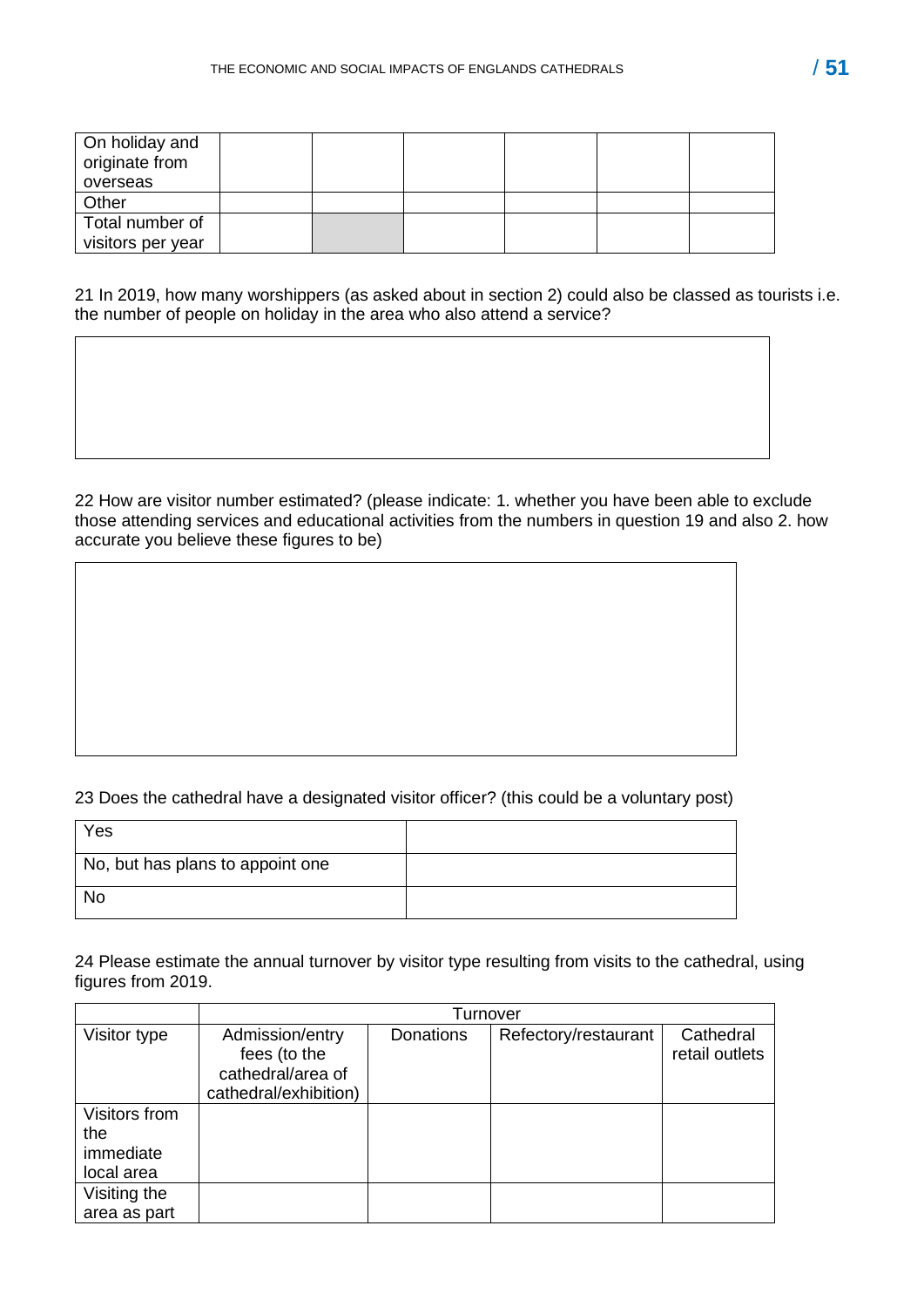| of a day trip |  |  |
|---------------|--|--|
| from home     |  |  |
| On holiday    |  |  |
| from          |  |  |
| elsewhere in  |  |  |
| the UK (i.e.  |  |  |
| staying away  |  |  |
| from home)    |  |  |
| On holiday    |  |  |
| and originate |  |  |
| from          |  |  |
| overseas      |  |  |
| Other         |  |  |
| All visitors  |  |  |

### 25 How does the cathedral promote itself to visitors?

| Website                                 |  |
|-----------------------------------------|--|
| Advertising                             |  |
| Partnership with local tourism agencies |  |
| Social media                            |  |
| Other (please state)                    |  |

### **Section 5: other activities**

26 How many children/students attended any cathedral schools during 2019? If the cathedral does not have a school, please write 'not applicable'.

| Number of students <sup>77</sup> |
|----------------------------------|
|----------------------------------|

27 How many children/students attended organised educational events during 2019 (either which take place in the cathedral or are organised by the cathedral and take place elsewhere)? Please note this includes any children attending educational events, not just children from the cathedral school.

|                          | Number of students <sup>78</sup> |
|--------------------------|----------------------------------|
| Nursery/pre-prep/KS1     |                                  |
| Primary/KS2              |                                  |
| Secondary/Senior/KS3/KS4 |                                  |
| 16-18 years old          |                                  |
| Over 18 years old        |                                  |

*<sup>77</sup>* Sourced from the Church of England's Cathedral Statistics (2019).

*<sup>78</sup>* Sourced from the Church of England's Cathedral Statistics (2019).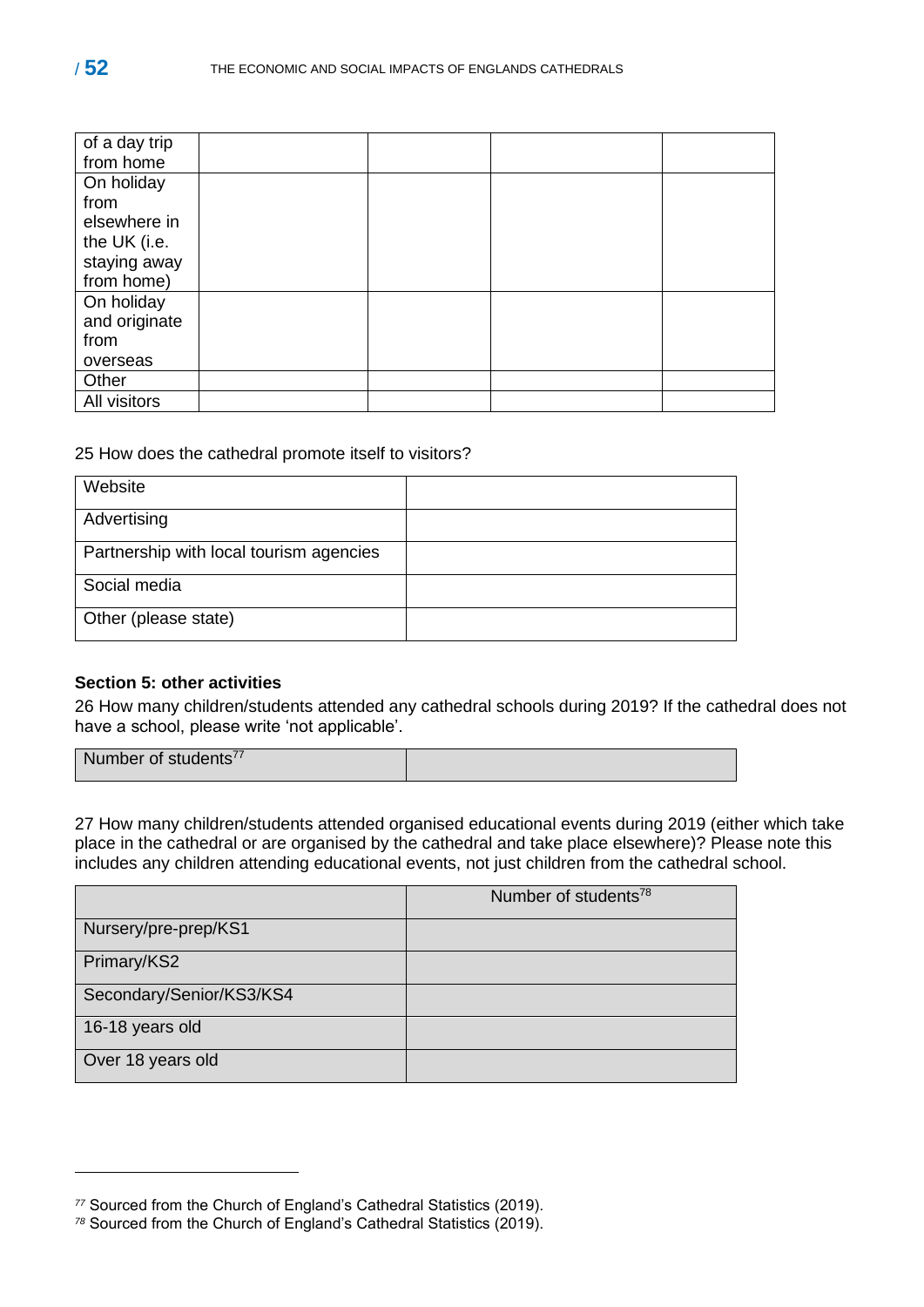28 Please add any information or observations about the children/students attending organised educational events (including the impact of COVID-19 and any longer-term trends in frequency of/demand for visits, group sizes, distances travelled). Please include information related to any children attending educational events, not just children from the cathedral school.

### 29 Does the cathedral have a designated education officer? (this could be a voluntary post)

| Yes                              |  |
|----------------------------------|--|
| No, but has plans to appoint one |  |
| <b>No</b>                        |  |

### 30 How many of the following did the cathedral have in 2019?

|                                  | Total $^{79}$ |
|----------------------------------|---------------|
| No. of choirs                    |               |
| No. of choristers and lay clerks |               |
| No. of voluntary choir members   |               |
| No. of musicians                 |               |

31 Are there any associated trusts, friends' groups and societies connected to the cathedral? Please report information prior to lockdown i.e. prior to 23<sup>rd</sup> March 2020.

| Group | Purpose/aims | Number of people involved |
|-------|--------------|---------------------------|
|       |              |                           |
|       |              |                           |
|       |              |                           |

*<sup>79</sup>* Sourced from the Church of England's Cathedral Statistics (2019)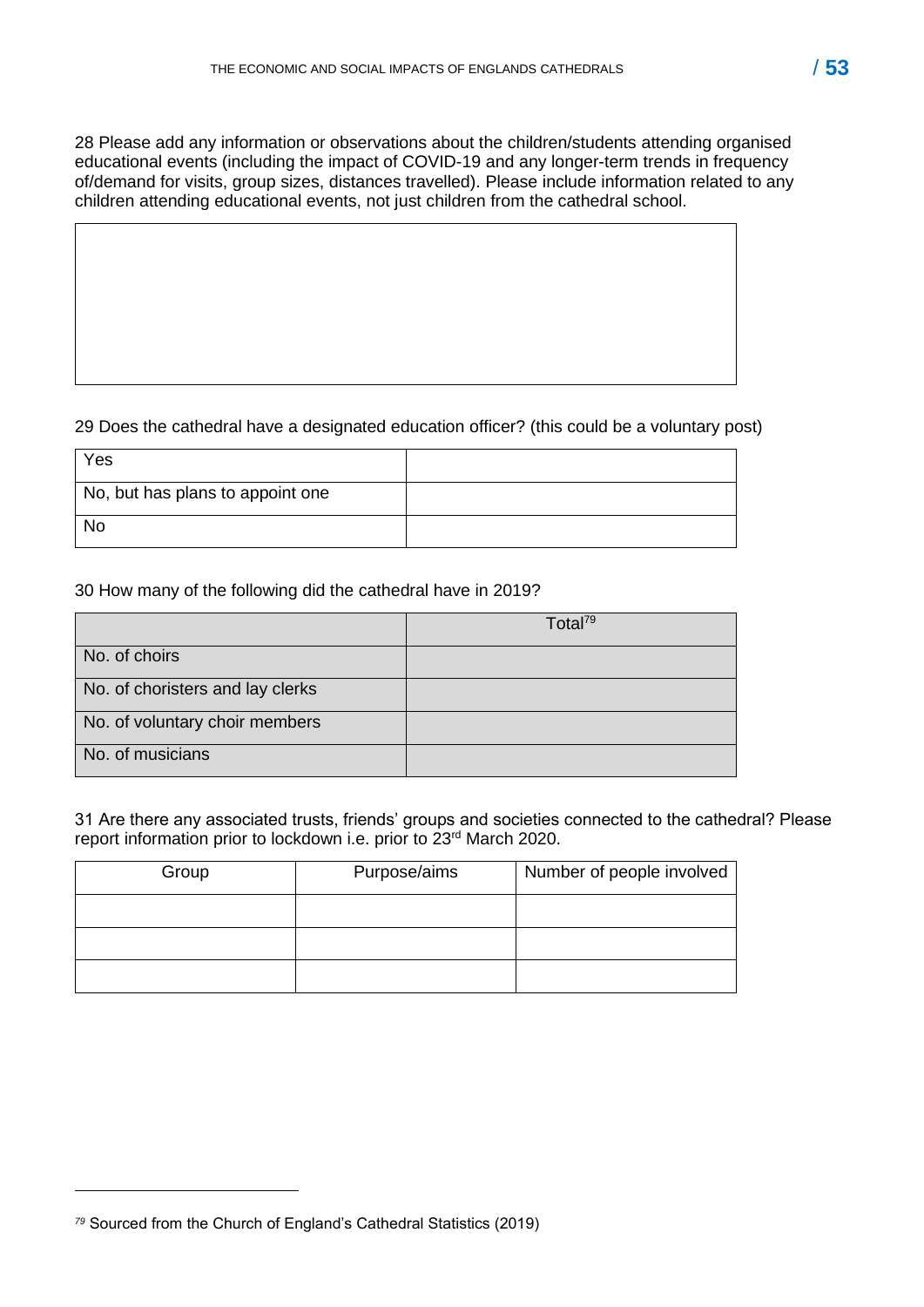32 Prior to COVID-19 and lockdown measures beginning on 23<sup>rd</sup> March 2020, how many individuals were serving the cathedral in any sort of voluntary/unpaid capacity? For example, bell ringers, guides, flower arrangers etc.

| No. of people volunteering <sup>80</sup> |  |
|------------------------------------------|--|
|                                          |  |

33 Please provide an estimate of the percentage of these volunteers who live in the following areas (your responses should sum to 100):

| Within the city/town/borough            |  |
|-----------------------------------------|--|
| Elsewhere in the county (if applicable) |  |
| Outside of the county                   |  |

34 Please provide an estimate of the number of these volunteers who undertook the following tasks (prior to lockdown measures starting on 23rd March 2020), along with the average number of volunteering hours contributed per week for each task. The average number of volunteering hours per week for each task should cover all volunteers for that task, rather than an average value per individual.

|                                                                                                        | Number of volunteers | Average number of<br>hours contributed per<br>week |
|--------------------------------------------------------------------------------------------------------|----------------------|----------------------------------------------------|
| Welcoming visitors                                                                                     |                      |                                                    |
| Providing guided tours                                                                                 |                      |                                                    |
| Assisting at services e.g.<br>servers, stewards, Eucharistic<br>ministers, readers, producing<br>rotas |                      |                                                    |
| <b>Bell ringing</b>                                                                                    |                      |                                                    |
| Flower arranging                                                                                       |                      |                                                    |
| Embroidery                                                                                             |                      |                                                    |
| Providing administrative<br>support                                                                    |                      |                                                    |
| Fundraising                                                                                            |                      |                                                    |
| <b>Fabric Advisory Committee</b>                                                                       |                      |                                                    |
| Other cathedral committee<br>members e.g. Chapter<br>members                                           |                      |                                                    |
| Other (please state)                                                                                   |                      |                                                    |

*<sup>80</sup>* Sourced from the Church of England's Cathedral Statistics (2019)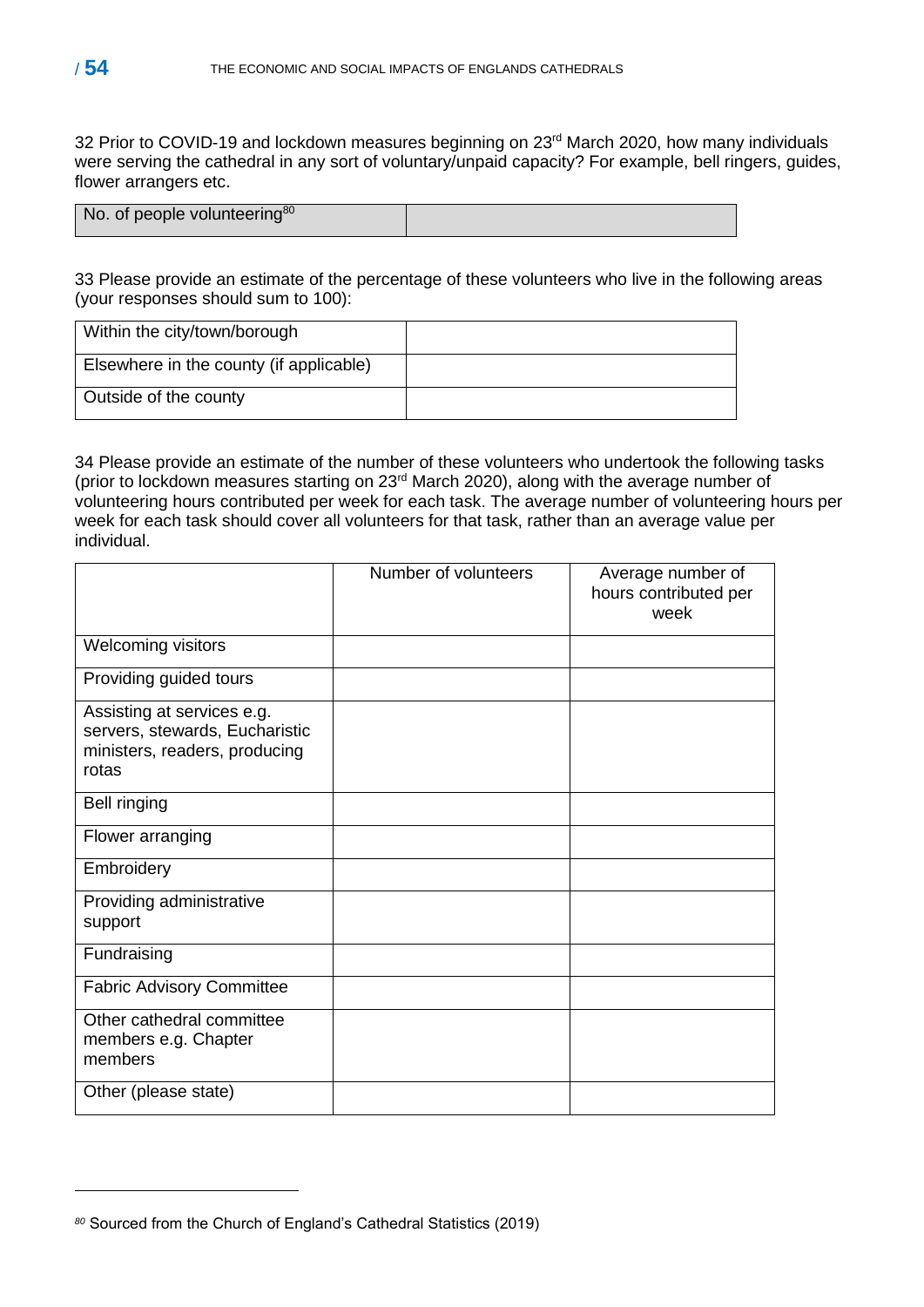35 Does the cathedral have a designated volunteer officer/coordinator? (this could be a voluntary post)

| Yes                              |  |
|----------------------------------|--|
| No, but has plans to appoint one |  |
| No                               |  |

36 Please indicate (with a yes/no/don't know response) if, prior to lockdown measures starting on 23<sup>rd</sup> March 2020, the cathedral was supporting any specific projects or initiatives aimed at particular sections of the community or local organisations?

| Activity <sup>81</sup>                                                             | Our church<br>runs this<br>activity | Our church<br>hosts this<br>activity in its<br>own building(s) | Our church does<br>this activity in<br>partnership with<br>others | Our church<br>supports this<br>activity in other<br>ways |
|------------------------------------------------------------------------------------|-------------------------------------|----------------------------------------------------------------|-------------------------------------------------------------------|----------------------------------------------------------|
| Community<br>cafe                                                                  |                                     |                                                                |                                                                   |                                                          |
| Food bank                                                                          |                                     |                                                                |                                                                   |                                                          |
| Holiday/<br>Breakfast/<br>After-school<br>clubs for<br>children                    |                                     |                                                                |                                                                   |                                                          |
| Lunch club,<br>coffee<br>morning, or<br>similar<br>hospitality for<br>older people |                                     |                                                                |                                                                   |                                                          |
| Money<br>matters &<br>debt advice                                                  |                                     |                                                                |                                                                   |                                                          |
| Night shelter<br>or other<br>homelessness<br>provision                             |                                     |                                                                |                                                                   |                                                          |
| Parent/carer<br>and toddler<br>group or play<br>group                              |                                     |                                                                |                                                                   |                                                          |

*<sup>81</sup>* Types of projects/initiatives taking place sourced from Statistics for Mission 2019.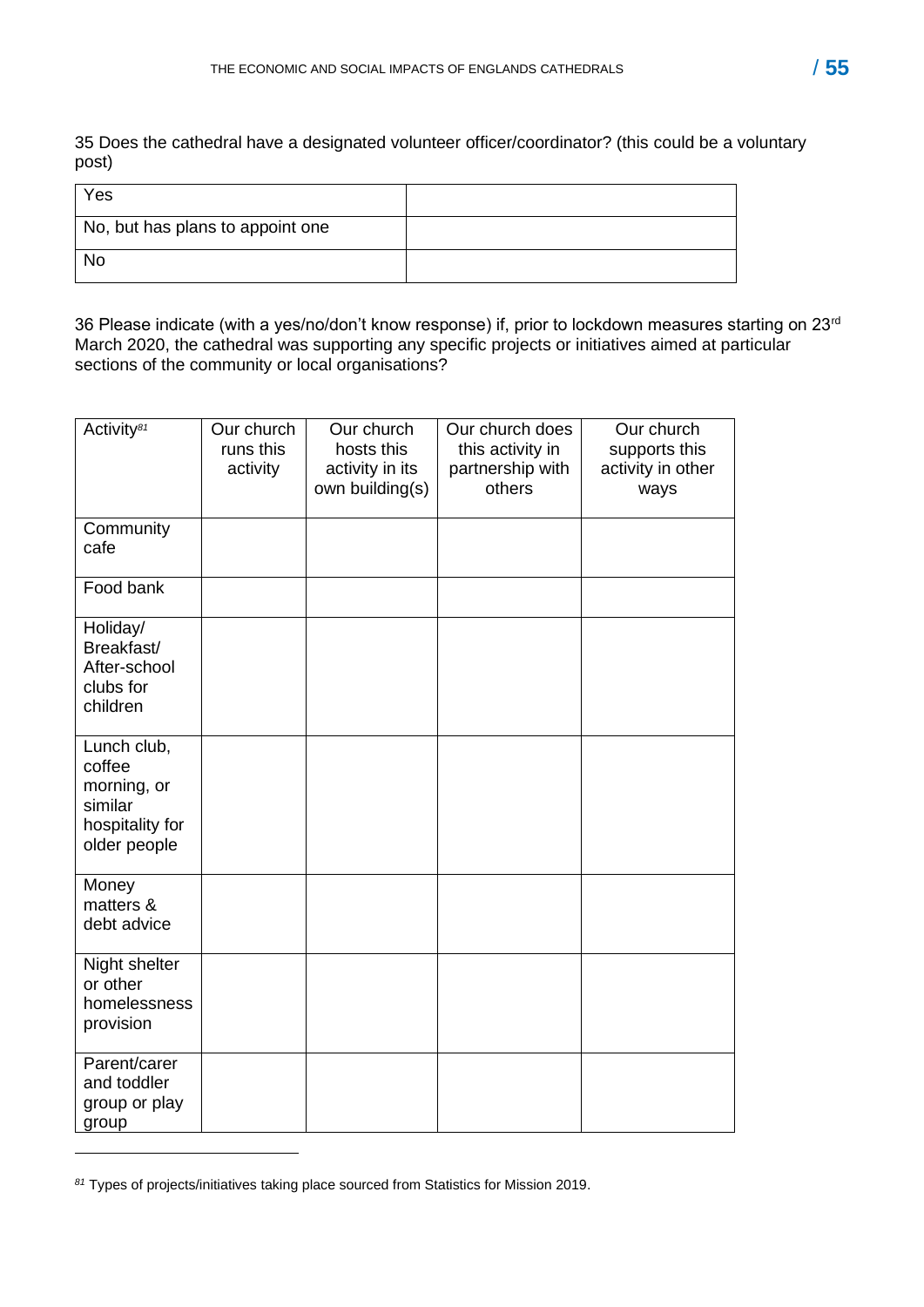| Pastoral<br>provision for<br>the wider<br>community<br>(e.g. Street<br>Pastors,<br>counselling/<br>support,<br>befriending<br>schemes) |  |  |
|----------------------------------------------------------------------------------------------------------------------------------------|--|--|
| Youth work<br>(for wider<br>community)                                                                                                 |  |  |
| Other<br>community<br>activity<br>(please<br>specify)                                                                                  |  |  |

37 Please provide information on how frequently each initiative was held prior to lockdown measures starting on 23<sup>rd</sup> March 2020. If the cathedral provides a combination of initiatives, please provide separate information for each initiative.

| Activity                                                        | Not<br>applicable<br>/ we do not<br>run, host<br>or deliver<br>this activity<br>in<br>partnership<br>with others | Daily | Several<br>times a<br>week | Weekly | Once<br>every<br>two<br>weeks | Monthly | Other<br>(please<br>specify) |
|-----------------------------------------------------------------|------------------------------------------------------------------------------------------------------------------|-------|----------------------------|--------|-------------------------------|---------|------------------------------|
| Community<br>cafe                                               |                                                                                                                  |       |                            |        |                               |         |                              |
| Food bank                                                       |                                                                                                                  |       |                            |        |                               |         |                              |
| Holiday/<br>Breakfast/<br>After-school<br>clubs for<br>children |                                                                                                                  |       |                            |        |                               |         |                              |
| Lunch club,<br>coffee<br>morning, or<br>similar                 |                                                                                                                  |       |                            |        |                               |         |                              |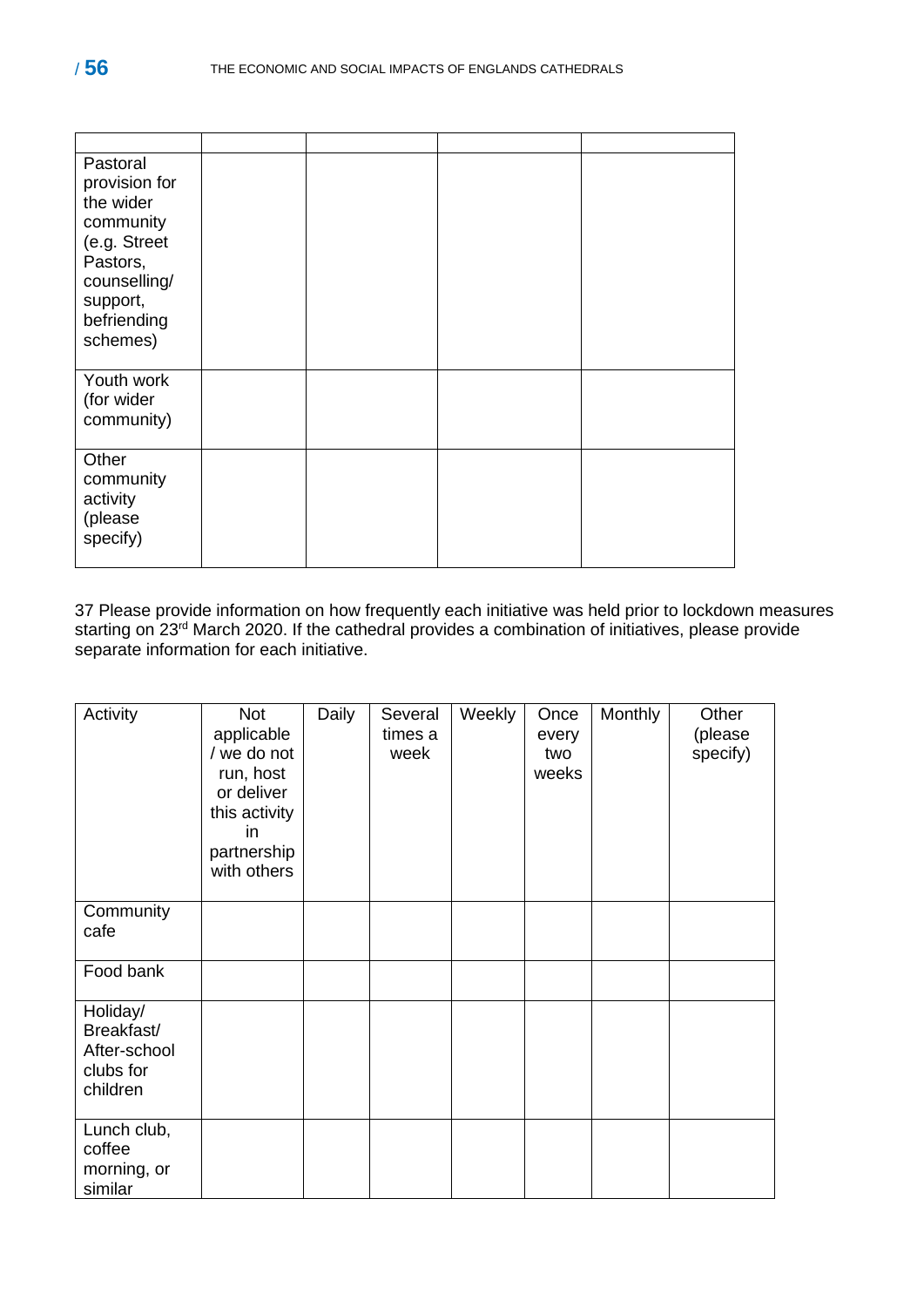| hospitality for<br>older people                                                                                                        |  |  |  |  |
|----------------------------------------------------------------------------------------------------------------------------------------|--|--|--|--|
| Money<br>matters &<br>debt advice                                                                                                      |  |  |  |  |
| Night shelter<br>or other<br>homelessness<br>provision                                                                                 |  |  |  |  |
| Parent/carer<br>and toddler<br>group or play<br>group                                                                                  |  |  |  |  |
| Pastoral<br>provision for<br>the wider<br>community<br>(e.g. Street<br>Pastors,<br>counselling/<br>support,<br>befriending<br>schemes) |  |  |  |  |
| Youth work<br>(for wider<br>community)                                                                                                 |  |  |  |  |
| Other<br>community<br>activity<br>(please<br>specify)                                                                                  |  |  |  |  |

38 Please provide details on the average numbers attending or supported by each session (prior to lockdown measures starting on 23<sup>rd</sup> March 2020) for the below programmes and initiatives. If the cathedral provides a combination of initiatives, please provide separate information for each initiative.

| Activity          | <b>Not</b><br>applicable<br>we do<br>not run<br>this<br>activity | $1 - 10$ | $11 - 20$ | $21 - 30$ | $31 - 40$ | 41-50 | More than 50<br>(please write in<br>a single figure<br>estimating the<br>number of<br>people<br>attending per<br>session) |
|-------------------|------------------------------------------------------------------|----------|-----------|-----------|-----------|-------|---------------------------------------------------------------------------------------------------------------------------|
| Community<br>cafe |                                                                  |          |           |           |           |       |                                                                                                                           |
| Food bank         |                                                                  |          |           |           |           |       |                                                                                                                           |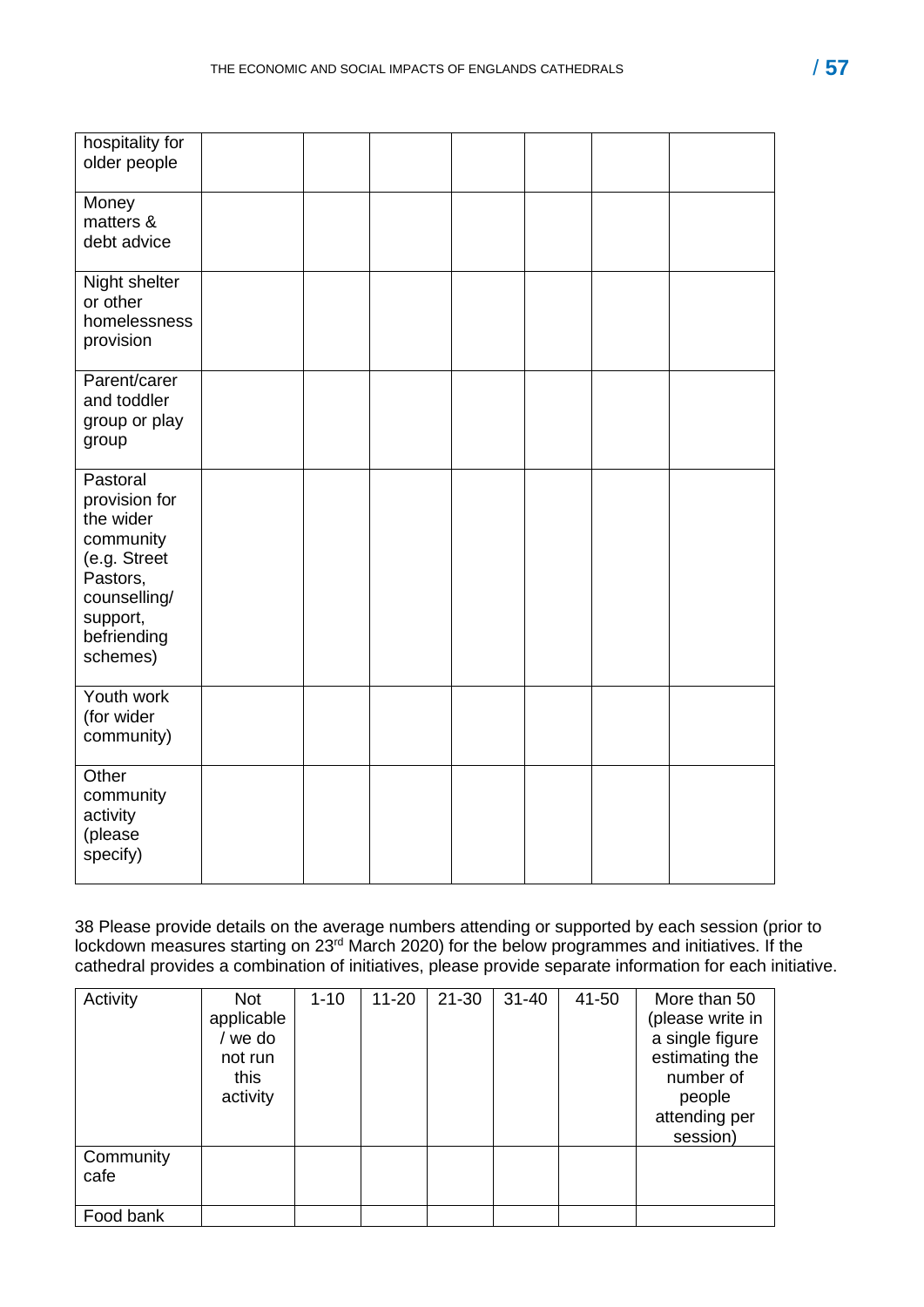| Holiday/<br>Breakfast/<br>After-school<br>clubs for<br>children                                                                        |  |  |  |  |
|----------------------------------------------------------------------------------------------------------------------------------------|--|--|--|--|
| Lunch club,<br>coffee<br>morning, or<br>similar<br>hospitality for<br>older people                                                     |  |  |  |  |
| Money<br>matters &<br>debt advice                                                                                                      |  |  |  |  |
| Night shelter<br>or other<br>homelessness<br>provision                                                                                 |  |  |  |  |
| Parent/carer<br>and toddler<br>group or play<br>group                                                                                  |  |  |  |  |
| Pastoral<br>provision for<br>the wider<br>community<br>(e.g. Street<br>Pastors,<br>counselling/<br>support,<br>befriending<br>schemes) |  |  |  |  |
| Youth work<br>(for wider<br>community)                                                                                                 |  |  |  |  |
| Other<br>community<br>activity<br>(please<br>specify)                                                                                  |  |  |  |  |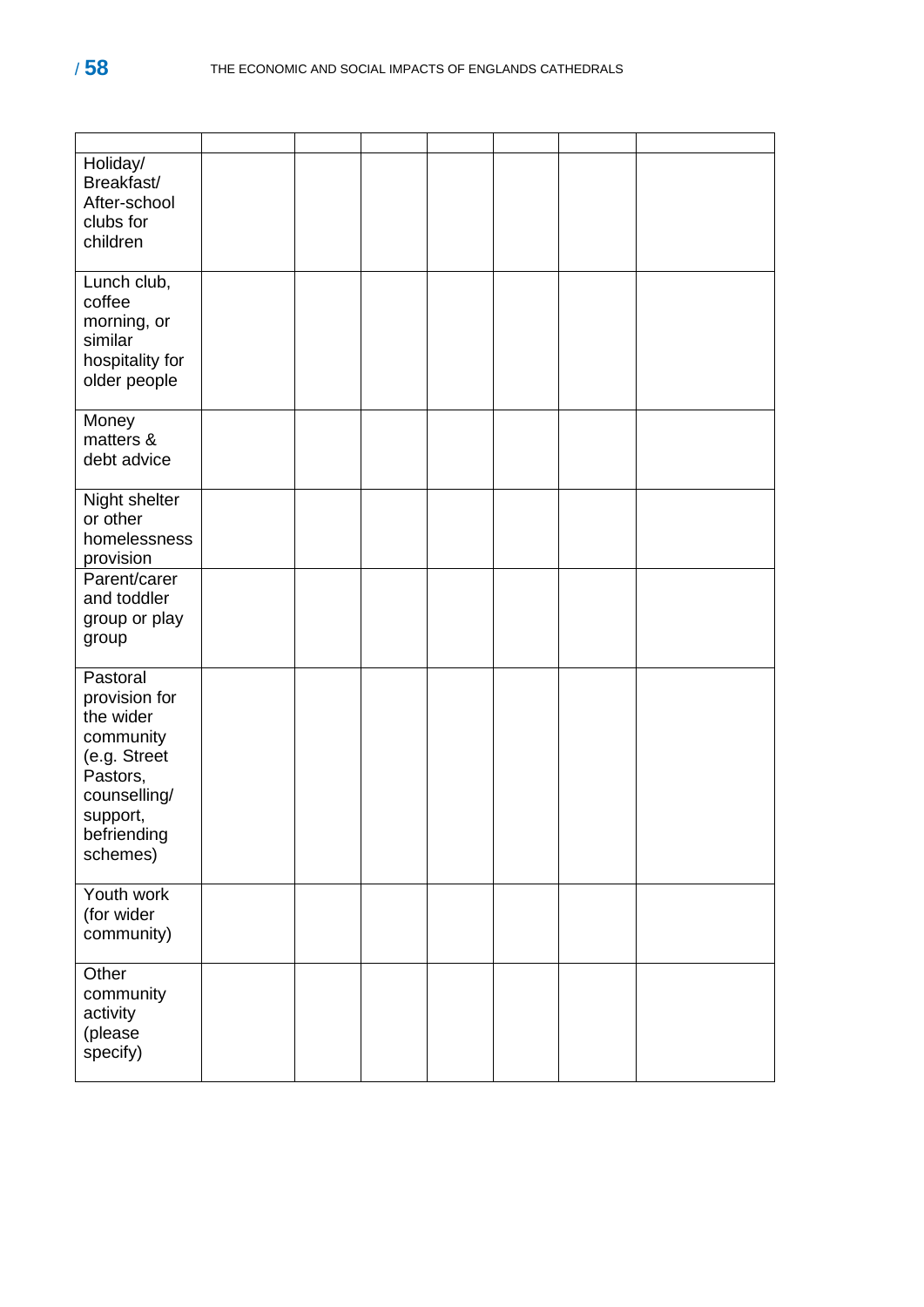39 Please indicate if support for any specific projects or initiatives aimed at particular sections of the community or local organisations was: 1) discontinued, 2) reduced 3) level of support remained the same or 4) greater, during lockdown?

| Activity                                                                                                                               | Our<br>cathedral<br>runs this<br>activity | Our cathedral<br>hosts this<br>activity in its<br>own building(s) | Our cathedral<br>does this activity<br>in partnership<br>with others | Our cathedral<br>supports this<br>activity in other<br>ways |
|----------------------------------------------------------------------------------------------------------------------------------------|-------------------------------------------|-------------------------------------------------------------------|----------------------------------------------------------------------|-------------------------------------------------------------|
| Community<br>cafe                                                                                                                      |                                           |                                                                   |                                                                      |                                                             |
| Food bank                                                                                                                              |                                           |                                                                   |                                                                      |                                                             |
| Holiday/<br>Breakfast/<br>After-school<br>clubs for<br>children                                                                        |                                           |                                                                   |                                                                      |                                                             |
| Lunch club,<br>coffee<br>morning, or<br>similar<br>hospitality for<br>older people                                                     |                                           |                                                                   |                                                                      |                                                             |
| Money<br>matters &<br>debt advice                                                                                                      |                                           |                                                                   |                                                                      |                                                             |
| Night shelter<br>or other<br>homelessness<br>provision                                                                                 |                                           |                                                                   |                                                                      |                                                             |
| Parent/carer<br>and toddler<br>group or play<br>group                                                                                  |                                           |                                                                   |                                                                      |                                                             |
| Pastoral<br>provision for<br>the wider<br>community<br>(e.g. Street<br>Pastors,<br>counselling/<br>support,<br>befriending<br>schemes) |                                           |                                                                   |                                                                      |                                                             |
| Youth work<br>(for wider<br>community)                                                                                                 |                                           |                                                                   |                                                                      |                                                             |